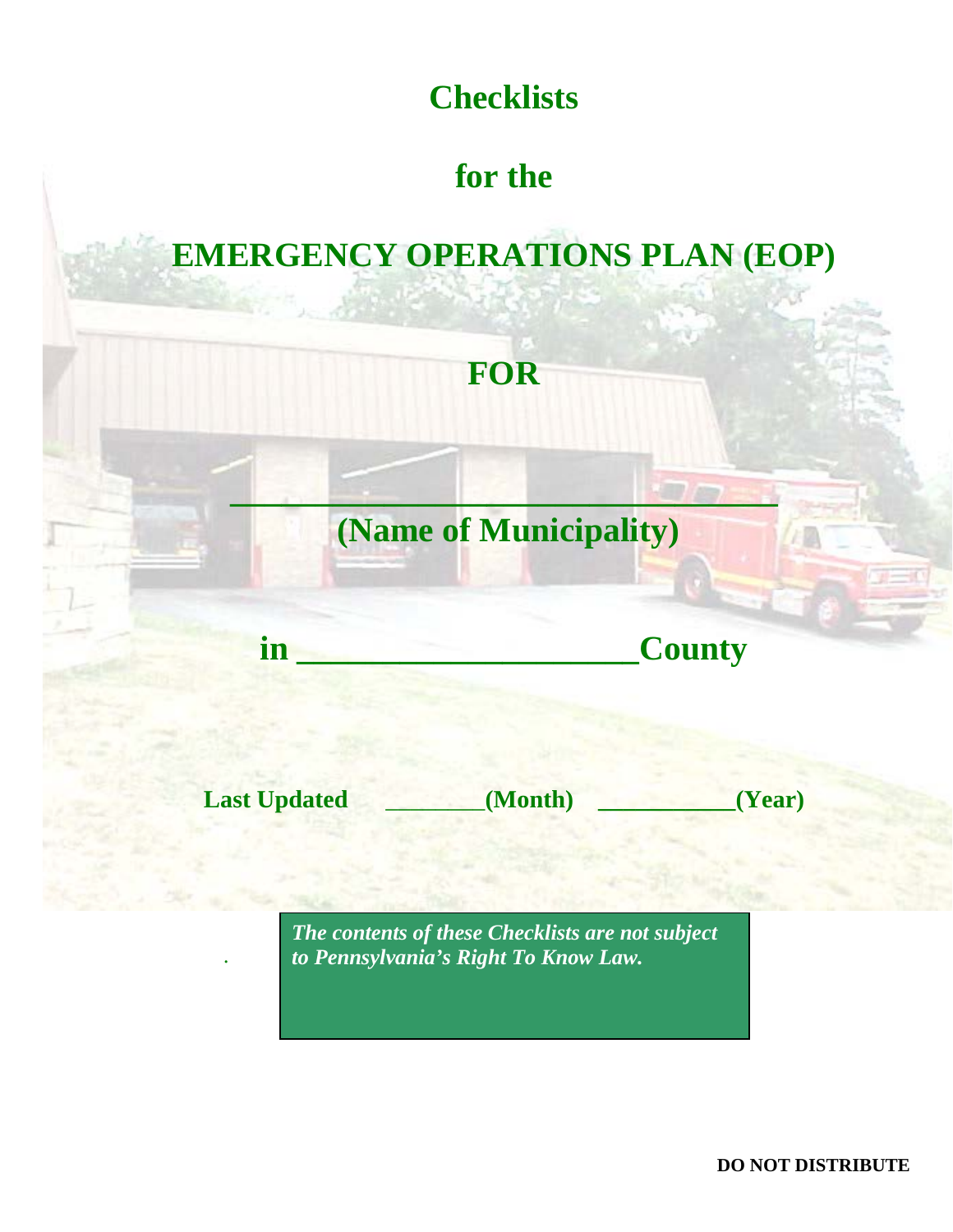### TABLE OF CONTENTS

| <b>Table of Contents</b>                                                                                                                                                                                                                                                                | $\overline{11}$                              |
|-----------------------------------------------------------------------------------------------------------------------------------------------------------------------------------------------------------------------------------------------------------------------------------------|----------------------------------------------|
| <b>Certification of Review</b>                                                                                                                                                                                                                                                          | iii                                          |
| #1 ELECTED OFFICIALS                                                                                                                                                                                                                                                                    | $\mathbf{1}$                                 |
| #2 EOC MANAGER/EMERGENCY MANAGEMENT COORDINATOR                                                                                                                                                                                                                                         | $\overline{4}$                               |
| #3 PUBLIC INFORMATION OFFICER/EXTERNAL AFFAIRS (ESF #15)                                                                                                                                                                                                                                | 9                                            |
| #4 LIAISON OFFICER                                                                                                                                                                                                                                                                      | 12                                           |
| #5 SAFETY OFFICER                                                                                                                                                                                                                                                                       | 13                                           |
| #6 OPERATIONS SECTION CHIEF<br>Communications (ESF #2) Branch<br>Firefighting (ESF #4) Branch<br>Public Health and Medical Services (ESF #8) Branch<br>Search and Rescue (ESF #9) Branch<br>Oil and Hazardous Materials (ESF #10) Branch<br>Public Safety and Security (ESF #13) Branch | 14<br>15<br>17<br>19<br>21<br>22<br>23       |
| #7 PLANNING SECTION CHIEF<br>Emergency Management (ESF #5) Branch                                                                                                                                                                                                                       | 26<br>26                                     |
| #8 LOGISTICS SECTION CHIEF<br>Transportation (ESF #1) Branch<br>Public Works (ESF #3) Branch<br>Mass Care, Housing and Human Services (ESF #6) Branch<br>Resource Support (ESF #7) Branch<br>Agriculture and Natural Resources (ESF #11) Branch<br>Energy (ESF #12) Branch              | 28<br>29<br>30<br>31<br>32<br>33<br>34       |
| #9 FINANCE AND ADMINISTRATION SECTION CHIEF<br>Long Term Recovery and Mitigation (ESF #14) Branch                                                                                                                                                                                       | 35<br>35                                     |
| <b>BLANK FORMS</b><br><b>EOC</b> Incident Message Form<br>Message Log<br>Unit Log (ICS 214)<br>Security Sign In/Out Log<br><b>Resource Request Form</b><br><b>Resource Request Status Log</b><br><b>Initial Damage Report</b>                                                           | 37<br>38<br>39<br>40<br>42<br>43<br>44<br>45 |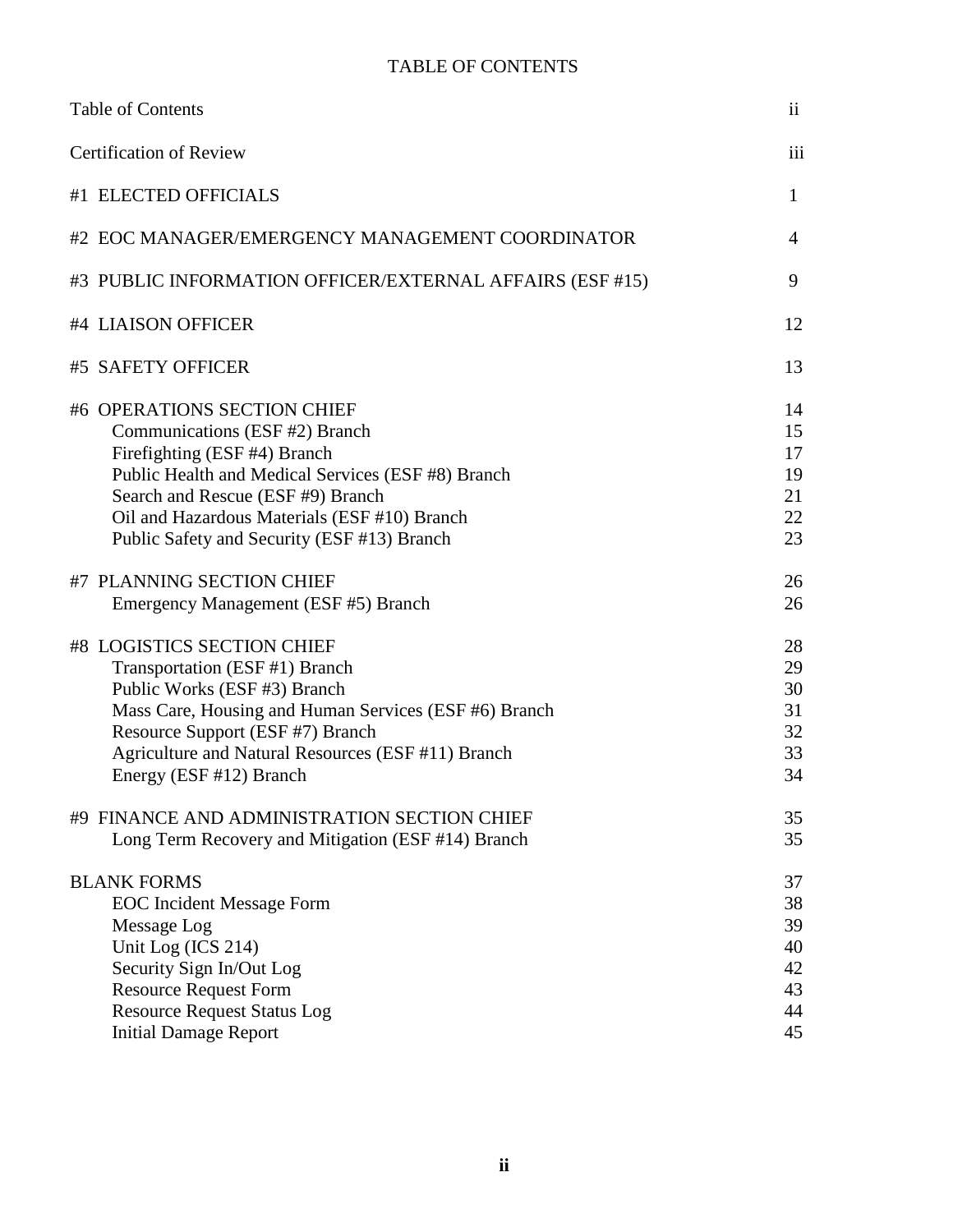#### **CERTIFICATION OF REVIEW**

**A regular (biennial or sooner) review of this Emergency Operations Plan has been done by the Emergency Management Agency and the review is hereby certified by the Municipal Emergency Management Coordinator.** 

| Date | Signature |
|------|-----------|
|      |           |
|      |           |
|      |           |
|      |           |
|      |           |
|      |           |
|      |           |
|      |           |
|      |           |
|      |           |
|      |           |
|      |           |
|      |           |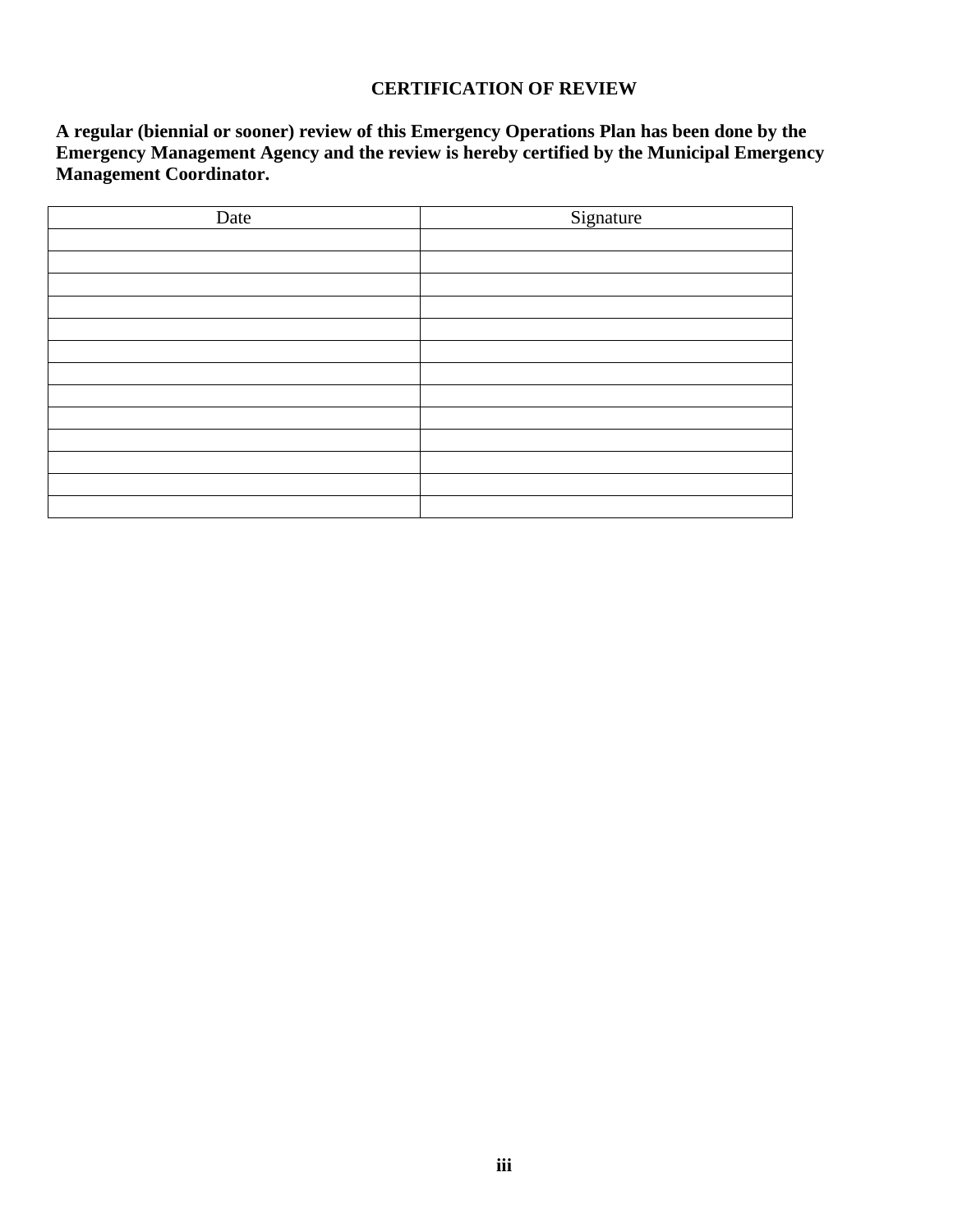### **(your municipality) Checklist # 1 - ELECTED OFICIALS**

## **ELECTED OFFICIALS**

Responsible for: protection of the municipal government, its citizens and their property *Reports to: the voters*

| <b>Completed</b><br>or N/A | By (initials) | <b>Time</b> | <b>Item</b>                                                            |
|----------------------------|---------------|-------------|------------------------------------------------------------------------|
|                            |               |             | <b>Materials and Information Inventory</b>                             |
|                            |               |             | Copy of the Municipal Emergency Operations Plan (EOP)                  |
|                            |               |             | Notification and Resource Manual                                       |
|                            |               |             | <b>Notification</b>                                                    |
|                            |               |             | Reported to the Municipal Emergency Operations Center (EOC) at         |
|                            |               |             | (name of facility and street address)                                  |
|                            |               |             | Checklist reviewed.                                                    |
|                            |               |             | Established communication with other elected officials.                |
|                            |               |             |                                                                        |
|                            |               |             | <b>OPERATIONS</b>                                                      |
|                            |               |             | Community's response to the emergency monitored.                       |
|                            |               |             | Needs evaluated and municipal resources committed as needed.           |
|                            |               |             | Assumed role of Incident Commander                                     |
|                            |               |             | Delegated role of Incident Commander                                   |
|                            |               |             | <b>Disaster Declaration</b>                                            |
|                            |               |             | Determination made whether to declare a disaster emergency.            |
|                            |               |             | Declaration prepared and signed by majority of the board of elected    |
|                            |               |             | officials (see attachment to this checklist).                          |
|                            |               |             | <b>Protective Actions</b>                                              |
|                            |               |             | Recommendation made to the population to evacuate or to shelter the    |
|                            |               |             | population, as needed.                                                 |
|                            |               |             | <b>Continuity of Government</b>                                        |
|                            |               |             | Chief Elected Official is                                              |
|                            |               |             | Next in Line is                                                        |
|                            |               |             | Next in Line is                                                        |
|                            |               |             | In the absence of the above, responsibility for municipal government   |
|                            |               |             | goes to $\overline{\phantom{a}}$                                       |
|                            |               |             | alternate facility at:                                                 |
|                            |               |             | In case of evacuation, important documents collected to be transported |
|                            |               |             | to safe location.                                                      |
|                            |               |             | In case of evacuation, electronic documents "backed up" and the back-  |
|                            |               |             | up transported to alternate location.                                  |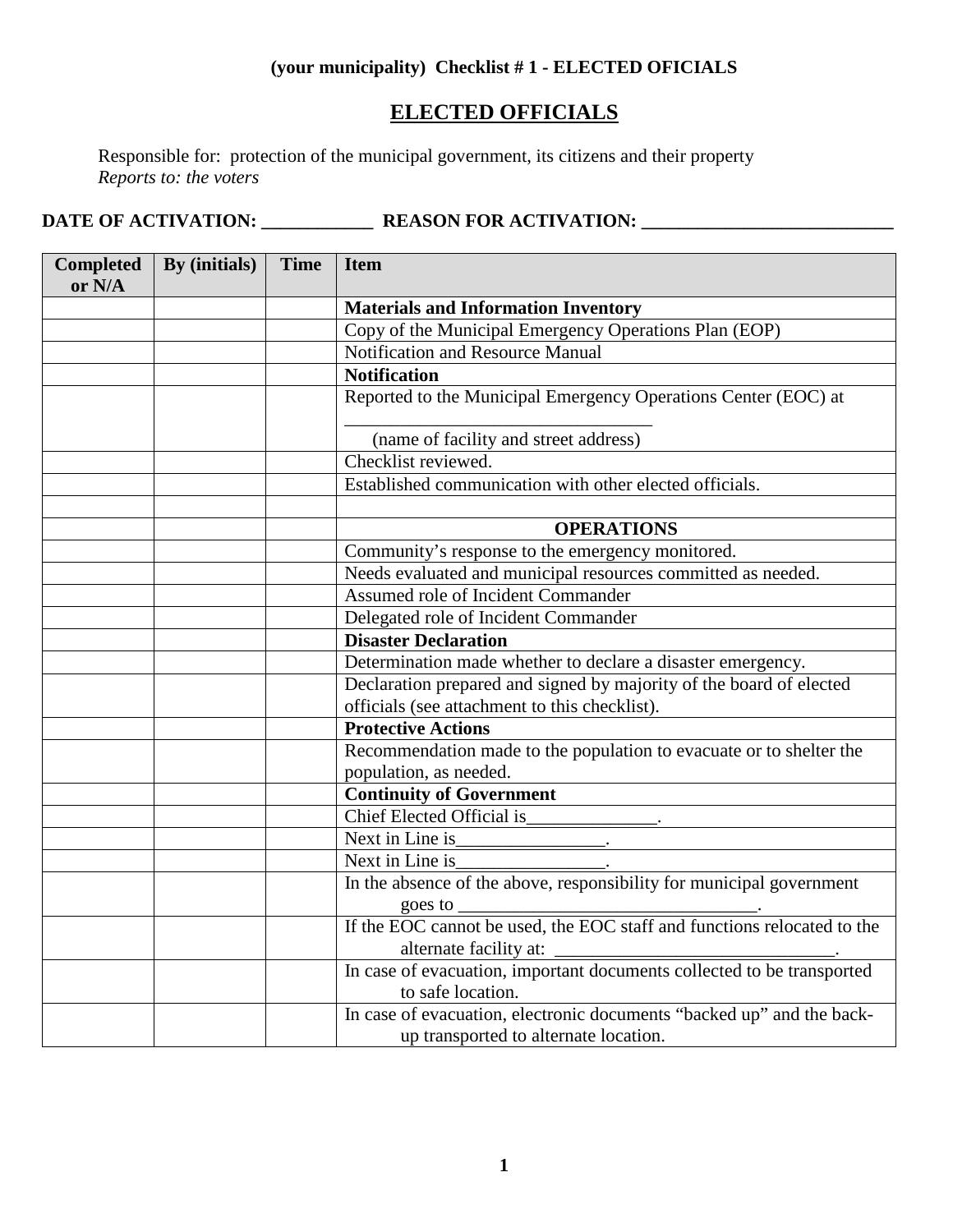## **(your municipality) Checklist # 1 - ELECTED OFICIALS**

| <b>Completed</b> | By (initials) | <b>Time</b> | <b>Item</b>                                       |
|------------------|---------------|-------------|---------------------------------------------------|
| or N/A           |               |             |                                                   |
|                  |               |             | <b>RECOVERY AND MITIGATION</b>                    |
|                  |               |             | <b>Federal Recovery Programs</b>                  |
|                  |               |             | Appointed an "Applicant's Authorized Agent".      |
|                  |               |             | Signed Notice of Intent to apply for federal aid. |
|                  |               |             |                                                   |
|                  |               |             | <b>Mitigation</b>                                 |
|                  |               |             | Modified land use/zoning plan.                    |
|                  |               |             | Enacted/enforced more stringent building codes.   |
|                  |               |             | Construct/maintain storm water management system. |
|                  |               |             | Improve public information about hazards.         |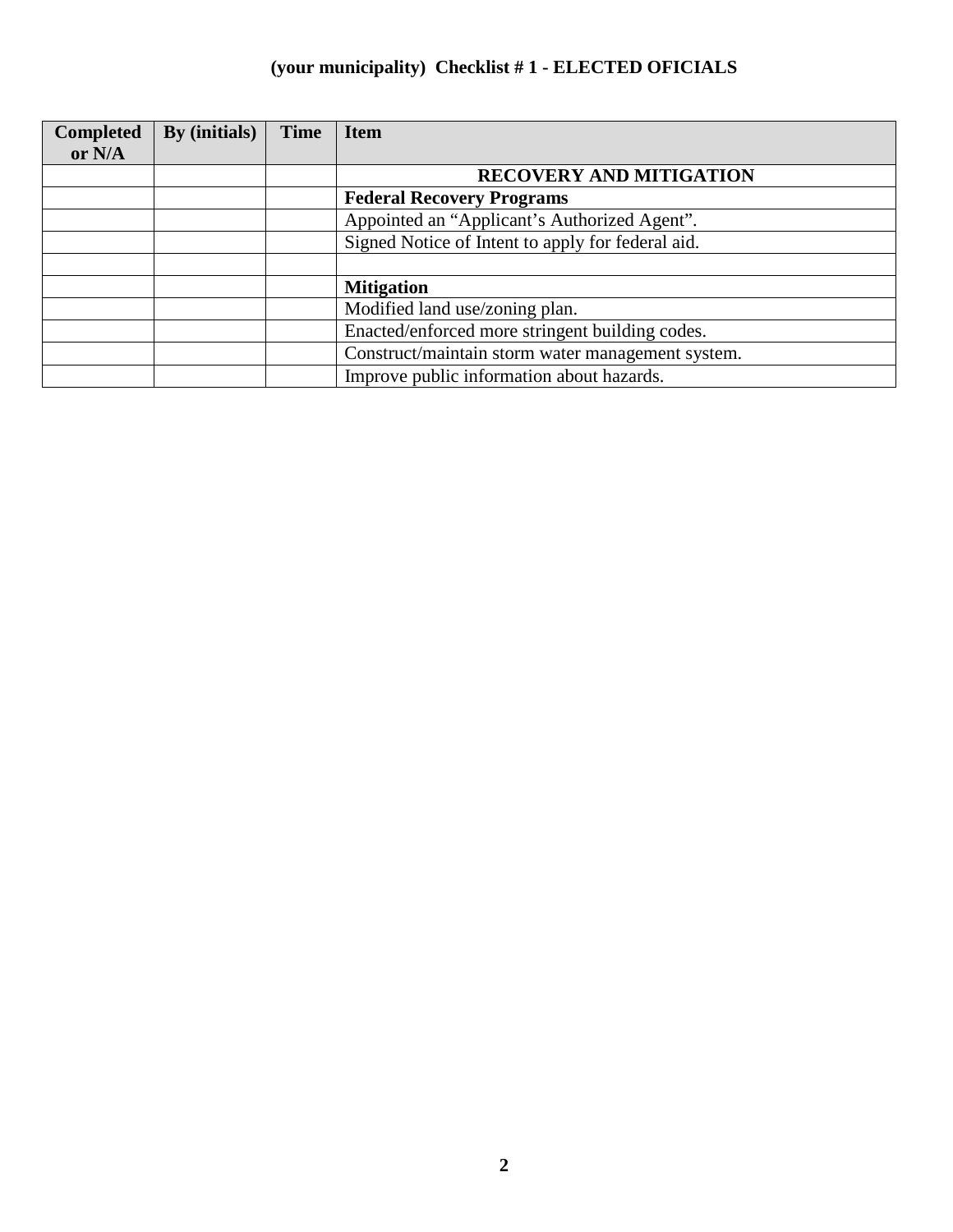### **(your municipality) Checklist # 1 - ELECTED OFICIALS**

### *ATTACHMENT 1 TO ELECTED OFFICIALS CHECKLIST*

### **DECLARATION OF DISASTER EMERGENCY**

|                                                                                     | to the persons and property of ________________(City/Township/Borough); and                                                                                                |                                                                                                                                                                                                                                                                                                           |
|-------------------------------------------------------------------------------------|----------------------------------------------------------------------------------------------------------------------------------------------------------------------------|-----------------------------------------------------------------------------------------------------------------------------------------------------------------------------------------------------------------------------------------------------------------------------------------------------------|
|                                                                                     | scope than ________________(City/Township/Borough) may be able to resolve; and                                                                                             | WHEREAS, the (disaster) has endangered the health, safety and welfare of a substantial number of persons<br>residing in ________________(City/Township/Borough), and threatens to create problems greater in                                                                                              |
|                                                                                     |                                                                                                                                                                            | WHEREAS, emergency management measures are required to reduce the severity of this disaster and to protect                                                                                                                                                                                                |
|                                                                                     |                                                                                                                                                                            | the health, safety and welfare of affected residents in _______________(City/Township/Borough):                                                                                                                                                                                                           |
| hereby proclaim the existence of a disaster emergency in<br>(City/Township/Borough) | NOW, THEREFORE, we, the undersigned Commissioners/Supervisors/Mayor of                                                                                                     | (City/Township/Borough), pursuant to the provisions of Section 7501 of the<br>Pennsylvania Emergency Management Services Code, (35 PA C.S., Section 7501), as amended, do                                                                                                                                 |
|                                                                                     | FURTHER, we direct the _________________(City/Township/Borough) Emergency Management<br>any other emergency response action deemed necessary to respond to this emergency. | Coordinator to coordinate the activities of the emergency response, to take all appropriate action needed<br>to alleviate the effects of this disaster, to aid in the restoration of essential public services, and to take                                                                               |
|                                                                                     |                                                                                                                                                                            | STILL FURTHER, we authorize officials of ____________________(City/Township/Borough) to act as<br>necessary to meet the current demands of this emergency, namely: by the employment of temporary<br>workers, by the rental of equipment, by the purchase of supplies and materials, and by entering into |

workers, by the rental of equipment, by the purchase of supplies and materials, and by entering into such contracts and agreements for the performance of public work as may be required to meet the emergency, all without regard to those time-consuming procedures and formalities normally prescribed by law, mandatory constitutional requirements excepted.

This Proclamation shall take effect immediately.

(COMMISSIONERS/SUPERVISORS/MAYOR/COUNCIL)

| (Chairman/President/Mayor) | (member) |  |
|----------------------------|----------|--|
| (Vice Chairman/President)  | (member) |  |
| (Secretary)                | (member) |  |
| Attest:                    | Date:    |  |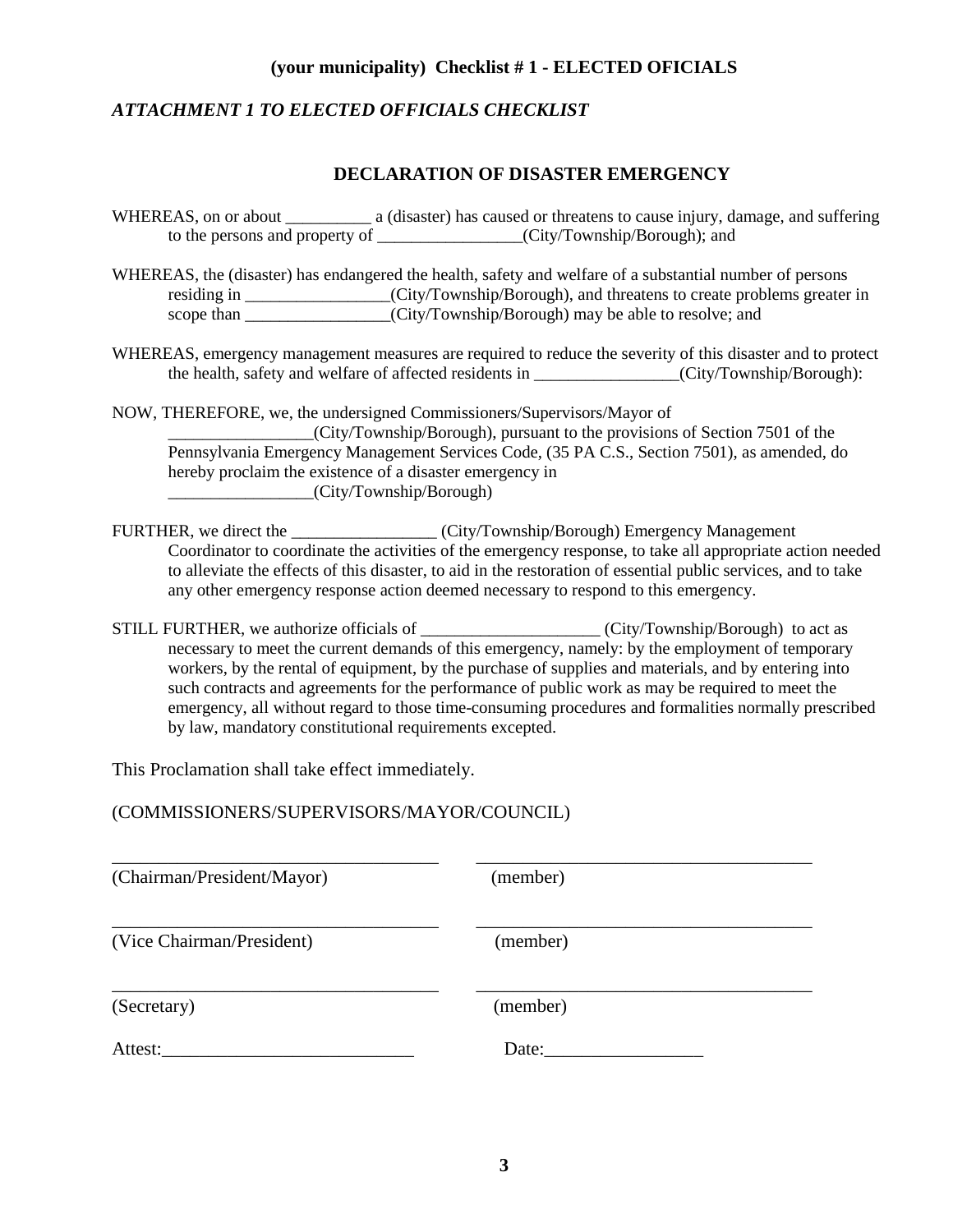### **(your municipality) Checklist # 2 – EOC MANAGER/EMERGENCY MANAGEMENT COORDINATOR EOC MANAGER/EMERGENCY MANAGEMENT COORDINATOR (EMC)**

Responsible for: overall emergency management program, activating and managing the EOC *Reports to: the Elected Officials*

|                            |                             |      | DATE OF ACTIVATION: ______________________ REASON FOR ACTIVATION: ______                      |
|----------------------------|-----------------------------|------|-----------------------------------------------------------------------------------------------|
| <b>Completed</b><br>or N/A | $\mathbf{By}$<br>(initials) | Time | <b>Item</b>                                                                                   |
|                            |                             |      | <b>EMERGENCY NOTIFICATION (METHOD)</b>                                                        |
|                            |                             |      | Notification verified.                                                                        |
|                            |                             |      | Action Log Initiated. (see Attachment 1 to this checklist)                                    |
|                            |                             |      | Elected officials notified.                                                                   |
|                            |                             |      |                                                                                               |
|                            |                             |      | <b>Increased readiness</b>                                                                    |
|                            |                             |      | Increased readiness received from Homeland Security Alert System<br>(HSAS).                   |
|                            |                             |      | Watch/Warning received from National Weather Service (NWS).                                   |
|                            |                             |      | Notification received from County Emergency Management Agency<br>(EMA).                       |
|                            |                             |      | Consulted with elected officials.                                                             |
|                            |                             |      | Recommendation re: Emergency Operations Center (EOC) Activation<br>made to elected officials. |
|                            |                             |      | Affected Emergency Support Functions notified.                                                |
|                            |                             |      | Key staff put on stand-by.                                                                    |
|                            |                             |      | Partial mobilization of EOC begun.                                                            |
|                            |                             |      | Critical facilities notified.                                                                 |
|                            |                             |      | HSAS procedures implemented.                                                                  |
|                            |                             |      | <b>EOC Materials Inventory</b>                                                                |
|                            |                             |      | Copy of the County Emergency Operations Plan (EOP)                                            |
|                            |                             |      | Copy of the Municipal Emergency Operations Plan (EOP)                                         |
|                            |                             |      | Copy of EOC Checklists                                                                        |
|                            |                             |      | Notification and Resource Manual                                                              |
|                            |                             |      | Action Log                                                                                    |
|                            |                             |      | Sign-In/Out Log (see Attachment 2 to this checklist)                                          |
|                            |                             |      | <b>Organization Chart</b>                                                                     |
|                            |                             |      | EOC floor plan sketch                                                                         |
|                            |                             |      | Staff schedule for 24-hour operations (2 shifts)                                              |
|                            |                             |      | <b>Action Status Board</b>                                                                    |
|                            |                             |      | Municipal map                                                                                 |
|                            |                             |      | Office supplies                                                                               |
|                            |                             |      |                                                                                               |
|                            |                             |      | <b>EOC</b> Activated                                                                          |
|                            |                             |      | EMC present at EOC at                                                                         |
|                            |                             |      | (name of facility and street address)                                                         |
|                            |                             |      | Deputy EMC notified/present.                                                                  |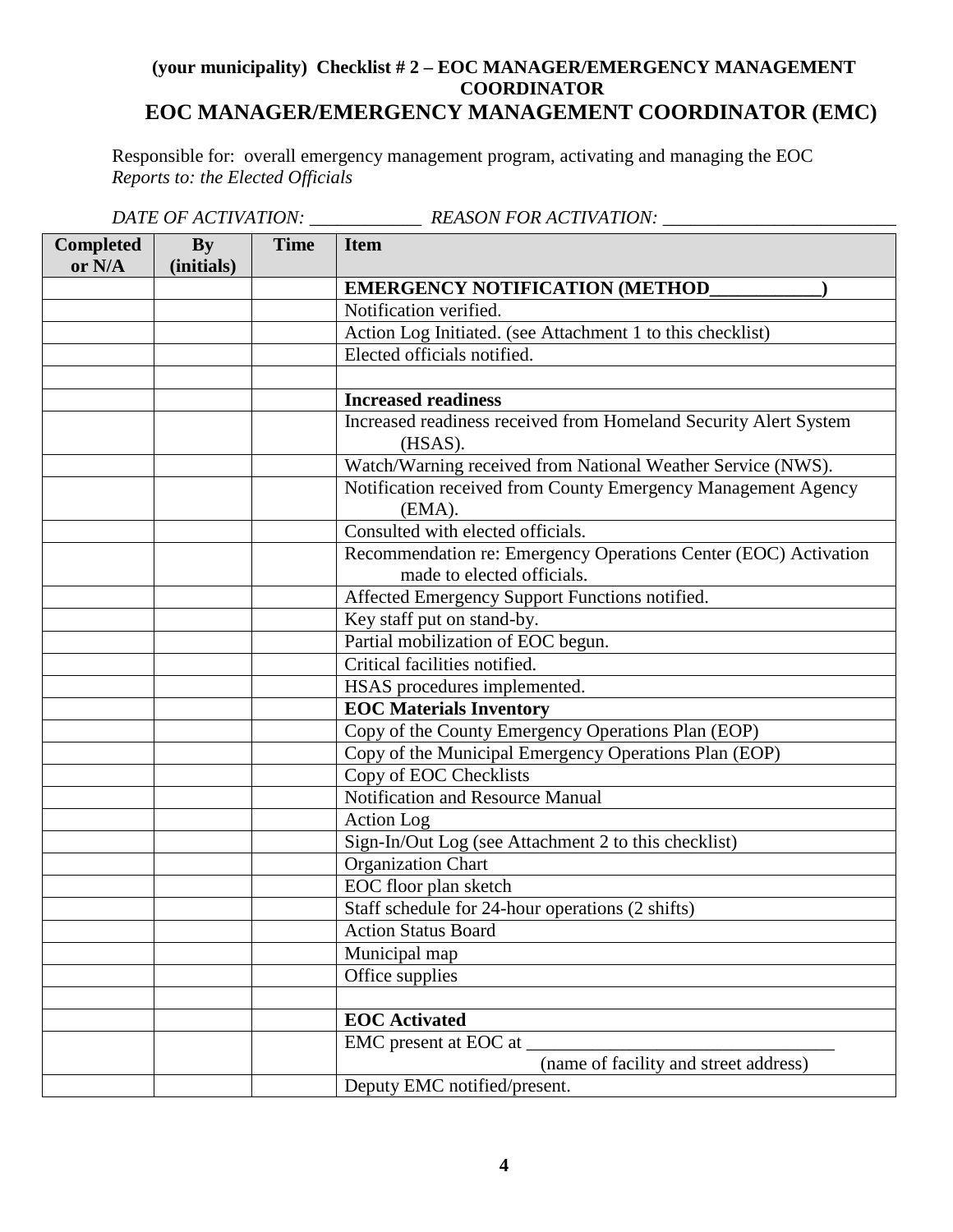| <b>Completed</b><br>or N/A | <b>By</b><br>(initials) | <b>Time</b> | <b>Item</b>                                                             |
|----------------------------|-------------------------|-------------|-------------------------------------------------------------------------|
|                            |                         |             | Elected official(s) notified/present (NAME                              |
|                            |                         |             | Elected official(s) notified/present (NAME                              |
|                            |                         |             | Elected official(s) notified/present (NAME                              |
|                            |                         |             | Public Information Officer (PIO) notified.                              |
|                            |                         |             | Operations Section Chief notified.                                      |
|                            |                         |             | Planning Section Chief notified.                                        |
|                            |                         |             | Logistics Section Chief notified.                                       |
|                            |                         |             | Admin-Finance Section Chief notified.                                   |
|                            |                         |             | Liaison Officer notified.                                               |
|                            |                         |             | Branch Director(s) notified for<br>and                                  |
|                            |                         |             | Security in place.                                                      |
|                            |                         |             | Status Board initiated.                                                 |
|                            |                         |             | Message Log initiated.                                                  |
|                            |                         |             | County notified that EOC is operational.                                |
|                            |                         |             | <b>Communications</b>                                                   |
|                            |                         |             | Phone lines tested.                                                     |
|                            |                         |             | Radios tested.                                                          |
|                            |                         |             | tested.                                                                 |
|                            |                         |             | Amateur Radio operator on site.                                         |
|                            |                         |             | Emergency Alert System (EAS) station monitored. (Station ID             |
|                            |                         |             | <b>Operations</b>                                                       |
|                            |                         |             | EMC Initial Briefing on situation conducted.                            |
|                            |                         |             | Staff to maintain maps and status boards appointed.                     |
|                            |                         |             | Municipal map posted with important information (affected area, Traffic |
|                            |                         |             | Control Points (TCPs), Access Control Points (ACPs), evacuation         |
|                            |                         |             | routes, etc).                                                           |
|                            |                         |             | Contact established with neighboring municipalities.                    |
|                            |                         |             | <b>EOC Relocation</b>                                                   |
|                            |                         |             | Alternate Site Open at                                                  |
|                            |                         |             | (name of facility and street address)                                   |
|                            |                         |             | Equipment & logs packed.                                                |
|                            |                         |             | County notified.                                                        |
|                            |                         |             | Other EOCs notified.                                                    |
|                            |                         |             | Responders notified.                                                    |
|                            |                         |             |                                                                         |
|                            |                         |             | <b>EOC OPERATIONS</b>                                                   |
|                            |                         |             | Elected Officials and EOC staff informed when things change.            |
|                            |                         |             | Verification complete that schools, businesses and other population     |
|                            |                         |             | concentrations are aware of the problem.                                |
|                            |                         |             | Available resources monitored.                                          |
|                            |                         |             | Requirements reviewed and "unmet needs" reported to county.             |
|                            |                         |             | Route alerting accomplished (Firefighting Branch).                      |
|                            |                         |             | Additional briefing of the county EOC conducted.                        |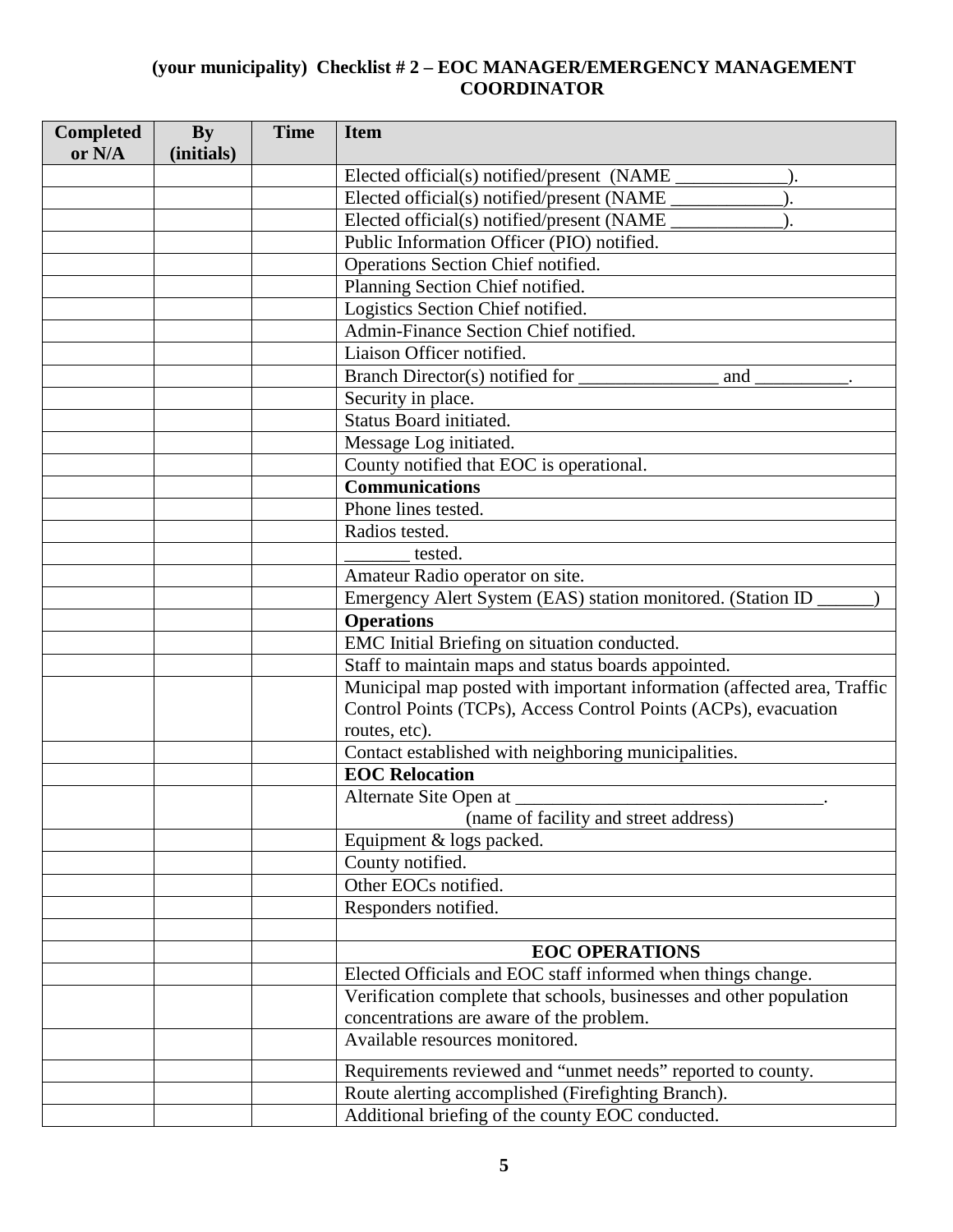| <b>Completed</b><br>or N/A | $\mathbf{By}$<br>(initials) | <b>Time</b> | <b>Item</b>                                                                                                    |
|----------------------------|-----------------------------|-------------|----------------------------------------------------------------------------------------------------------------|
|                            |                             |             | Established a "victim accountability system" to track missing citizens<br>who are forced to leave their homes. |
|                            |                             |             | Worked with Mass Care/Housing to identify location of displaced                                                |
|                            |                             |             | victims.                                                                                                       |
|                            |                             |             | <b>EOC</b> Manager                                                                                             |
|                            |                             |             | Assumed responsibilities of IM/IC                                                                              |
|                            |                             |             | Deferred the role of EOC Manager to                                                                            |
|                            |                             |             | Delegated the role of Operations Section Chief to_                                                             |
|                            |                             |             | Delegated the role of Planning Section Chief to_                                                               |
|                            |                             |             | Delegated the role of Logistics Section Chief to_________                                                      |
|                            |                             |             | Delegated the role of Finance Section Chief to_________.                                                       |
|                            |                             |             | Branch Director(s) appointed for:                                                                              |
|                            |                             |             | $\frac{1}{2}$ mame                                                                                             |
|                            |                             |             |                                                                                                                |
|                            |                             |             | and $\overline{\phantom{0}}$<br>$\frac{1}{2}$ name                                                             |
|                            |                             |             |                                                                                                                |
|                            |                             |             | PROTECTIVE ACTIONS                                                                                             |
|                            |                             |             | Protective Action Decision made by elected officials (EMC in their                                             |
|                            |                             |             | absence).                                                                                                      |
|                            |                             |             | Shelter in Place Recommended.                                                                                  |
|                            |                             |             | <b>Evacuation Recommended.</b>                                                                                 |
|                            |                             |             | <b>Shelter in Place</b>                                                                                        |
|                            |                             |             | PIO Notified.                                                                                                  |
|                            |                             |             | Public announcement and instructions prepared.                                                                 |
|                            |                             |             | Non-English speaking citizens addressed.                                                                       |
|                            |                             |             | Announcement broadcast over EAS.                                                                               |
|                            |                             |             | Route alerting conducted (if appropriate).                                                                     |
|                            |                             |             | <b>Mass Care Shelter</b>                                                                                       |
|                            |                             |             | County ESF # 6 contacted to set up mass care shelter.                                                          |
|                            |                             |             | County unable to provide mass care. designated local emergency                                                 |
|                            |                             |             | shelter at ___________.                                                                                        |
|                            |                             |             | Shelter Manager appointed.                                                                                     |
|                            |                             |             | PIO announced location of temporary shelter.                                                                   |
|                            |                             |             | <b>Evacuation</b>                                                                                              |
|                            |                             |             | Routes and other parameters (when, who, how many, to where) of the                                             |
|                            |                             |             | evacuation planned.                                                                                            |
|                            |                             |             | Sirens and EAS (if practical) sounded.                                                                         |
|                            |                             |             | Non-English speaking citizens addressed.                                                                       |
|                            |                             |             | Assistance provided for mobility impaired residents                                                            |
|                            |                             |             | Reviewed Traffic Control Points (TCPs) and Access Control Points                                               |
|                            |                             |             | (ACPs) for police in emergencies (Public Safety and Security (ESF #13)                                         |
|                            |                             |             | Branch).                                                                                                       |
|                            |                             |             | Notified the Route/Sector Alert Team leaders and assigned personnel to                                         |
|                            |                             |             | route alert teams (Firefighting (ESF #4) Branch).                                                              |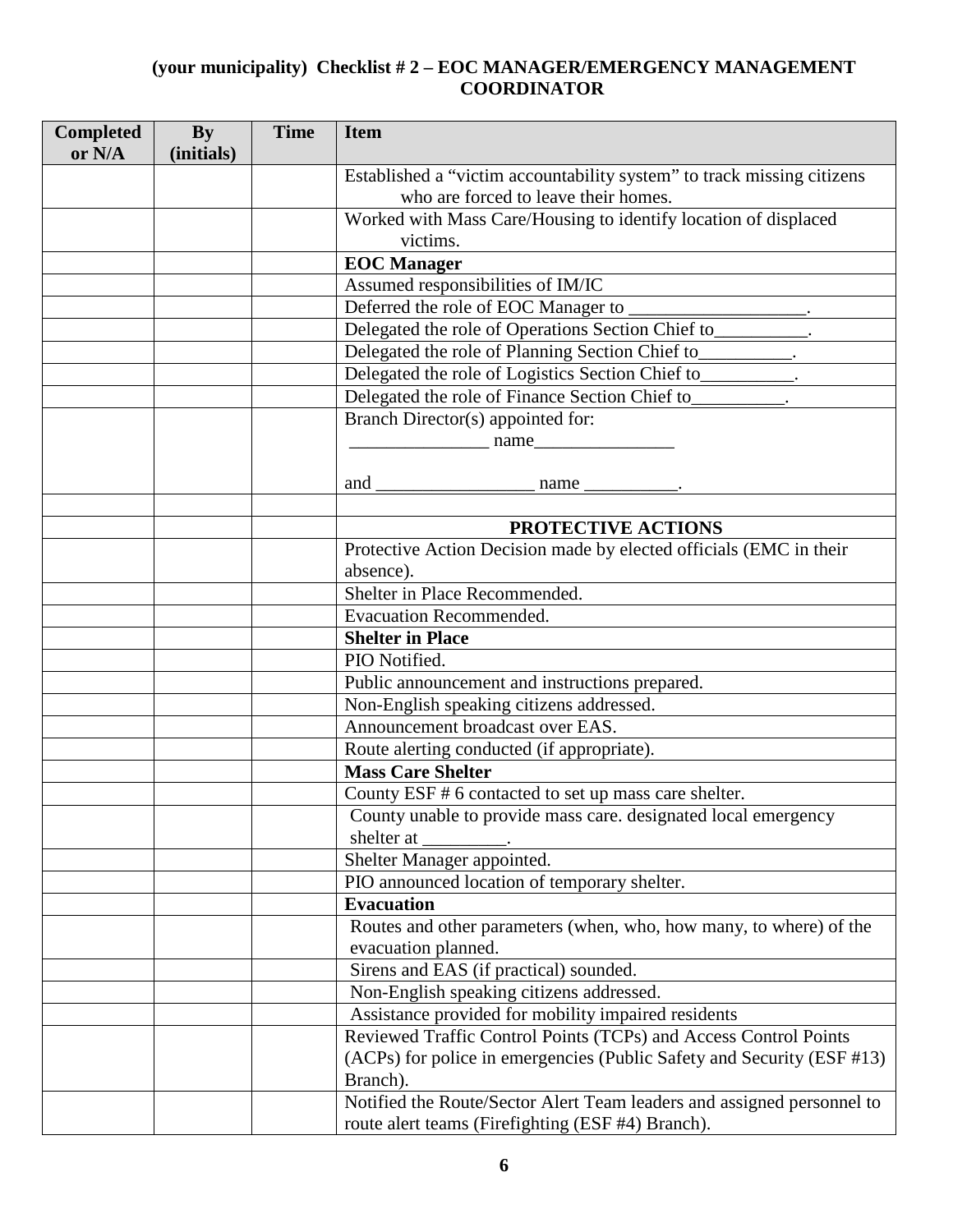| <b>Completed</b><br>or N/A | By (initials) | <b>Time</b> | <b>Item</b>                                                                                                                                                              |
|----------------------------|---------------|-------------|--------------------------------------------------------------------------------------------------------------------------------------------------------------------------|
|                            |               |             | Reviewed and updated list of hearing impaired residents requiring<br>special notification to ensure it is current (Public Health & Medical<br>Services (ESF #8) Branch). |
|                            |               |             | Verified list of non-ambulatory residents requiring ambulance assistance                                                                                                 |
|                            |               |             | to ensure it is current (Public Health & Medical Services (ESF #8)<br>Branch).                                                                                           |
|                            |               |             | Reviewed transportation planning. (Transportation (ESF #1) Branch)                                                                                                       |
|                            |               |             | Reviewed "unmet needs" of the municipality and reported them to the                                                                                                      |
|                            |               |             | County EMA.                                                                                                                                                              |
|                            |               |             | Verified that emergency fuel supplies, towing and repair services are<br>available for evacuees.                                                                         |
|                            |               |             | Reviewed communication capabilities to maintain contact with TCPs                                                                                                        |
|                            |               |             | and ACPs, Transportation Pickup Points and buses and Route/Sector<br>Alert Teams (Communications Firefighting and Public Safety and<br>Security Branches).               |
|                            |               |             | Verified notification of major businesses and industries, camp sites,                                                                                                    |
|                            |               |             | motels/hotels, and other transient sites once the siren alert sounded<br>(Communications (ESF #2) Branch).                                                               |
|                            |               |             | Provided for sufficient buses and/or other transportation to pick up those                                                                                               |
|                            |               |             | residents without means of transportation (Transportation Branch)                                                                                                        |
|                            |               |             | Designated guides for buses being used to pick up persons who do not                                                                                                     |
|                            |               |             | have transportation (Transportation Branch)                                                                                                                              |
|                            |               |             | Establishment of TCPs and ACPs verified (1Public Safety and Security                                                                                                     |
|                            |               |             | Branch).                                                                                                                                                                 |
|                            |               |             | Evaluated selected TCPs and determined suitability and adequacy as                                                                                                       |
|                            |               |             | evacuation routes (Public Safety and Security Branch).                                                                                                                   |
|                            |               |             | Monitored the process.                                                                                                                                                   |
|                            |               |             | Notified County EMA when Route alerting finished.                                                                                                                        |
|                            |               |             | After citizens have evacuated, relocated the EOC (if necessary).                                                                                                         |
|                            |               |             | Notified County EMA when evacuation complete.                                                                                                                            |
|                            |               |             |                                                                                                                                                                          |
|                            |               |             | <b>DAMAGE REPORTING</b>                                                                                                                                                  |
|                            |               |             | Obtained sufficient copies of the Initial Damage Report (see                                                                                                             |
|                            |               |             | Attachment 5 to this checklist) for distribution to teams.                                                                                                               |
|                            |               |             | Notified Damage Reporting Team leaders and placed them on alert.                                                                                                         |
|                            |               |             | Obtained vehicles to conduct damage survey.                                                                                                                              |
|                            |               |             | Coordinated the need for radios to conduct damage reporting with the                                                                                                     |
|                            |               |             | <b>Communications Branch.</b>                                                                                                                                            |
|                            |               |             | Assembled all damage reporting personnel and dispatched in teams.                                                                                                        |
|                            |               |             | Established a telephone number for call-in and established reporting                                                                                                     |
|                            |               |             | time frames.                                                                                                                                                             |
|                            |               |             | Reviewed damage reporting plan and listed the "unmet needs".                                                                                                             |
|                            |               |             | Coordinated damage survey plan with Red Cross.                                                                                                                           |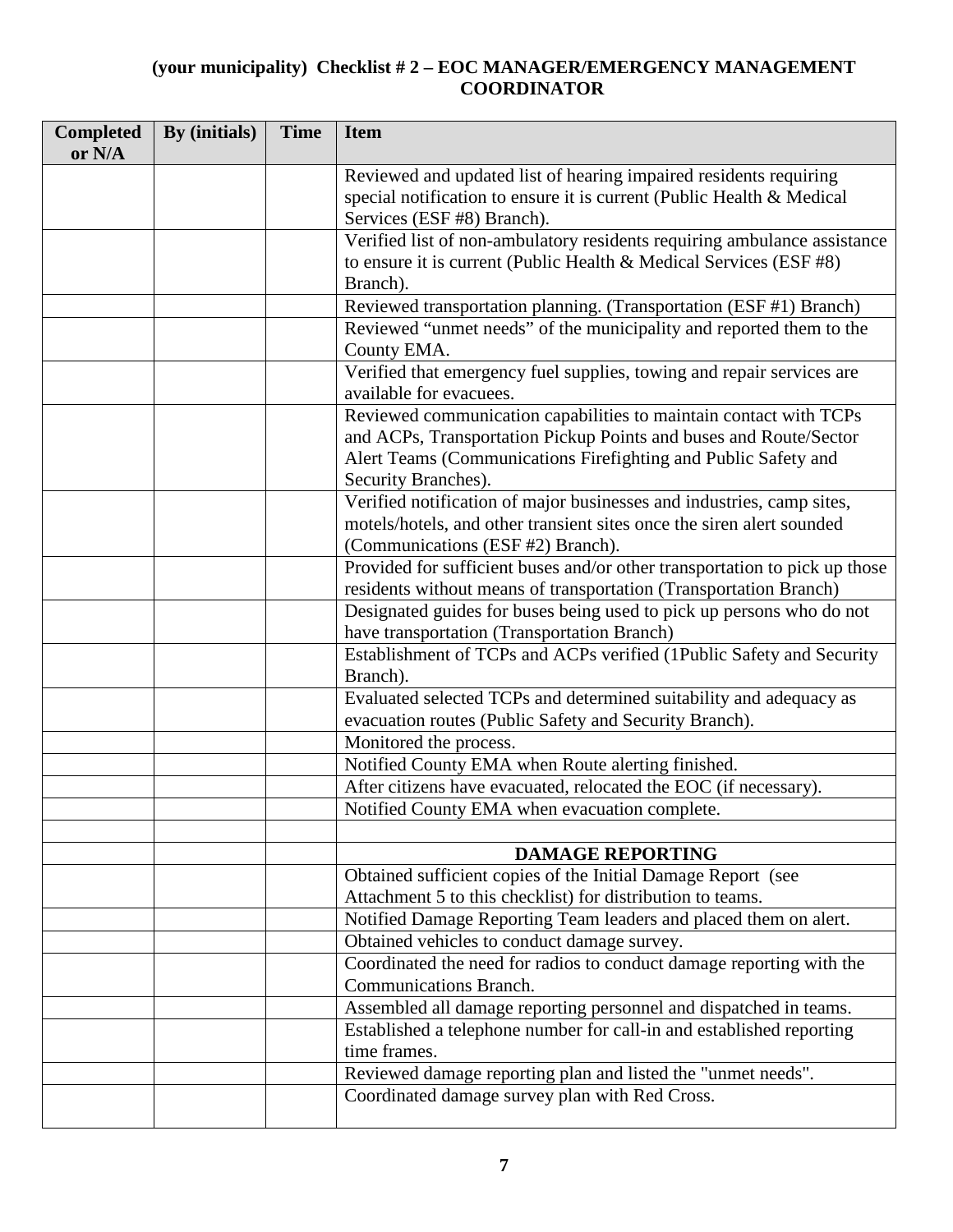| <b>Completed</b><br>or N/A | <b>By</b><br>(initials) | <b>Time</b> | <b>Item</b>                                                                                                                        |
|----------------------------|-------------------------|-------------|------------------------------------------------------------------------------------------------------------------------------------|
|                            |                         |             | Assigned Damage Reporting Teams to conduct an initial damage survey                                                                |
|                            |                         |             | (teams should consist of a minimum of two individuals and should be                                                                |
|                            |                         |             | assigned to certain sectors).                                                                                                      |
|                            |                         |             | Instructed teams to keep the EMC informed of the damage survey                                                                     |
|                            |                         |             | status.                                                                                                                            |
|                            |                         |             | As information is obtained, compiled the Damage Reports and provided                                                               |
|                            |                         |             | same to the county.                                                                                                                |
|                            |                         |             | Provided liaison to the county for damage assessment.                                                                              |
|                            |                         |             | Provided tax and insurance information on the private and public sector<br>buildings to the Federal/State Damage Assessment Teams. |
|                            |                         |             | Assigned one member of the Damage Reporting Team, who is familiar                                                                  |
|                            |                         |             | with the location of the damage, to accompany each Federal/State                                                                   |
|                            |                         |             | Damage Assessment Team (as necessary).                                                                                             |
|                            |                         |             | Maintained records of all expenditures related to damage reporting and                                                             |
|                            |                         |             | assessment activities and submitted to the requesting authorities.                                                                 |
|                            |                         |             |                                                                                                                                    |
|                            |                         |             | <b>DISASTER PROCLAMATION</b>                                                                                                       |
|                            |                         |             | Assisted Elected Officials in preparation of the disaster proclamation                                                             |
|                            |                         |             | document (see Elected Officials Checklist).                                                                                        |
|                            |                         |             | Obtained signature of a majority of the membership of the board of                                                                 |
|                            |                         |             | elected officials.                                                                                                                 |
|                            |                         |             | Sent copy of proclamation to county EMA.                                                                                           |
|                            |                         |             | DISASTER RECOVERY OPERATIONS                                                                                                       |
|                            |                         |             | <b>Federal Recovery Programs</b>                                                                                                   |
|                            |                         |             | Maintained records to document expenditures by the municipality.                                                                   |
|                            |                         |             | Assisted county and state EMA in establishing a Disaster Recovery<br>Center (DRC).                                                 |
|                            |                         |             | Returning evacuees and recovery                                                                                                    |
|                            |                         |             | Adequate supplies of food arranged.                                                                                                |
|                            |                         |             | Adequate supplies of fuel arranged.                                                                                                |
|                            |                         |             | Assisted public utility with finding and repairing utility outages.                                                                |
|                            |                         |             | Notified evacuees of status of return.                                                                                             |
|                            |                         |             | Checked with county before closing the EOC Log, and the EOC.                                                                       |
|                            |                         |             |                                                                                                                                    |
|                            |                         |             | DEVELOPED AN AFTER ACTION REPORT (AAR) FOR THE<br><b>INCIDENT</b>                                                                  |
|                            |                         |             | FEMA form 95-44 submitted (as an AAR).                                                                                             |
|                            |                         |             | Local or county format utilized.                                                                                                   |
|                            |                         |             |                                                                                                                                    |
|                            |                         |             | <b>INCORPORATED LESSONS LEARNED DURING</b><br><b>EMERGENCIES OR EXERCISES INTO THE EXISTING PLAN</b><br>AND PROCEDURES.            |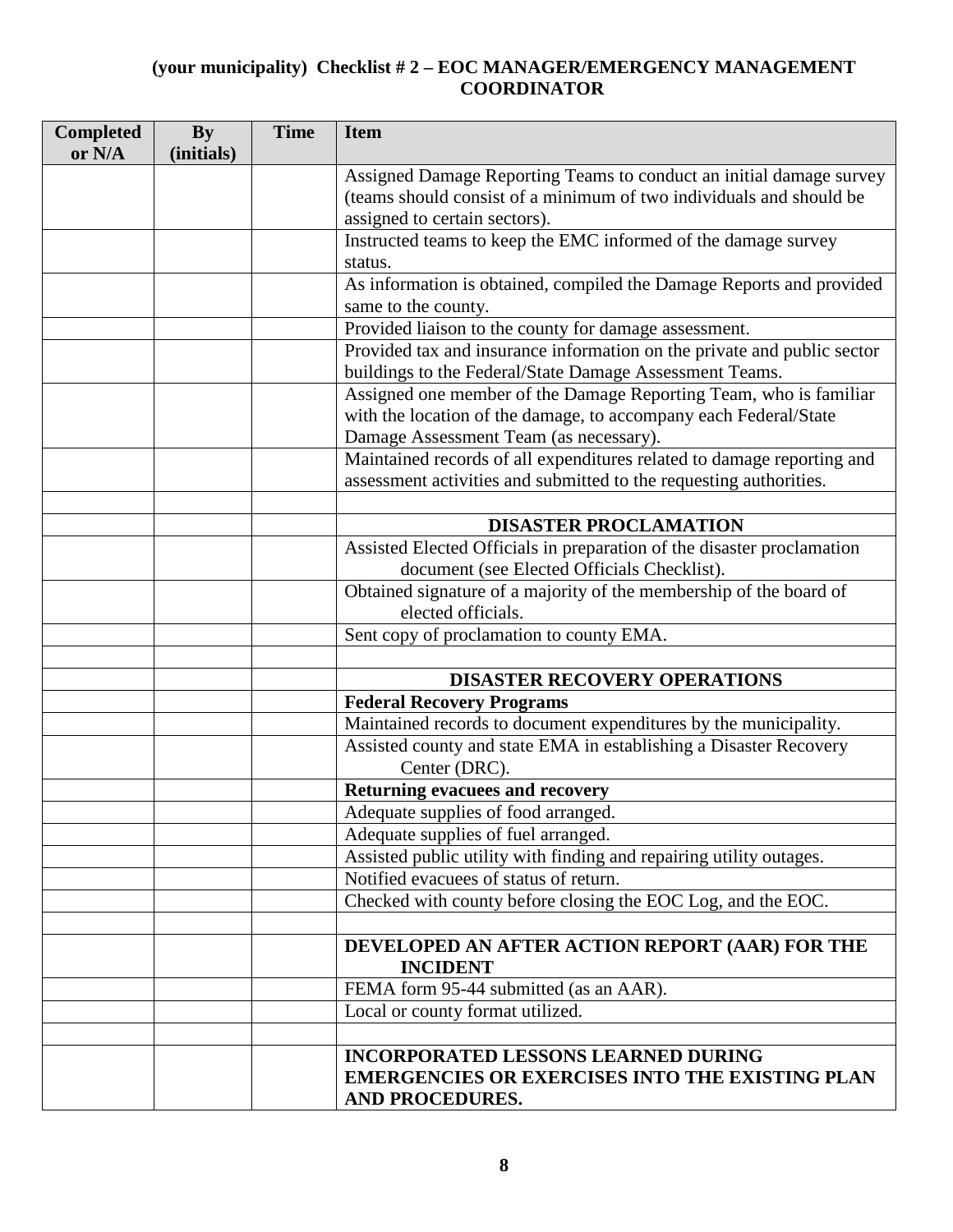## **PUBLIC INFORMATION OFFICER (PIO) (External Affairs - ESF # 15)**

Responsible for: coordination with news media outlets, preparing press releases, rumor control *Reports to: the EOC Manager (emergency management coordinator)*

| DATE OF ACTIVATION:        |               |             | <b>REASON FOR ACTIVATION:</b>                                                                         |
|----------------------------|---------------|-------------|-------------------------------------------------------------------------------------------------------|
| <b>Completed</b><br>or N/A | By (initials) | <b>Time</b> | <b>Item</b>                                                                                           |
|                            |               |             | <b>Materials and Information Inventory</b>                                                            |
|                            |               |             | Copy of the Municipal Emergency Operations Plan (EOP)                                                 |
|                            |               |             | Copy of this checklist                                                                                |
|                            |               |             | Notification and Resource Manual                                                                      |
|                            |               |             | Action Log                                                                                            |
|                            |               |             | Listing of area news media                                                                            |
|                            |               |             | <b>Notification</b>                                                                                   |
|                            |               |             | Reported to the Municipal Emergency Operations Center (EOC)                                           |
|                            |               |             | (name of facility and street address)                                                                 |
|                            |               |             | Reviewed the checklist.                                                                               |
|                            |               |             | Notified the Deputy Public Information Officer and placed him/her on<br>standby.                      |
|                            |               |             | Opened and maintained ESF #15 Action Log (see Attachment 1 to this<br>checklist).                     |
|                            |               |             | Developed shift schedule for possible 24-hour operations.                                             |
|                            |               |             | Established contact with the County Public Information Officer.                                       |
|                            |               |             | Notified Emergency Management Coordinator (EMC) of "unmet needs"<br>in External Affairs.              |
|                            |               |             |                                                                                                       |
|                            |               |             | <b>OPERATIONS</b>                                                                                     |
|                            |               |             | Kept the EOC Manager informed of External Affairs status.                                             |
|                            |               |             | Prepared to relocate if necessary.                                                                    |
|                            |               |             | Assisted with collecting, completing and forwarding damage reports and<br>assessments.                |
|                            |               |             | If requested by EOC Manager, established and staffed rumor control                                    |
|                            |               |             | line – reported patterns and recurring rumors to the EMC.                                             |
|                            |               |             | Coordinated with all EOC staff sections for the latest information on the                             |
|                            |               |             | status of their operations.                                                                           |
|                            |               |             | Monitored media coverage of the emergency.                                                            |
|                            |               |             | Responded to the Joint Information Center (w/other municipalities or<br>the county) as needed.        |
|                            |               |             | <b>News Media</b>                                                                                     |
|                            |               |             | Established a media reporting area for the PIO and chief elected official<br>to meet with news media. |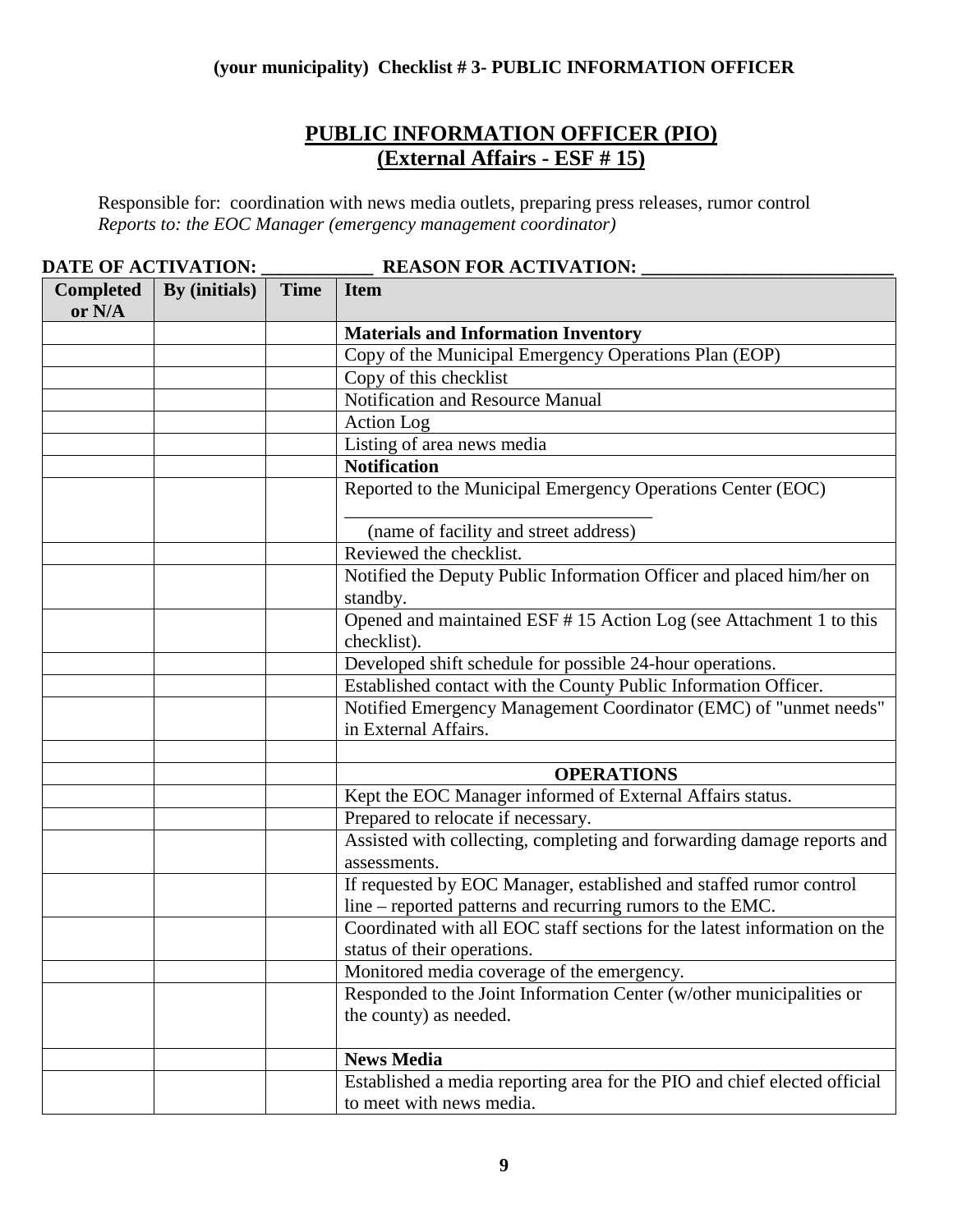## **(your municipality) Checklist # 3- PUBLIC INFORMATION OFFICER**

| <b>Completed</b><br>or N/A | By (initials) | <b>Time</b> | <b>Item</b>                                                          |
|----------------------------|---------------|-------------|----------------------------------------------------------------------|
|                            |               |             | <b>News Releases</b>                                                 |
|                            |               |             | Coordinated any public release of information with the County Public |
|                            |               |             | Information Officer prior to release.                                |
|                            |               |             | Used pre-formatted releases if practical. (See Attachment 2 to this  |
|                            |               |             | checklist)                                                           |
|                            |               |             | EOC Manager informed of the public information status.               |
|                            |               |             | Prepared to relocate with the EOC, if necessary.                     |
|                            |               |             | Recommended that victims contact their insurance carrier.            |
|                            |               |             | <b>Returning evacuees and recovery</b>                               |
|                            |               |             | Notified evacuees of status of return.                               |
|                            |               |             | <b>DISASTER RECOVERY OPERATIONS</b>                                  |
|                            |               |             | Notified evacuees of status of return.                               |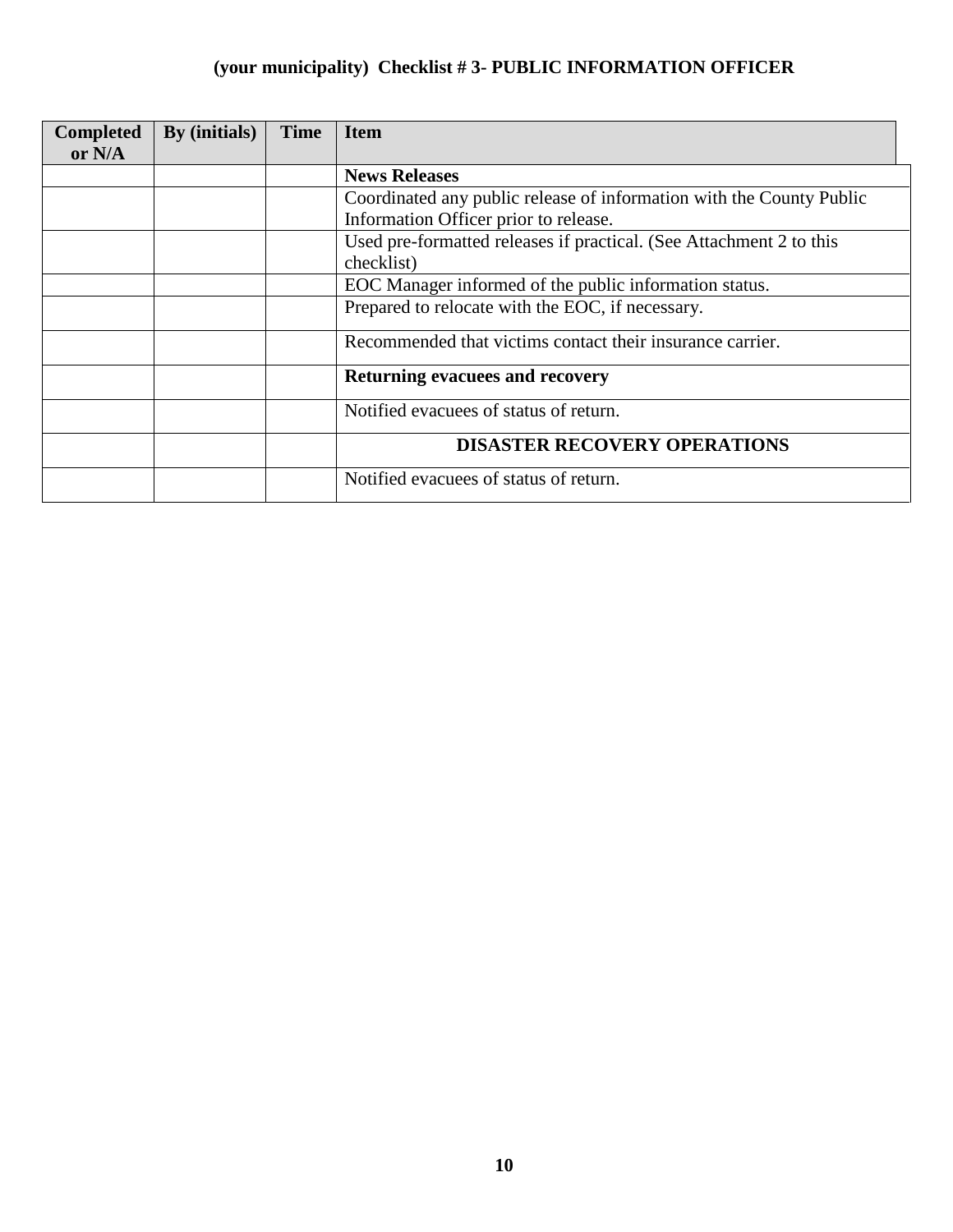#### **(your municipality) Checklist # 3- PUBLIC INFORMATION OFFICER**

#### *ATTACHMENT 2 TO PIO CHECKLIST*

#### **SAMPLE RADIO/TV MESSAGES**

#### ROADS CLOSED

**This is an emergency notification from the \_\_\_\_\_\_\_\_\_\_ Emergency Management Agency. The recent storm has caused severe flooding in many areas. As of 10:30 a.m. today, law enforcement officials closed the following roads/streets:**

1. All of River Road within \_\_\_\_\_\_\_\_\_\_\_\_\_\_\_\_\_City/Township/Borough.

2. Norman St. from corner of First Ave. to Fifth Ave.

3. Mott St. from corner of Second Ave. to Fourth Ave.

Please avoid these roads/streets. If you must travel, use alternate routes.

Again, those roads/streets that have been closed are:

| . .      |  |
|----------|--|
| <u>.</u> |  |
| <u>.</u> |  |

Please stay tuned to this station for additional road closure information.

#### EVACUATION RECOMMENDATION

**The following announcement has been released by the \_\_\_\_\_\_\_\_\_\_ Emergency Management Agency:**

The flooding continues and may worsen. For your safety, the (elected officials) recommend(s) that you leave the \_\_\_\_\_\_\_\_\_\_\_\_\_\_\_\_\_\_\_\_\_\_\_\_ area as soon as possible (give boundaries of local area, evacuation routes).

Be sure to take essential items--medicine, special foods, personal items, baby supplies, clothing, money and valuable papers--but do not overload your car. Secure your home before you leave. Be sure to check on any neighbors who may need assistance.

If you cannot stay with relatives or friends outside of the evacuation area, go to (one of) the Red Cross shelter(s) located at\_\_\_\_\_\_\_\_\_\_\_\_\_\_\_\_\_\_\_\_\_\_\_\_\_\_\_\_\_\_\_\_.

If you have no means of transportation or if you are physically unable to evacuate on your own, ask a neighbor to assist you or call \_\_\_\_\_\_\_\_\_\_\_\_\_\_. Otherwise, please do not use your telephone except to report an emergency.

I repeat. If you live in the \_\_\_\_\_\_\_\_\_\_\_\_\_\_\_\_\_\_\_\_\_\_\_\_\_ area (give boundaries), you are requested/required to evacuate for your own safety. Stay tuned to this station for more information and instructions.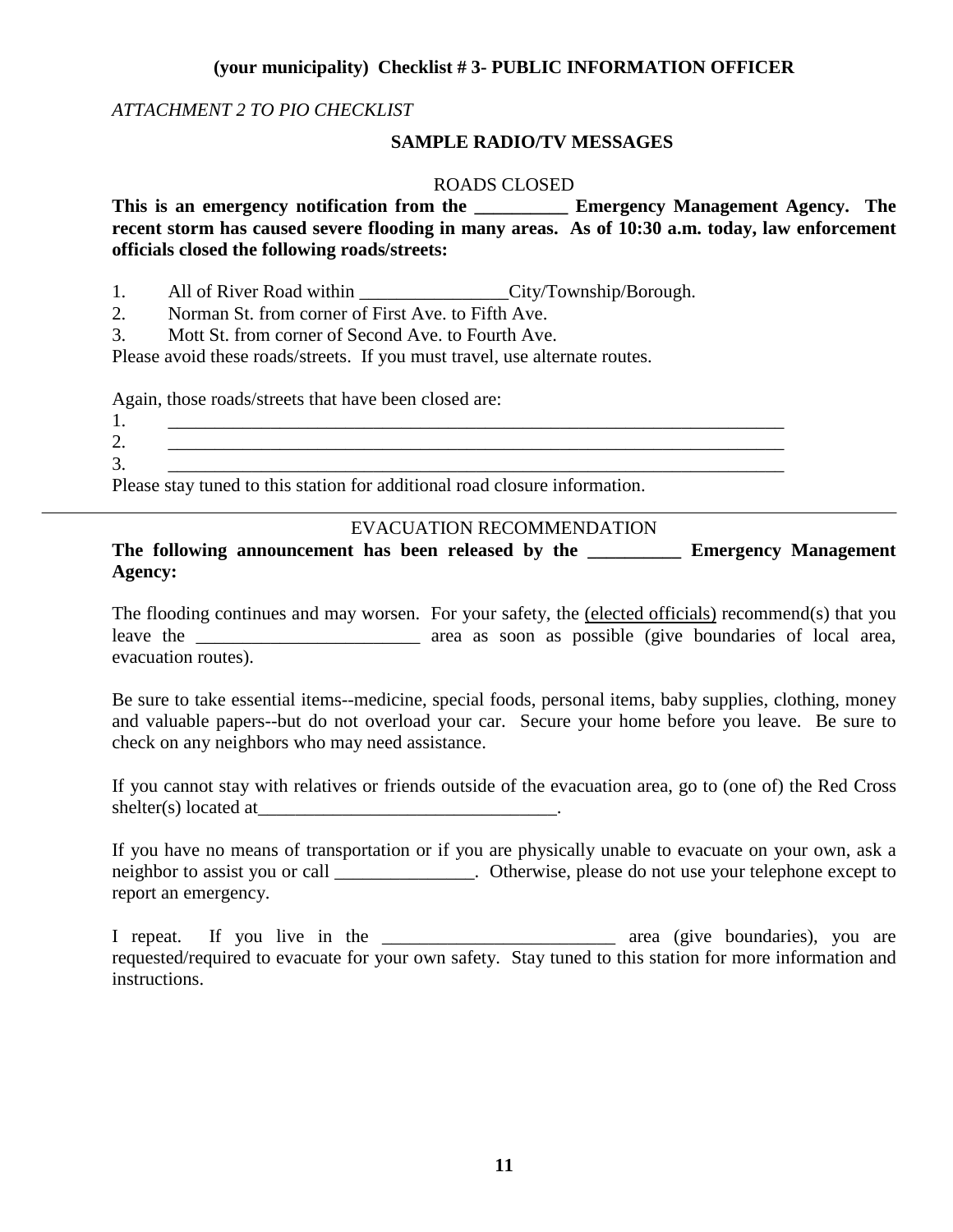### **(your municipality) Checklist # 4 - LIAISON OFFICER**

## **LIAISON OFFICER CHECKLIST**

Responsible for: Assisting and cooperating with agency representatives from outside agencies, including other governments, private organizations or voluntary organizations.

*Reports to: the EOC Manager*

| <b>Completed</b><br>or $N/A$ | By (initials) | <b>Time</b> | <b>Item</b>                                                             |
|------------------------------|---------------|-------------|-------------------------------------------------------------------------|
|                              |               |             | Assumed responsibilities of the Liaison Officer.                        |
|                              |               |             |                                                                         |
|                              |               |             | Developed list of all outside agencies involved in the response (those  |
|                              |               |             | beyond normal municipal responders).                                    |
|                              |               |             | Established contact with outside agencies and made self available for   |
|                              |               |             | liaison with each outside agency.                                       |
|                              |               |             | Coordinate intergovernmental cooperation.                               |
|                              |               |             | Identified location for agency representatives from outside agencies to |
|                              |               |             | work in or near the EOC.                                                |
|                              |               |             | Identified and attempted to resolve problems or complaints arising      |
|                              |               |             | between agencies involved in the response.                              |
|                              |               |             | Incorporated lessons learned during emergencies or exercises into the   |
|                              |               |             | existing plan and procedures.                                           |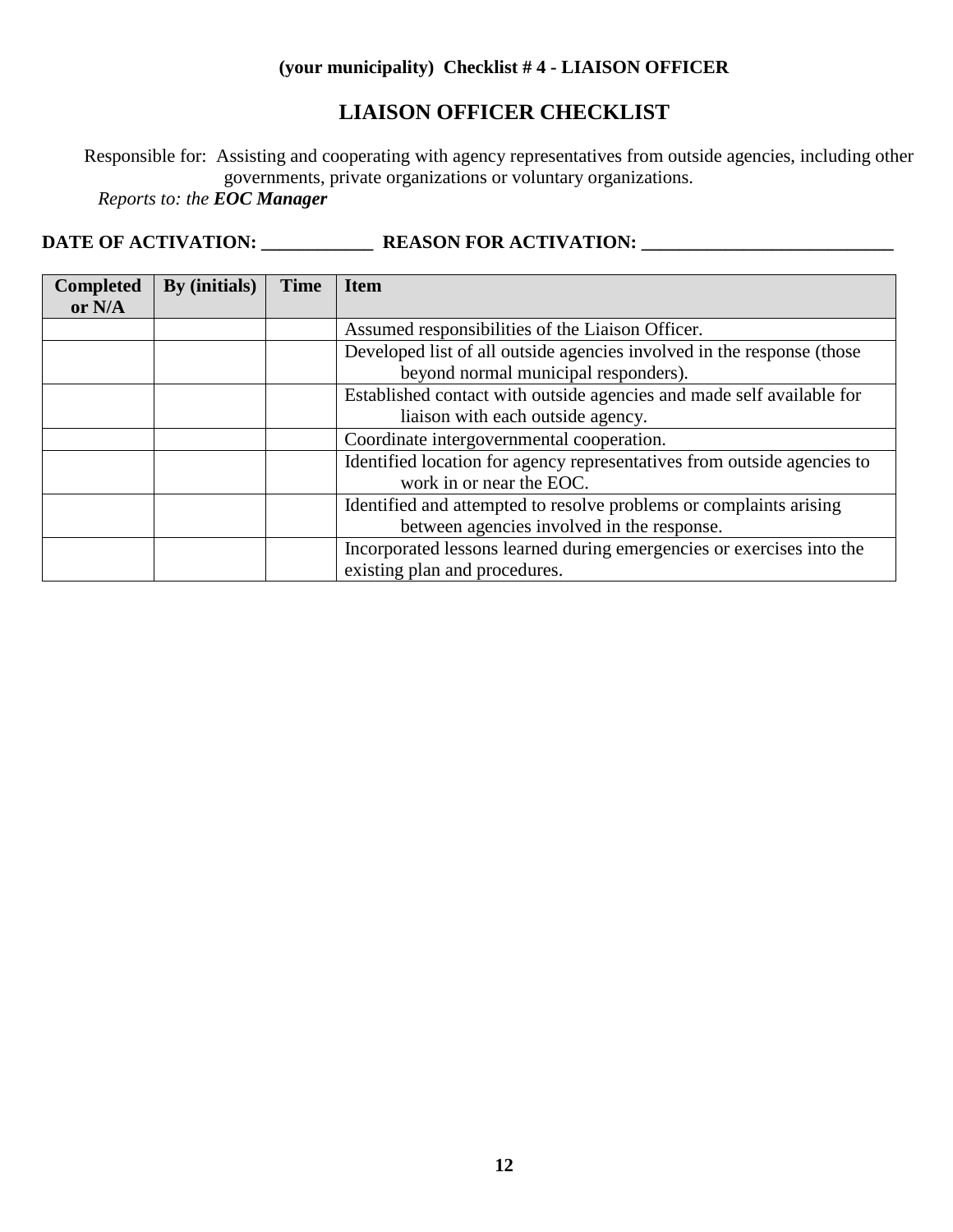### **(your municipality) Checklist # 5 - SAFETY OFFICER**

### **SAFETY OFFICER CHECKLIST**

Responsible for: identifying, monitoring and assessing hazardous and unsafe situations; developing measures to ensure personnel safety, correcting unsafe acts or conditions; stopping or preventing unsafe acts when immediate action is warranted.

*Reports to: the EOC Manager*

| <b>Completed</b><br>or $N/A$ | By (initials) | <b>Time</b> | <b>Item</b>                                                                                            |
|------------------------------|---------------|-------------|--------------------------------------------------------------------------------------------------------|
|                              |               |             | Assumed responsibilities of the Safety Officer.                                                        |
|                              |               |             | Compiled list of potentially hazardous situations for presentation at                                  |
|                              |               |             | planning meetings.                                                                                     |
|                              |               |             | Attended planning meetings to advise on safety matters.                                                |
|                              |               |             | Reviewed field reports to identify safety concerns.                                                    |
|                              |               |             | Stopped unsafe operations $-$ if warranted.                                                            |
|                              |               |             | Investigated accidents and prepared accident report.                                                   |
|                              |               |             | Recommended corrective action in case of unsafe situations.                                            |
|                              |               |             | Incorporated lessons learned during emergencies or exercises into the<br>existing plan and procedures. |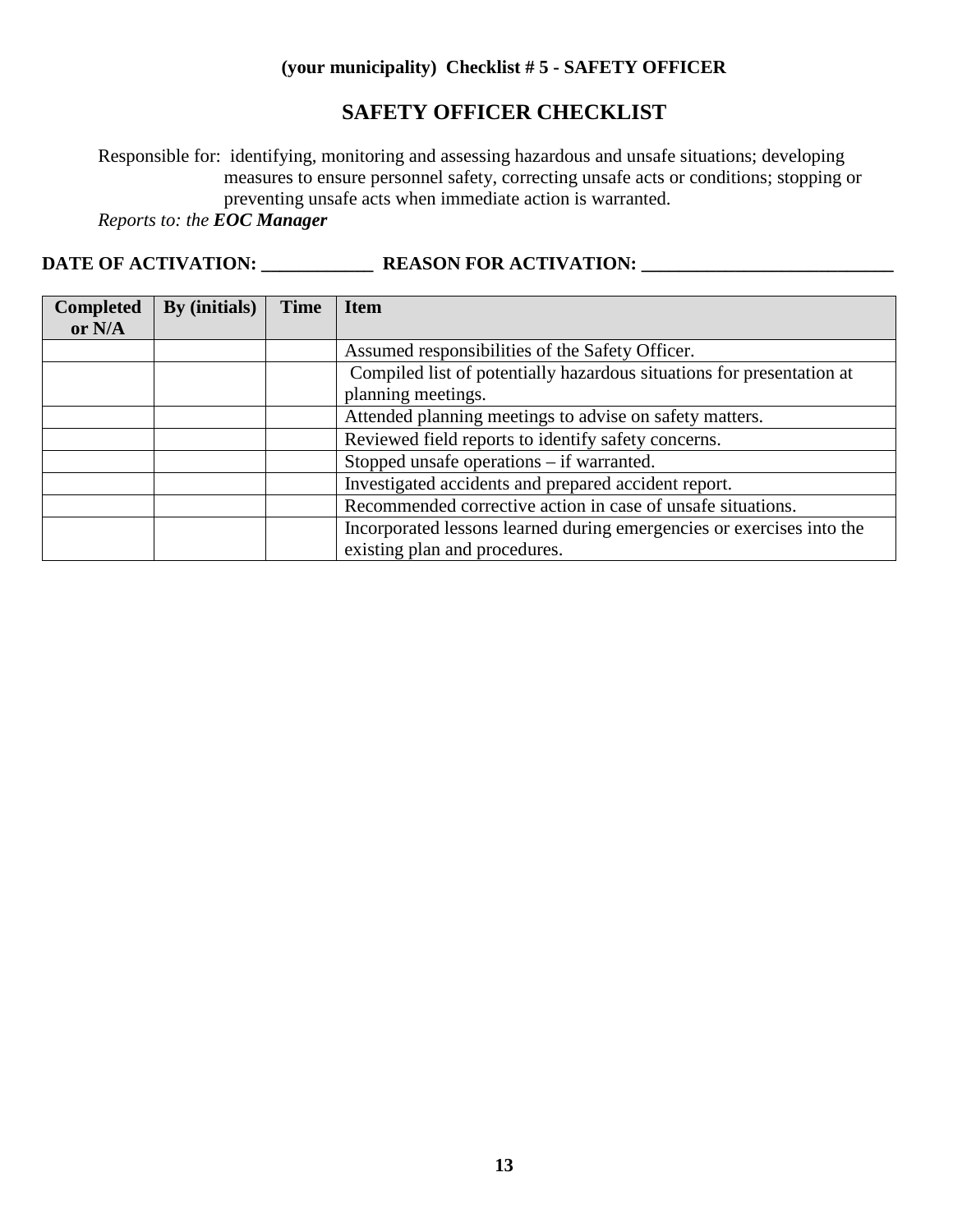### **OPERATIONS SECTION CHIEF CHECKLIST**

Responsible for: provision of emergency services to aid in the protection of the municipal government, its citizens and their property

*Reports to: the EOC Manager*

| <b>Completed</b><br>or $N/A$ | By (initials) | <b>Time</b> | <b>Item</b>                                                                                                                                                                                                                    |
|------------------------------|---------------|-------------|--------------------------------------------------------------------------------------------------------------------------------------------------------------------------------------------------------------------------------|
|                              |               |             | Assumed responsibilities of Operations Section Chief                                                                                                                                                                           |
|                              |               |             | Delegated the role of Communications (ESF # 2) Branch Director                                                                                                                                                                 |
|                              |               |             | to to the contract of the contract of the contract of the contract of the contract of the contract of the contract of the contract of the contract of the contract of the contract of the contract of the contract of the cont |
|                              |               |             | Delegated the role of Firefighting (ESF #4) Branch Director                                                                                                                                                                    |
|                              |               |             | to .                                                                                                                                                                                                                           |
|                              |               |             | Delegated the role of Public Health and Medical Services (ESF # 8)                                                                                                                                                             |
|                              |               |             |                                                                                                                                                                                                                                |
|                              |               |             | Delegated the role of Search and Rescue (ESF # 9) Branch Director                                                                                                                                                              |
|                              |               |             | to                                                                                                                                                                                                                             |
|                              |               |             | Delegated the role of HAZMAT (ESF # 10) Branch Director                                                                                                                                                                        |
|                              |               |             | to                                                                                                                                                                                                                             |
|                              |               |             | Delegated the role of Public Safety and Security (ESF #13) Branch                                                                                                                                                              |
|                              |               |             |                                                                                                                                                                                                                                |
|                              |               |             | Retained the responsibilities of ESF # ______________________.                                                                                                                                                                 |
|                              |               |             | Developed an after action report (AAR) for the incident.                                                                                                                                                                       |
|                              |               |             | Incorporated lessons learned during emergencies or exercises into the                                                                                                                                                          |
|                              |               |             | existing plan and procedures.                                                                                                                                                                                                  |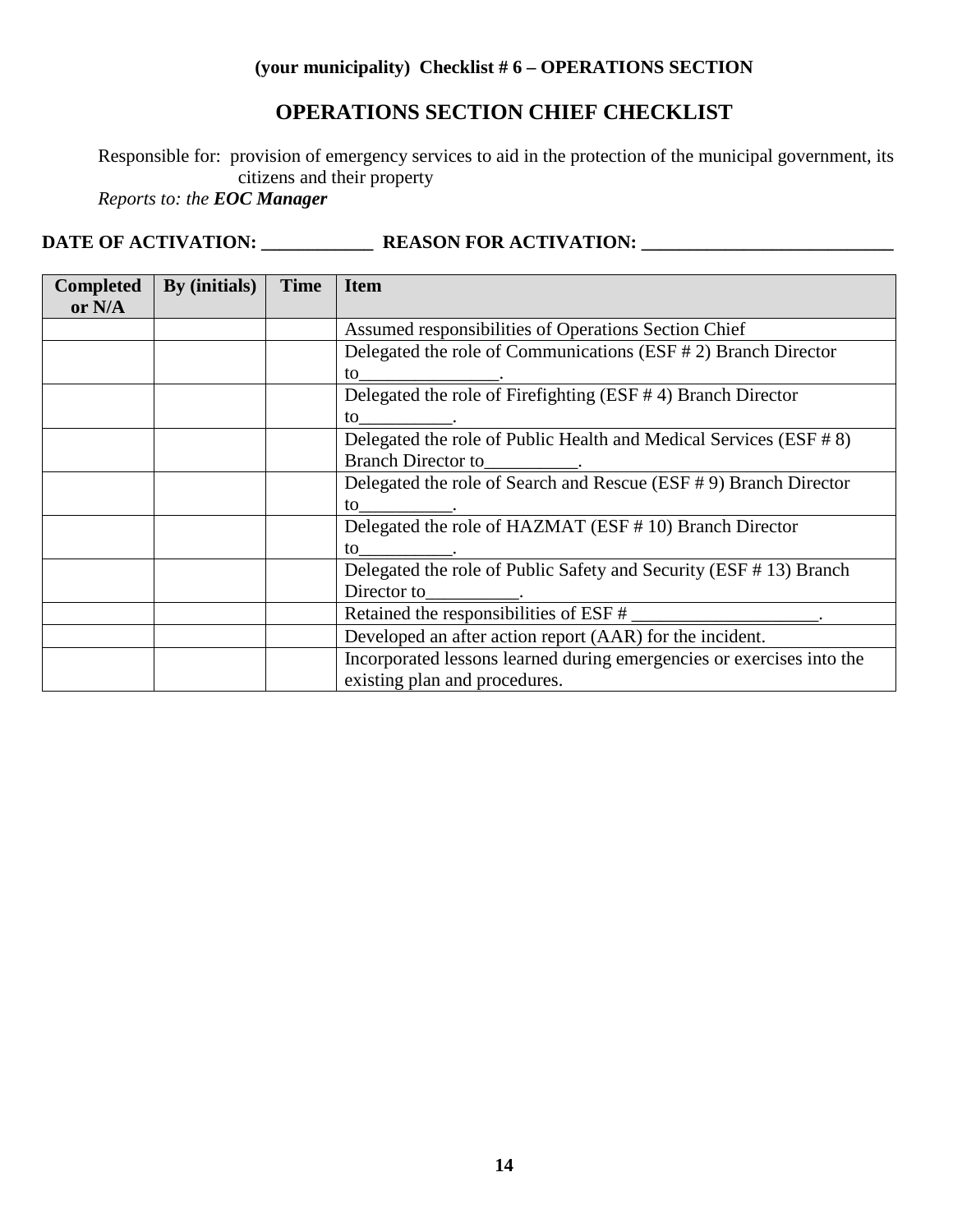## **COMMUNICATIONS BRANCH DIRECTOR CHECKLIST**

Responsible for: provision of emergency services to aid in the protection of the municipal government, its citizens and their property

| <b>Completed</b><br>or N/A | By (initials) | <b>Time</b> | <b>Item</b>                                                                                              |
|----------------------------|---------------|-------------|----------------------------------------------------------------------------------------------------------|
|                            |               |             | <b>Communications (ESF #2)</b>                                                                           |
|                            |               |             | <b>Materials and Information Inventory</b>                                                               |
|                            |               |             | Copy of this EOP                                                                                         |
|                            |               |             | Notification and Resource Manual                                                                         |
|                            |               |             | <b>Action Log</b>                                                                                        |
|                            |               |             |                                                                                                          |
|                            |               |             | <b>Notification</b>                                                                                      |
|                            |               |             | Reported to the Municipal Emergency Operations Center (EOC) at                                           |
|                            |               |             | (name of facility and street address).                                                                   |
|                            |               |             | Reviewed the checklist.                                                                                  |
|                            |               |             | Notified the Deputy Communications Branch Director and placed<br>him/her on standby.                     |
|                            |               |             | Opened and maintained ESF Action Log (see Attachment 1 to this<br>checklist).                            |
|                            |               |             | Developed shift schedule for possible 24-hour operations.                                                |
|                            |               |             | Established contact with the county Communication Branch Director.                                       |
|                            |               |             | Notified Emergency Management Coordinator (EMC) of "unmet needs"                                         |
|                            |               |             | in signal communications.                                                                                |
|                            |               |             |                                                                                                          |
|                            |               |             | <b>Operations</b>                                                                                        |
|                            |               |             | Kept the Operations Section Chief informed of Communication status.                                      |
|                            |               |             | Prepared to relocate if necessary.                                                                       |
|                            |               |             | Assisted with collecting, completing and forwarding damage reports and                                   |
|                            |               |             | assessments.                                                                                             |
|                            |               |             | Established radio and telephone communication with responders and<br>county.                             |
|                            |               |             | Checked with county for amateur radio operators.                                                         |
|                            |               |             | Set-up battery operated AM/FM radio to monitor the EAS.                                                  |
|                            |               |             | Portable or hand mobile radios available                                                                 |
|                            |               |             | Supervised handling of message traffic via message forms (see<br>Attachments 2 and 3 to this checklist). |
|                            |               |             | Notified schools, hospitals, nursing homes and other places where there                                  |
|                            |               |             | may be a concentration of people who may be affected by the                                              |
|                            |               |             | emergency (see Notification and Resource Manual) (NARM).                                                 |
|                            |               |             | Notified major businesses and industries, camp sites, motels/hotels and                                  |
|                            |               |             | other transient sites before the siren alert has sounded, if possible (see                               |
|                            |               |             | Notification and Resource manual (NARM).                                                                 |
|                            |               |             | Sounding of sirens to alert citizens                                                                     |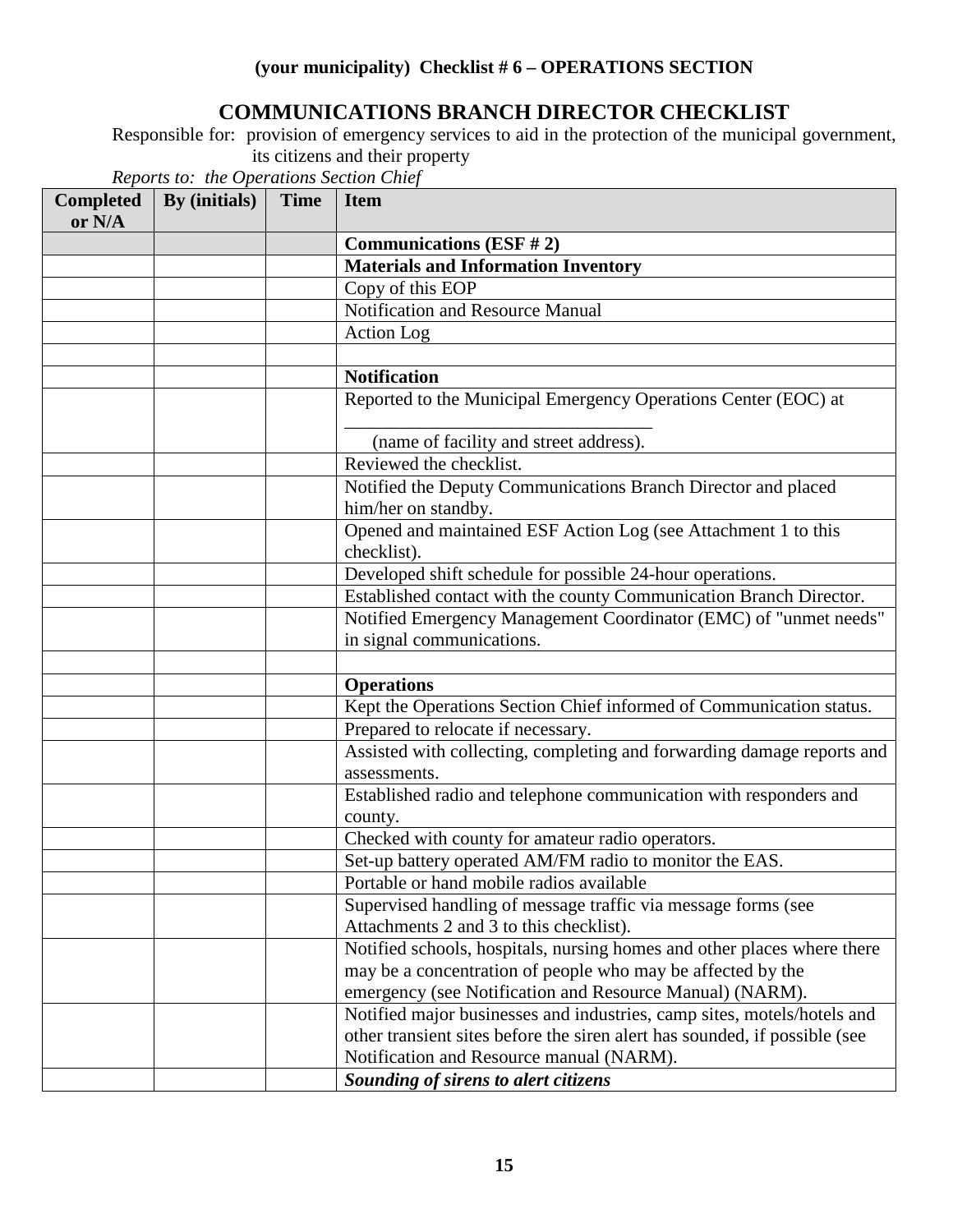| <b>Completed</b><br>or N/A | By (initials) | <b>Time</b> | <b>Item</b>                                                                                                                                                  |
|----------------------------|---------------|-------------|--------------------------------------------------------------------------------------------------------------------------------------------------------------|
|                            |               |             | Coordinated w/ Public Information Officer (PIO) if there was to be a<br>message associated with the sounding.                                                |
|                            |               |             | Coordinated w/ Fire Services if there was to be route alerting in<br>conjunction with the siren sounding.                                                    |
|                            |               |             | Sirens & EAS (if practical) sounded to announce Protective Action<br>Recommendation.                                                                         |
|                            |               |             | Confirmed siren activation.                                                                                                                                  |
|                            |               |             | Verified notification of major businesses and industries, camp sites,<br>motels/hotels, and other transient sites once the siren alert sounded               |
|                            |               |             | Non-English speaking citizens addressed                                                                                                                      |
|                            |               |             | Reviewed communication capabilities to maintain contact with TCPs<br>and ACPs, Transportation Pickup Points and buses and Route/Sector<br><b>Alert Teams</b> |
|                            |               |             |                                                                                                                                                              |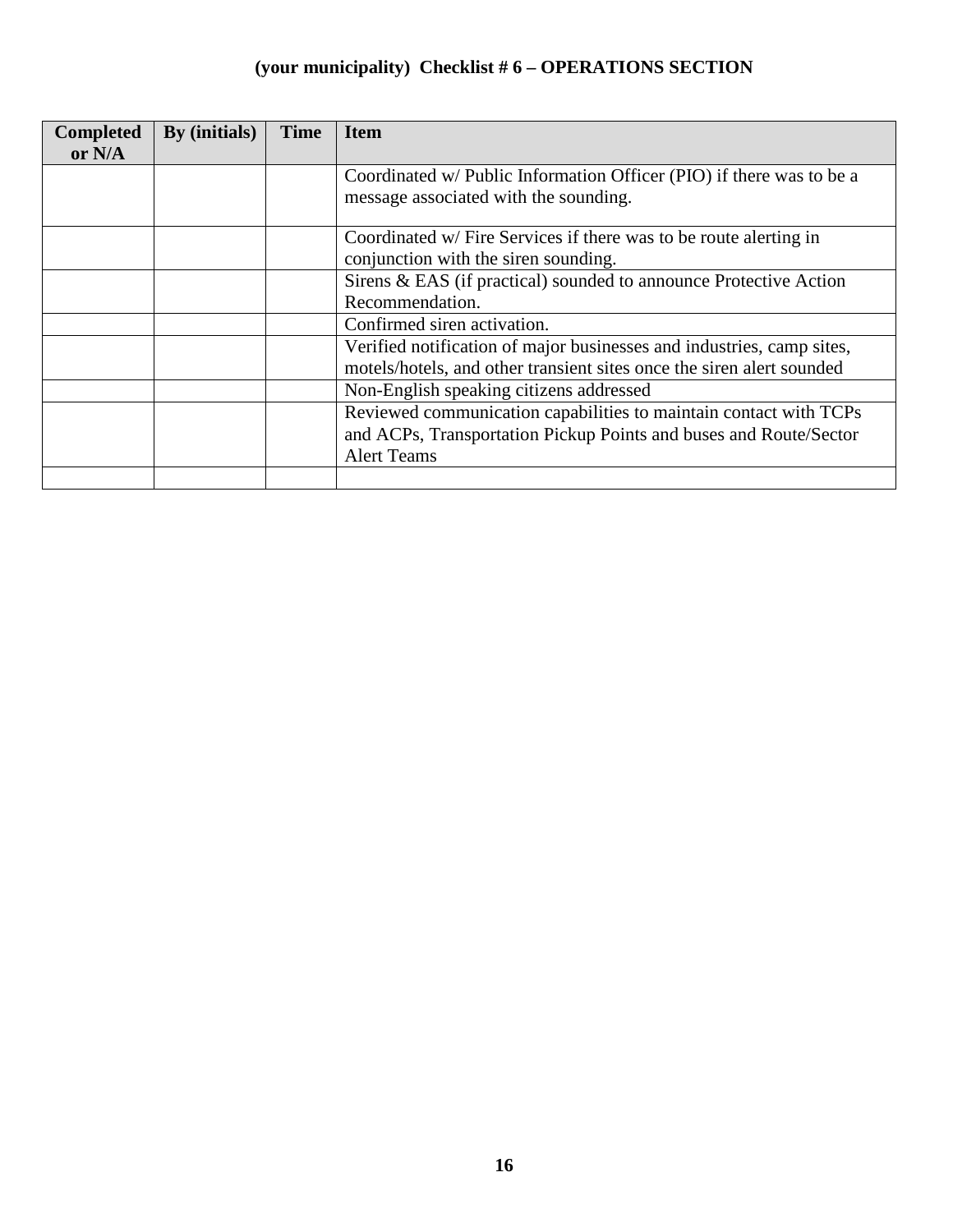## **FIREFIGHTING (ESF #4) BRANCH DIRECTOR CHECKLIST**

Responsible for: provision of emergency services to aid in the protection of the municipal government, its citizens and their property

| <b>Completed</b><br>or N/A | By (initials) | <b>Time</b> | <b>Item</b>                                                                                            |
|----------------------------|---------------|-------------|--------------------------------------------------------------------------------------------------------|
|                            |               |             | <b>FIREFIGHTING (ESF #4) BRANCH</b>                                                                    |
|                            |               |             | <b>Materials and Information Inventory</b>                                                             |
|                            |               |             | Copy of this EOP                                                                                       |
|                            |               |             | Notification and Resource Manual                                                                       |
|                            |               |             | Action Log                                                                                             |
|                            |               |             |                                                                                                        |
|                            |               |             | <b>Notification</b>                                                                                    |
|                            |               |             | Reported to the Municipal Emergency Operations Center (EOC) at                                         |
|                            |               |             | (name of facility and street address).                                                                 |
|                            |               |             | Reviewed the checklist.                                                                                |
|                            |               |             | Notified the Deputy Fire Branch Director and placed him/her on<br>standby.                             |
|                            |               |             | Opened and maintained ESF Action Log (see Attachment 1 to this<br>checklist).                          |
|                            |               |             | Developed shift schedule for possible 24-hour operations.                                              |
|                            |               |             | Established contact with the county ESF #4.                                                            |
|                            |               |             | Notified Operations Section Chief of "unmet needs" in Fire area.                                       |
|                            |               |             |                                                                                                        |
|                            |               |             | <b>Operations</b>                                                                                      |
|                            |               |             | Kept the Operations Section Chief informed of firefighting status.                                     |
|                            |               |             | Prepared to relocate if necessary.                                                                     |
|                            |               |             | Assisted with collecting, completing and forwarding damage reports and<br>assessments.                 |
|                            |               |             | Monitored the status of firefighting and rescue organizations in the<br>municipality.                  |
|                            |               |             | Kept the Operations Section Chief informed of the fire/rescue status.                                  |
|                            |               |             | Assisted with/Identified personnel to assist with emergency shut-off of<br>electric and gas utilities. |
|                            |               |             | Coordinated provision of emergency lights and power generation.                                        |
|                            |               |             | Assisted with emergency debris clearance.                                                              |
|                            |               |             | Assisted with evacuation of affected citizens.                                                         |
|                            |               |             | Directed emergency fire & rescue workers to decontamination stations,                                  |
|                            |               |             | when appropriate.                                                                                      |
|                            |               |             | Route/sector alert                                                                                     |
|                            |               |             | Notified, gathered and briefed route alert teams (2 persons per team).                                 |
|                            |               |             | Prepared maps and messages for each team.                                                              |
|                            |               |             | Provided each team with list of hearing impaired and special needs<br>citizens along their route.      |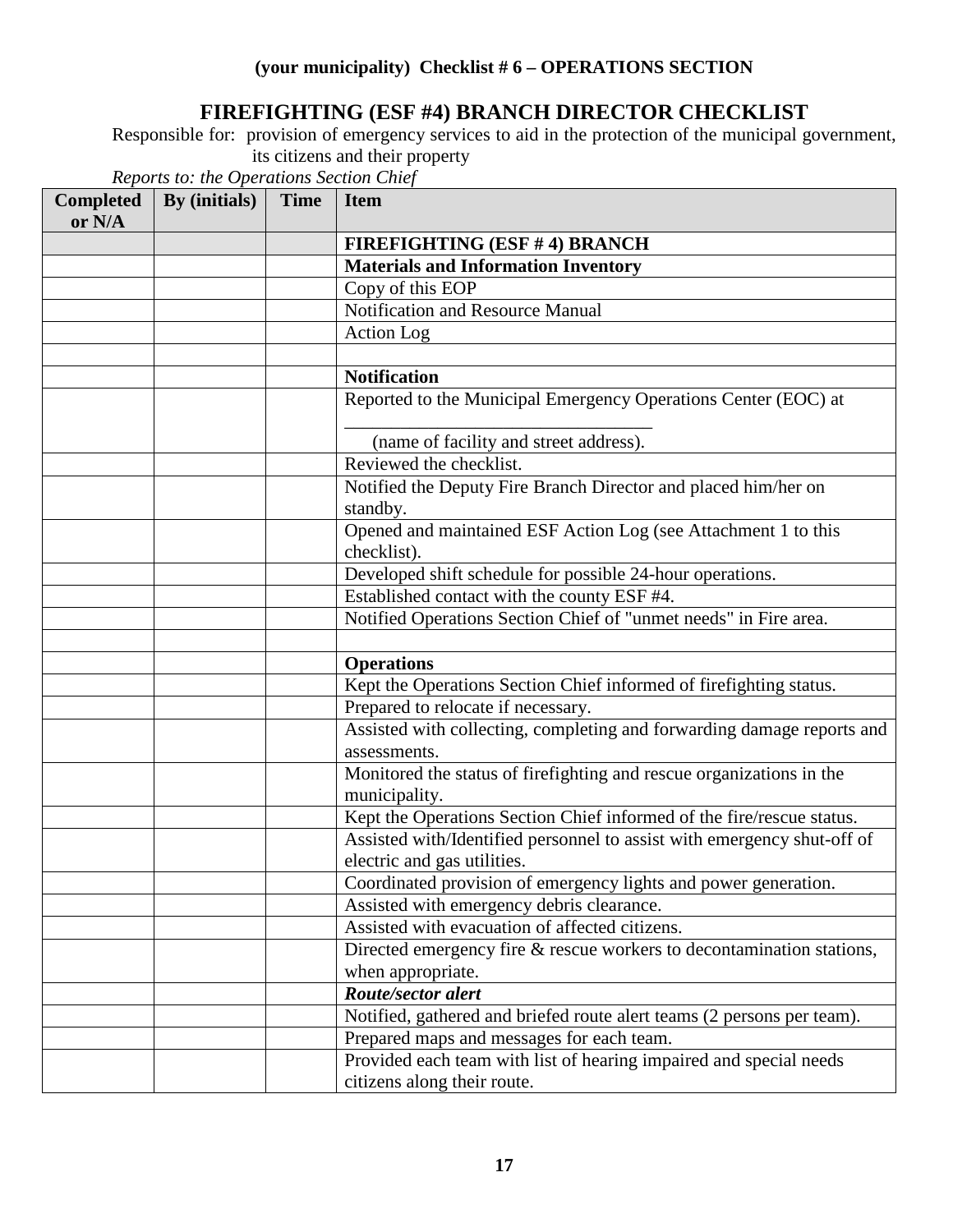| <b>Completed</b> | <b>By</b> (initials) | <b>Time</b> | <b>Item</b>                                                              |
|------------------|----------------------|-------------|--------------------------------------------------------------------------|
| or $N/A$         |                      |             |                                                                          |
|                  |                      |             | Dispatched Route/Sector Alert Teams on orders from the EMC.              |
|                  |                      |             | Kept Operations Section Chief informed of the alert notification status. |
|                  |                      |             | Dispatched Route Sector Alert Teams a second time, if necessary.         |
|                  |                      |             | Coordinated the establishment and operation of chemical or radiological  |
|                  |                      |             | decontamination site for emergency workers or the general public.        |
|                  |                      |             | Assisted with rescue operations.                                         |
|                  |                      |             | Assisted public utility with finding and repairing utility outages.      |
|                  |                      |             | Assisted with rescue operations.                                         |
|                  |                      |             |                                                                          |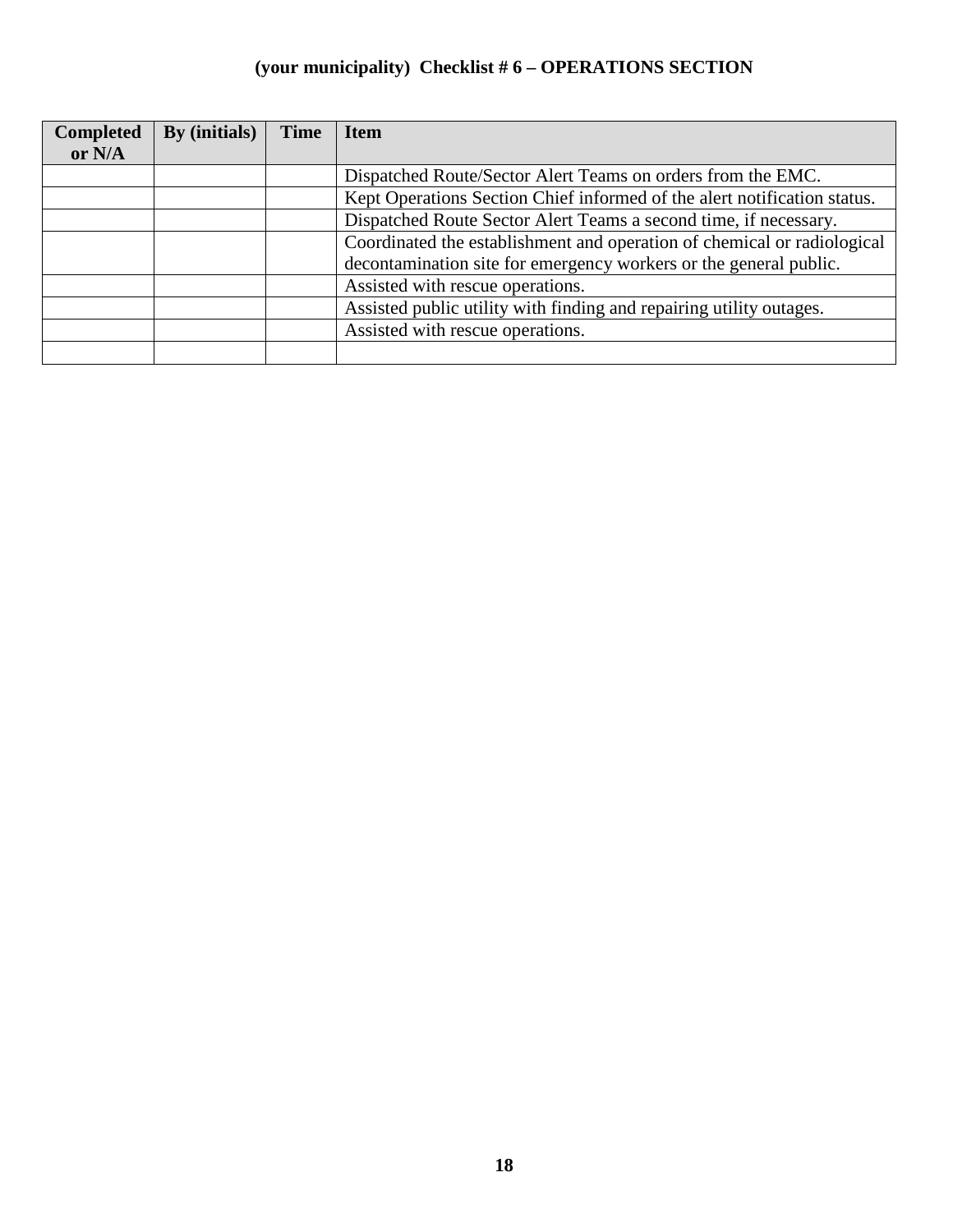## **PUBLIC HEALTH AND MEDICAL SERVICES BRANCH DIRECTOR CHECKLIST**

Responsible for: provision of emergency services to aid in the protection of the municipal government, its citizens and their property

| <b>Completed</b><br>or N/A | By (initials) | <b>Time</b> | <b>Item</b>                                                                   |
|----------------------------|---------------|-------------|-------------------------------------------------------------------------------|
|                            |               |             | <b>PUBLIC HEALTH &amp; MEDICAL SERVICES (ESF # 8) BRANCH</b>                  |
|                            |               |             | <b>Materials and Information Inventory</b>                                    |
|                            |               |             | Copy of this EOP                                                              |
|                            |               |             | Notification and Resource Manual                                              |
|                            |               |             | <b>Action</b> Log                                                             |
|                            |               |             | Name and location of hospital(s) and ambulance services in the area           |
|                            |               |             |                                                                               |
|                            |               |             | <b>Notification</b>                                                           |
|                            |               |             | Reported to the Municipal Emergency Operations Center (EOC) at                |
|                            |               |             | (name of facility and street address).                                        |
|                            |               |             | Reviewed the checklist.                                                       |
|                            |               |             | Notified the Deputy Public Health & Medical Svcs Branch Director and          |
|                            |               |             | placed him/her on standby.                                                    |
|                            |               |             | Opened and maintained Public Health & Medical Svcs Action Log (see            |
|                            |               |             | Attachment 1 to this checklist).                                              |
|                            |               |             | Developed shift schedule for possible 24-hour operations.                     |
|                            |               |             | Established contact with the county Public Health & Medical Svcs              |
|                            |               |             | Director.                                                                     |
|                            |               |             | Reviewed list of hearing impaired and special needs residents requiring       |
|                            |               |             | special notification in the Notification and Resource Manual and              |
|                            |               |             | verified that it is current.                                                  |
|                            |               |             | Contacted non-ambulatory and special needs citizens to confirm the            |
|                            |               |             | status of their medical needs, including requirements for special             |
|                            |               |             | equipment.<br>Notified Operations Section Chief of "unmet needs" in Emergency |
|                            |               |             | <b>Medical Services.</b>                                                      |
|                            |               |             |                                                                               |
|                            |               |             | <b>Operations</b>                                                             |
|                            |               |             | Kept the Operations Section Chief informed of the Community Medical           |
|                            |               |             | status.                                                                       |
|                            |               |             | Prepared to relocate if necessary.                                            |
|                            |               |             | Assisted with collecting, completing and forwarding damage reports and        |
|                            |               |             | assessments.                                                                  |
|                            |               |             | Monitored and coordinated emergency medical resources.                        |
|                            |               |             | Notified hospitals and nursing homes by telephone of the emergency            |
|                            |               |             | condition.                                                                    |
|                            |               |             | Determined available hospital bed space and put medical facilities on         |
|                            |               |             | standby.                                                                      |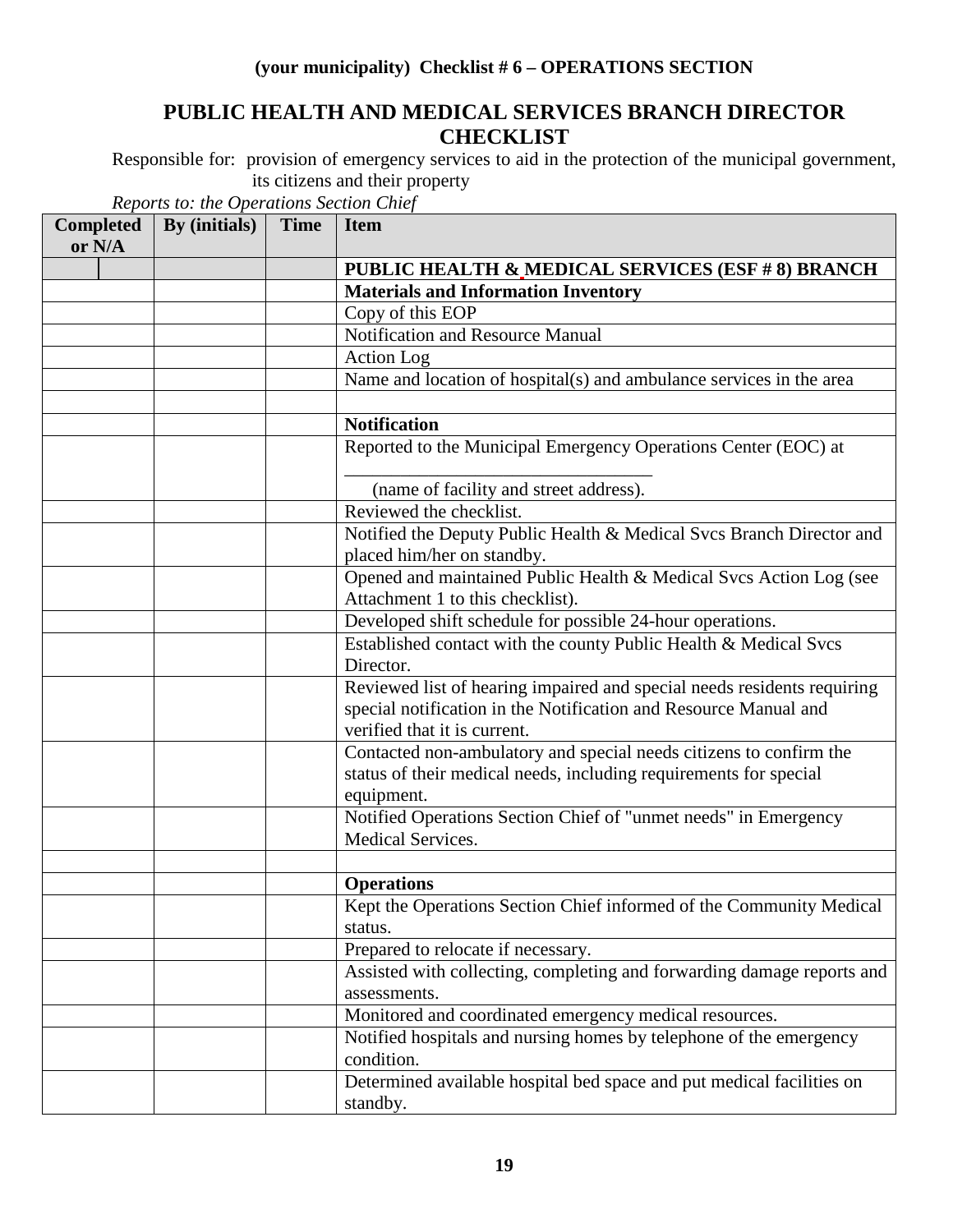| <b>Completed</b><br>or N/A | By (initials) | <b>Time</b> | <b>Item</b>                                                              |
|----------------------------|---------------|-------------|--------------------------------------------------------------------------|
|                            |               |             | Coordinated the assignment of mass casualties to medical facilities.     |
|                            |               |             | Ensured hospitals are prepared to receive contaminated injured victims.  |
|                            |               |             | Directed emergency medical workers, when appropriate, to                 |
|                            |               |             | decontamination stations.                                                |
|                            |               |             | Monitored the location of victims evacuated for medical treatment and    |
|                            |               |             | reported their location to Operations Section Chief for inclusion in     |
|                            |               |             | "victim accountability system."                                          |
|                            |               |             | Coordinated inoculation for the prevention of disease.                   |
|                            |               |             | Assisted county coroner with deceased (as needed).                       |
|                            |               |             | Kept the Operations Section Chief informed on the numbers and status     |
|                            |               |             | of dead and injured handled by medical facilities.                       |
|                            |               |             | <b>Evacuation</b>                                                        |
|                            |               |             | Coordinated the pickup and evacuation of residents with special medical  |
|                            |               |             | requirements.                                                            |
|                            |               |             | Coordinated transportation for the evacuation of hospitals, nursing      |
|                            |               |             | homes, mental health/mental retardation facilities, daycare and adult    |
|                            |               |             | care facilities.                                                         |
|                            |               |             | Verified the evacuation of hospitals, nursing homes, mental              |
|                            |               |             | health/mental retardation facilities.                                    |
|                            |               |             | Evacuation assistance provided for mobility impaired residents           |
|                            |               |             | Reviewed and updated list of hearing impaired residents requiring        |
|                            |               |             | special notification to ensure it is current                             |
|                            |               |             | Verified list of non-ambulatory residents requiring ambulance assistance |
|                            |               |             | to ensure it is current                                                  |
|                            |               |             | Reviewed communication capabilities to maintain contact with TCPs        |
|                            |               |             | and ACPs, Transportation Pickup Points and buses and Route/Sector        |
|                            |               |             | <b>Alert Teams</b>                                                       |
|                            |               |             |                                                                          |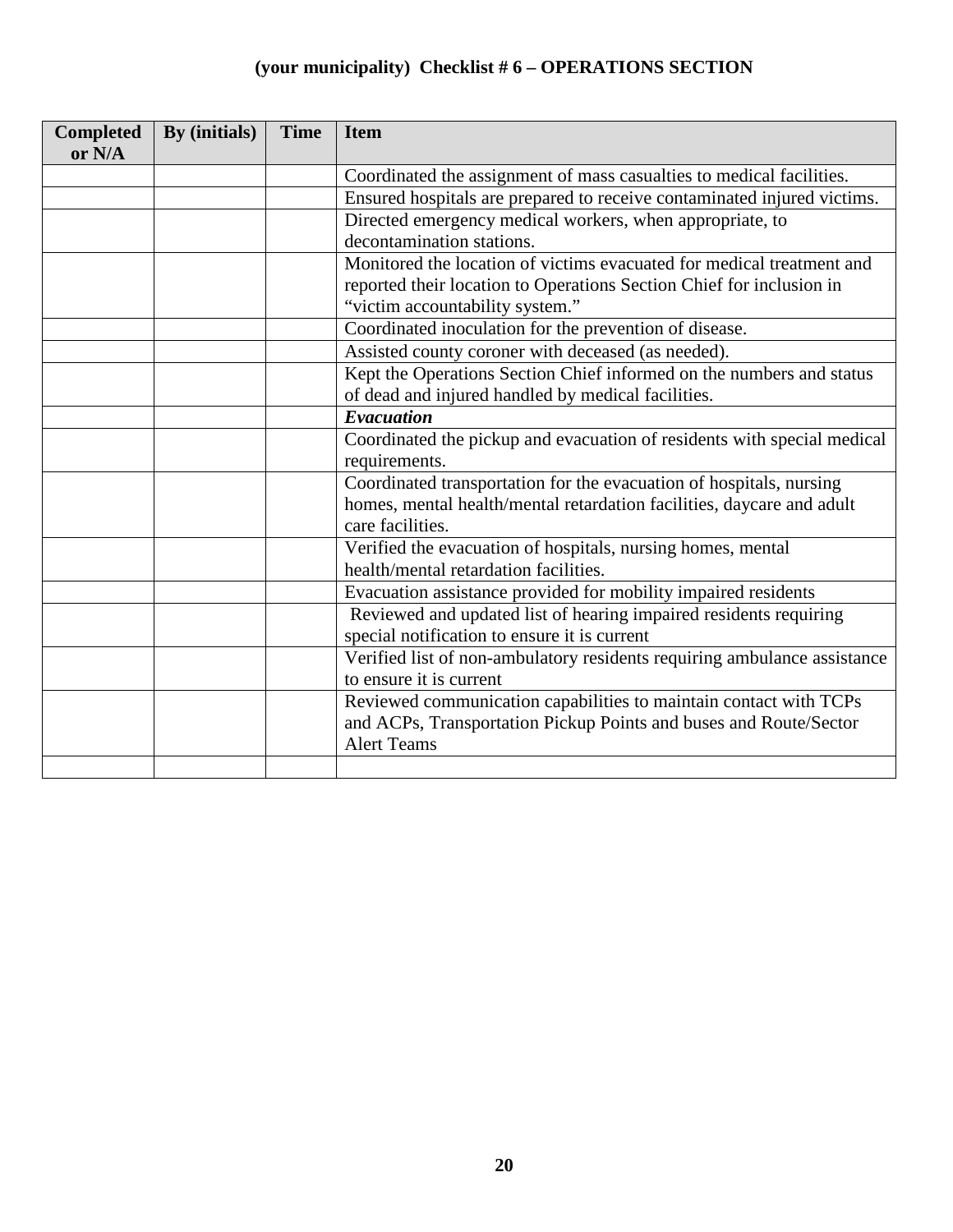## **SEARCH AND RESCUE BRANCH DIRECTOR CHECKLIST**

Responsible for: provision of emergency services to aid in the protection of the municipal government, its citizens and their property

| <b>Completed</b><br>or N/A | By (initials) | <b>Time</b> | <b>Item</b>                                                                   |
|----------------------------|---------------|-------------|-------------------------------------------------------------------------------|
|                            |               |             | <b>SEARCH AND RESCUE (ESF # 9) BRANCH</b>                                     |
|                            |               |             | <b>Materials and Information Inventory</b>                                    |
|                            |               |             | Copy of this EOP                                                              |
|                            |               |             | Notification and Resource Manual                                              |
|                            |               |             | <b>Action Log</b>                                                             |
|                            |               |             |                                                                               |
|                            |               |             | <b>Notification</b>                                                           |
|                            |               |             | Reported to the Municipal Emergency Operations Center (EOC) at                |
|                            |               |             | (name of facility and street address).                                        |
|                            |               |             | Reviewed the checklist.                                                       |
|                            |               |             | Notified the Deputy Search and Rescue Director and placed him/her on          |
|                            |               |             | standby.                                                                      |
|                            |               |             | Opened and maintained ESF Action Log (see Attachment 1 to this<br>checklist). |
|                            |               |             | Developed shift schedule for possible 24-hour operations.                     |
|                            |               |             | Established contact with the county Search and Rescue Branch Director.        |
|                            |               |             | Notified Operations Section Chief of "unmet needs" in Search and              |
|                            |               |             | Rescue.                                                                       |
|                            |               |             |                                                                               |
|                            |               |             | <b>Operations</b>                                                             |
|                            |               |             | Kept the Operations Section Chief informed of Search and Rescue               |
|                            |               |             | status.                                                                       |
|                            |               |             | Prepared to relocate if necessary.                                            |
|                            |               |             | Assisted with collecting, completing and forwarding damage reports and        |
|                            |               |             | assessments.                                                                  |
|                            |               |             | Opened and maintained Operations Section Chief Action Log (see                |
|                            |               |             | Attachment 1 to this checklist).                                              |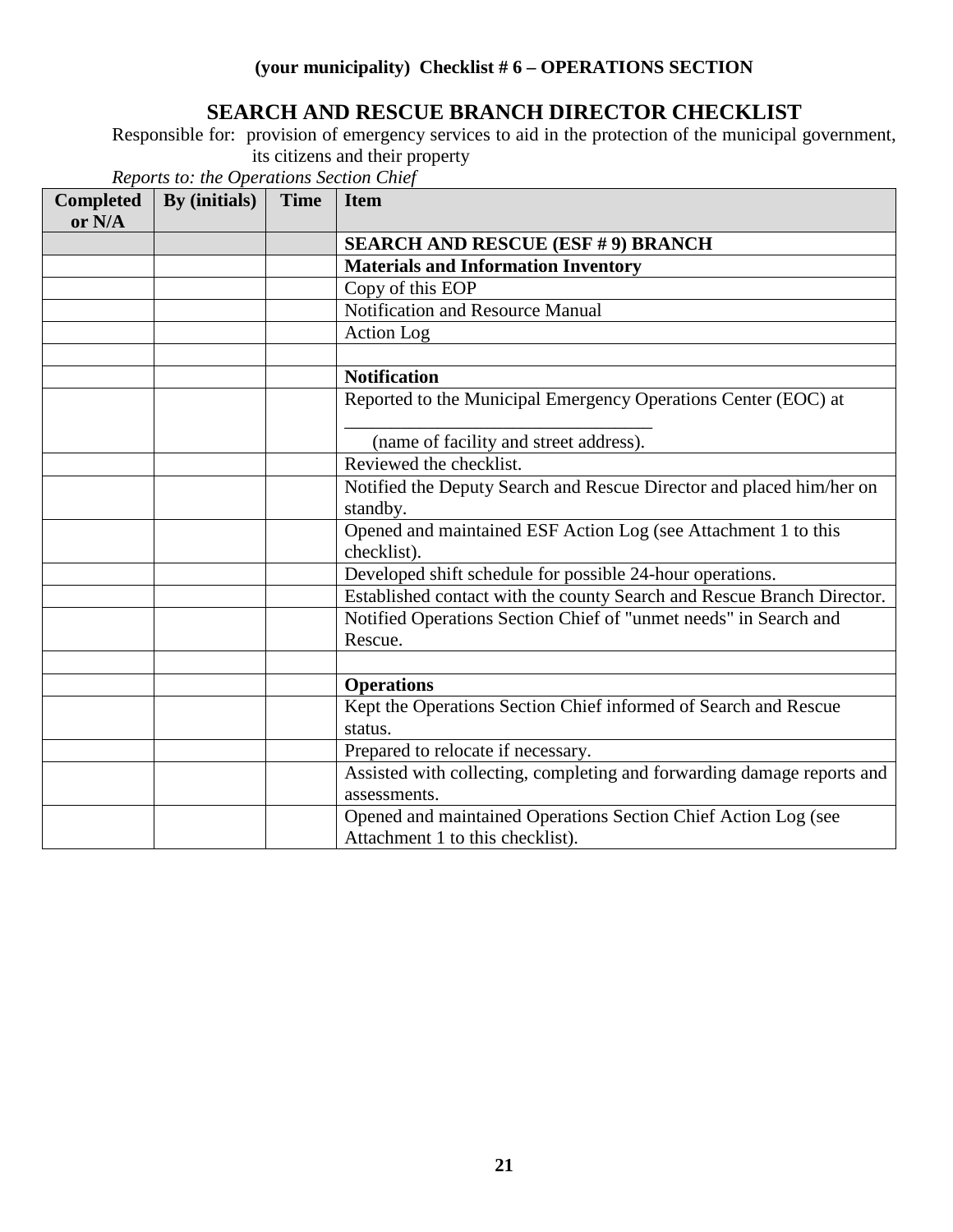## **OIL AND HAZARDOUS MATERIALS BRANCH DIRECTOR CHECKLIST**

Responsible for: provision of emergency services to aid in the protection of the municipal government, its citizens and their property

| <b>Completed</b><br>or N/A | <b>By</b><br>(initials) | <b>Time</b> | <b>Item</b>                                                                                                                                     |
|----------------------------|-------------------------|-------------|-------------------------------------------------------------------------------------------------------------------------------------------------|
|                            |                         |             | OIL & HAZMAT RESPONSE (ESF #10) BRANCH                                                                                                          |
|                            |                         |             | <b>Materials and Information Inventory</b>                                                                                                      |
|                            |                         |             | Copy of this EOP                                                                                                                                |
|                            |                         |             | <b>Notification and Resource Manual</b>                                                                                                         |
|                            |                         |             | <b>Action Log</b>                                                                                                                               |
|                            |                         |             |                                                                                                                                                 |
|                            |                         |             | <b>Notification</b>                                                                                                                             |
|                            |                         |             | Reported to the Municipal Emergency Operations Center (EOC) at                                                                                  |
|                            |                         |             | (name of facility and street address).                                                                                                          |
|                            |                         |             | Reviewed the checklist.                                                                                                                         |
|                            |                         |             | Notified the Deputy HAZMAT Branch Director and placed him/her<br>on standby.                                                                    |
|                            |                         |             | Opened and maintained ESF Action Log (see Attachment 1 to this<br>checklist).                                                                   |
|                            |                         |             | Developed shift schedule for possible 24-hour operations.                                                                                       |
|                            |                         |             | Notified Operations Section Chief of "unmet needs" in HAZMAT<br>response.                                                                       |
|                            |                         |             |                                                                                                                                                 |
|                            |                         |             | <b>Operations</b>                                                                                                                               |
|                            |                         |             | Kept the Operations Section Chief informed of HAZMAT response<br>status.                                                                        |
|                            |                         |             | Prepared to relocate if necessary.                                                                                                              |
|                            |                         |             | Assisted with collecting, completing and forwarding damage reports<br>and assessments.                                                          |
|                            |                         |             | Monitored the status of Hazardous Materials (HAZMAT) team and<br>other specialized resources.                                                   |
|                            |                         |             | Identified need for HAZMAT and (recommended) dispatch/request<br>for support.                                                                   |
|                            |                         |             | Coordinated the establishment and operation of chemical or<br>radiological decontamination site for emergency workers or the<br>general public. |
|                            |                         |             | Advised Operations Section Chief of the hazards posed by chemical<br>or radiological HAZMAT.                                                    |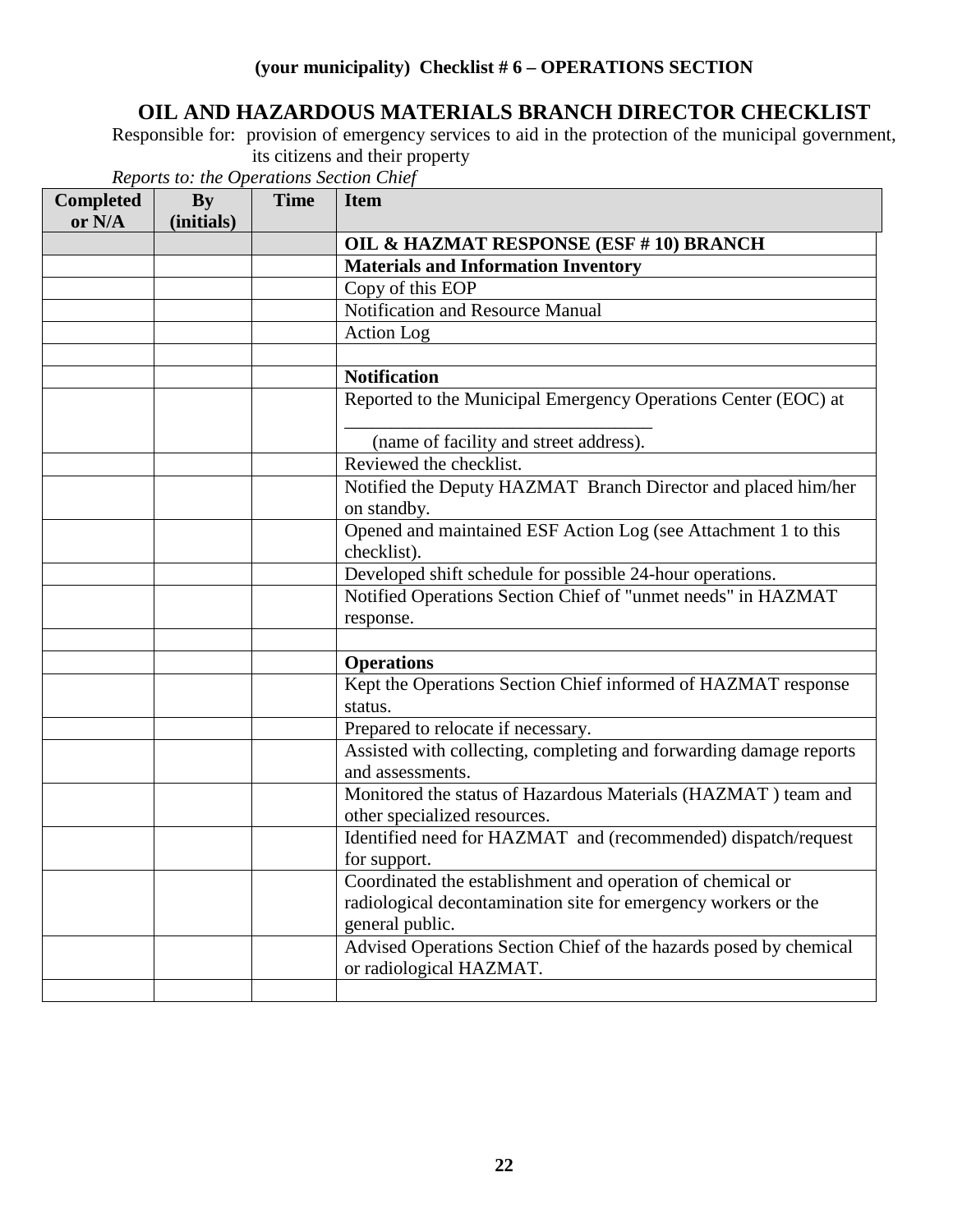## **PUBLIC SAFETY AND SECURITY BRANCH DIRECTOR CHECKLIST**

Responsible for: provision of emergency services to aid in the protection of the municipal government, its citizens and their property

| <b>Completed</b><br>or N/A | By (initials) | <b>Time</b> | <b>Item</b>                                                                                          |
|----------------------------|---------------|-------------|------------------------------------------------------------------------------------------------------|
|                            |               |             | <b>PUBLIC SAFETY &amp; SECURITY (ESF #13)BRANCH</b>                                                  |
|                            |               |             | <b>Materials and Information Inventory</b>                                                           |
|                            |               |             | Copy of this EOP                                                                                     |
|                            |               |             | Notification and Resource Manual                                                                     |
|                            |               |             | <b>Action</b> Log                                                                                    |
|                            |               |             | Map and listing of Traffic Control Points (TCPs) & Access Control<br>Points (ACPs)                   |
|                            |               |             | Map of municipal and county evacuation routes                                                        |
|                            |               |             |                                                                                                      |
|                            |               |             | <b>Notification</b>                                                                                  |
|                            |               |             | Reported to the Municipal Emergency Operations Center (EOC) at                                       |
|                            |               |             | (name of facility and street address).                                                               |
|                            |               |             | Reviewed the checklist.                                                                              |
|                            |               |             | Notified the Deputy Public Safety and Security Director and placed                                   |
|                            |               |             | him/her on standby.                                                                                  |
|                            |               |             | Opened and maintained Public Safety and Security Action Log (see<br>Attachment 1 to this checklist). |
|                            |               |             | Developed shift schedule for possible 24-hour operations.                                            |
|                            |               |             | Established contact with the county ESF #13.                                                         |
|                            |               |             | Notified Operations Section Chief of "unmet needs" in Public Safety                                  |
|                            |               |             | and Security.                                                                                        |
|                            |               |             |                                                                                                      |
|                            |               |             | <b>Operations</b>                                                                                    |
|                            |               |             | Kept the Operations Section Chief informed of the Public Safety and<br>Security status.              |
|                            |               |             | Prepared to relocate if necessary.                                                                   |
|                            |               |             | Assisted with collecting, completing and forwarding damage reports and<br>assessments.               |
|                            |               |             | Provided a security guard(s) for the EOC upon its activation and                                     |
|                            |               |             | initiated sign-in logs (see Attachment 2 to this checklist).                                         |
|                            |               |             | If requested, verified notification of major businesses and industries,                              |
|                            |               |             | camp sites, motels and other transient sites before the siren alert had                              |
|                            |               |             | sounded, if possible.                                                                                |
|                            |               |             | Provided police security at critical locations.                                                      |
|                            |               |             | Restricted access to hazardous areas as necessary.                                                   |
|                            |               |             | Assisted ESF#4 in route alerting, if required.                                                       |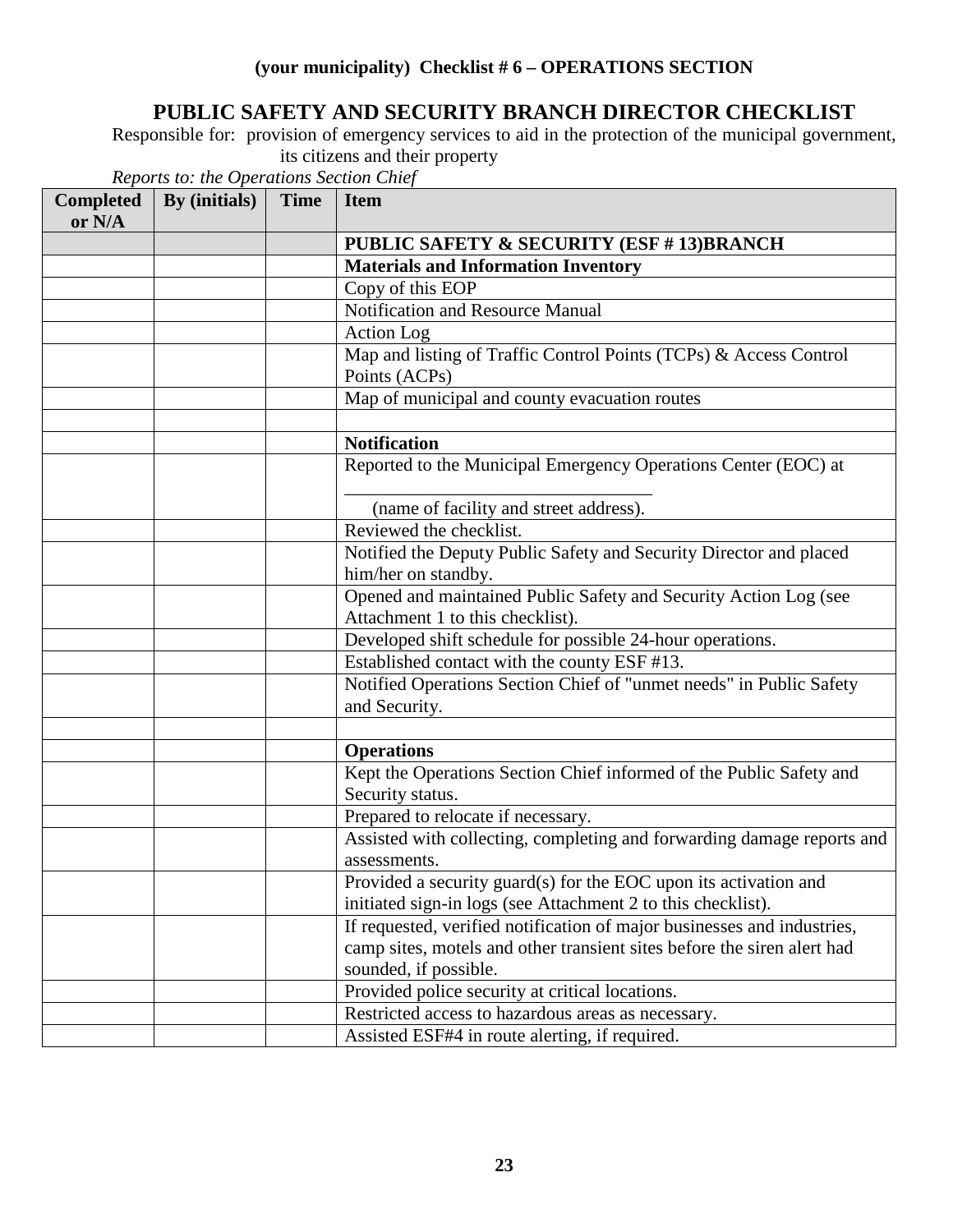| <b>Completed</b> | By (initials) | <b>Time</b> | <b>Item</b>                                                           |
|------------------|---------------|-------------|-----------------------------------------------------------------------|
| or N/A           |               |             |                                                                       |
|                  |               |             | Directed emergency Public Safety and Security workers to              |
|                  |               |             | decontamination stations, when appropriate.                           |
|                  |               |             | Posted police at designated TCPs and ACPs.                            |
|                  |               |             | Requested/Coordinated towing services, as required.                   |
|                  |               |             | Checked on traffic flow and determined potential bottlenecks.         |
|                  |               |             | Established mobile police (marked car) route patrols throughout the   |
|                  |               |             | municipality to visibly show the public that police protection and    |
|                  |               |             | assistance are available.                                             |
|                  |               |             | Evacuation                                                            |
|                  |               |             | Supervised evacuation through Traffic Control Points and assisted the |
|                  |               |             | EMC in determining when the area being evacuated is clear of          |
|                  |               |             | personnel. (See Attachment 3 to this checklist).                      |
|                  |               |             | Reviewed Traffic Control Points (TCPs) and Access Control Points      |
|                  |               |             | (ACPs) for police during emergencies.                                 |
|                  |               |             | Reviewed communication capabilities to maintain contact with TCPs     |
|                  |               |             | and ACPs, Transportation Pickup Points and buses and Route/Sector     |
|                  |               |             | <b>Alert Teams</b>                                                    |
|                  |               |             | Evaluated selected TCPs and determined suitability and adequacy as    |
|                  |               |             | evacuation routes                                                     |
|                  |               |             | Consider use of PEMA Evacuation Guide                                 |
|                  |               |             |                                                                       |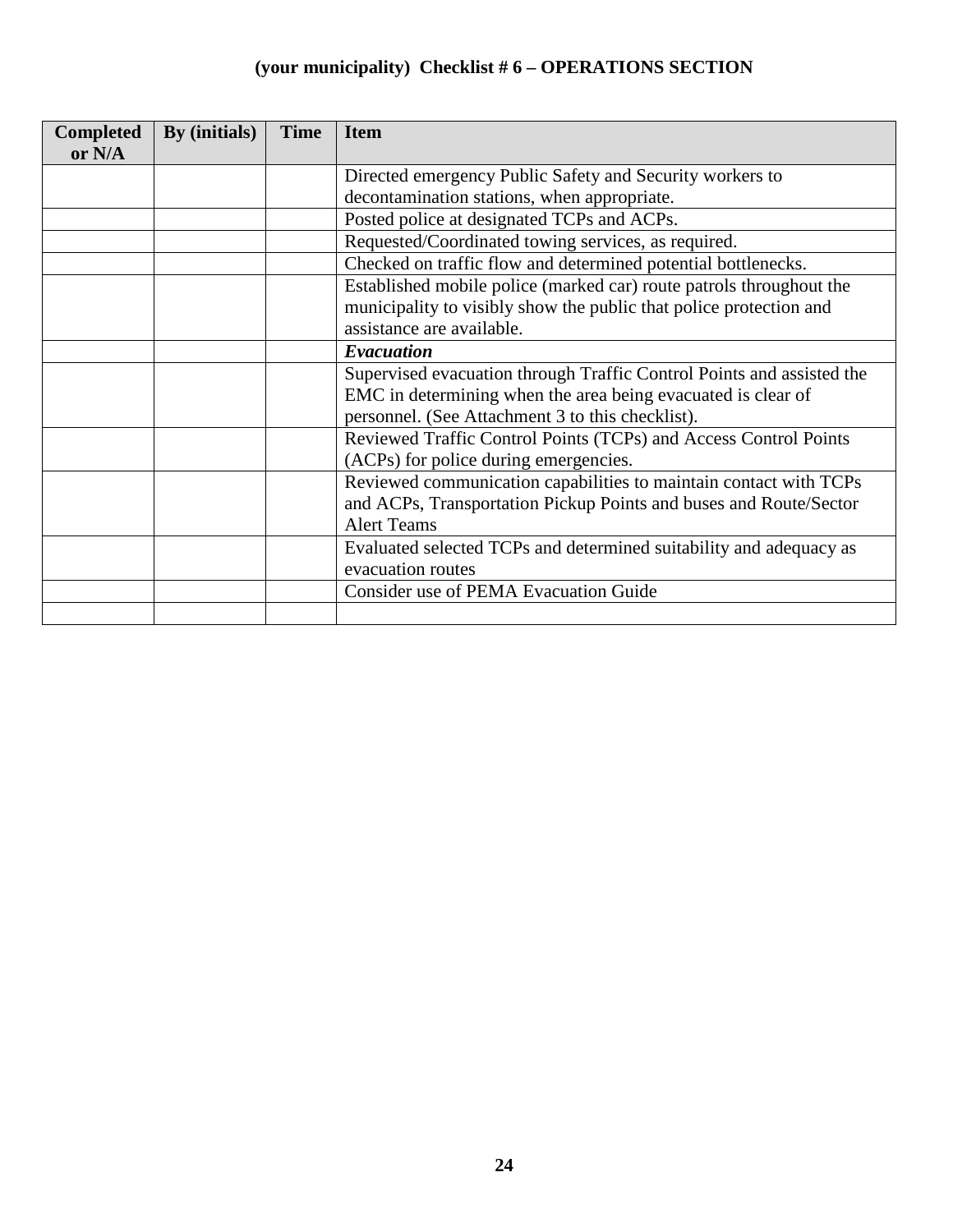### *ATTACHMENT 1 TO OPERATIONS CHECKLIST*

### **(Sample) MUNICIPALITY TRAFFIC AND ACCESS CONTROL POINTS**

A. Traffic Control Points (TCP)

| <b>POST</b><br><b>NUMBER</b> | <b>LOCATION</b> | <b>RESPONSIBLE</b><br><b>POLICE</b><br><b>ORGANIZATION</b> | <b>NUMBER OF</b><br><b>OFFICERS</b> |
|------------------------------|-----------------|------------------------------------------------------------|-------------------------------------|
|                              |                 |                                                            |                                     |
|                              |                 |                                                            |                                     |
|                              | others)         |                                                            |                                     |

### B. Access Control Points (ACP)

| <b>POST</b><br><b>NUMBER</b> | <b>LOCATION</b> | <b>RESPONSIBLE</b><br><b>POLICE</b><br><b>ORGANIZATION</b> | <b>NUMBER OF</b><br><b>OFFICERS</b> |
|------------------------------|-----------------|------------------------------------------------------------|-------------------------------------|
|                              |                 |                                                            |                                     |
|                              |                 |                                                            |                                     |
|                              |                 |                                                            |                                     |

- C. Police officers manning local TCPs should have the following:
	- 1. Reflector vests;
	- 2. Lighted batons; and<br>3. Radio communication
	- Radio communications with the EOC using a portable radio.

# *SAMPLE* EVACUATION MAP

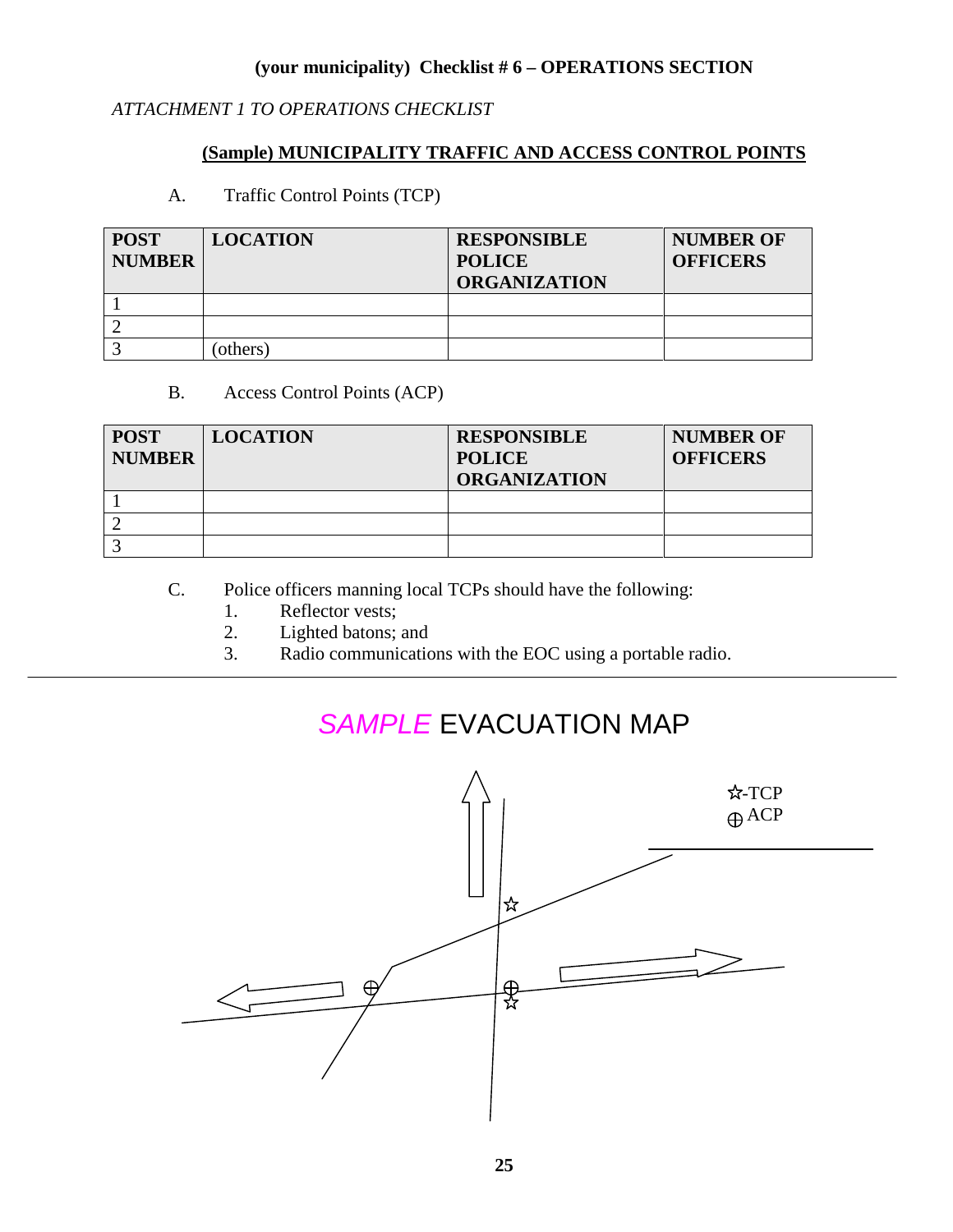### **(your municipality) Checklist # 7 - PLANNING SECTION**

### **PLANNING SECTION CHIEF CHECKLIST**

Responsible for short term (operational) planning *Reports to: the EOC Manager*

| <b>Completed</b><br>or N/A | By (initials) | <b>Time</b> | <b>Item</b>                                                          |
|----------------------------|---------------|-------------|----------------------------------------------------------------------|
|                            |               |             | Assumed responsibilities of planning Section Chief                   |
|                            |               |             | Delegated the role of Emergency Management (ESF # 5) Branch          |
|                            |               |             | Director to                                                          |
|                            |               |             | <b>Emergency Management Organization Chart</b>                       |
|                            |               |             | EOC floor plan sketch                                                |
|                            |               |             | Staff schedule for 24-hour operations $(2 \text{ shifts})$           |
|                            |               |             | <b>Action Status Board</b>                                           |
|                            |               |             | Municipal map                                                        |
|                            |               |             | Staff to maintain maps and status boards appointed.                  |
|                            |               |             | Develop an after action report (AAR) for the incident                |
|                            |               |             | Local or county format utilized.                                     |
|                            |               |             | Incorporate lessons learned during emergencies or exercises into the |
|                            |               |             | existing plan and procedures.                                        |
|                            |               |             |                                                                      |
|                            |               |             | <b>EMERGENCY MANAGEMENT (ESF #5) BRANCH DIRECTOR</b>                 |
|                            |               |             | <b>Materials and Information Inventory</b>                           |
|                            |               |             | Copy of this Plan (EOP)                                              |
|                            |               |             | Copy of this checklist                                               |
|                            |               |             | Notification and Resource Manual                                     |
|                            |               |             | Action Log                                                           |
|                            |               |             |                                                                      |
|                            |               |             | <b>Notification</b>                                                  |
|                            |               |             | Reported to the Municipal Emergency Operations Center (EOC)          |
|                            |               |             | (name of facility and street address)                                |
|                            |               |             | Reviewed the checklist.                                              |
|                            |               |             | Notified the Deputy Emergency Management Branch Director and         |
|                            |               |             | placed him/her on standby.                                           |
|                            |               |             | Opened and maintained ESF Action Log (see Attachment 1 to this       |
|                            |               |             | checklist).                                                          |
|                            |               |             | Developed shift schedule for possible 24-hour operations within ESF. |
|                            |               |             | Notified EOC Manager/Emergency Management Coordinator (EMC) of       |
|                            |               |             | "unmet needs" in ESF # 5                                             |
|                            |               |             |                                                                      |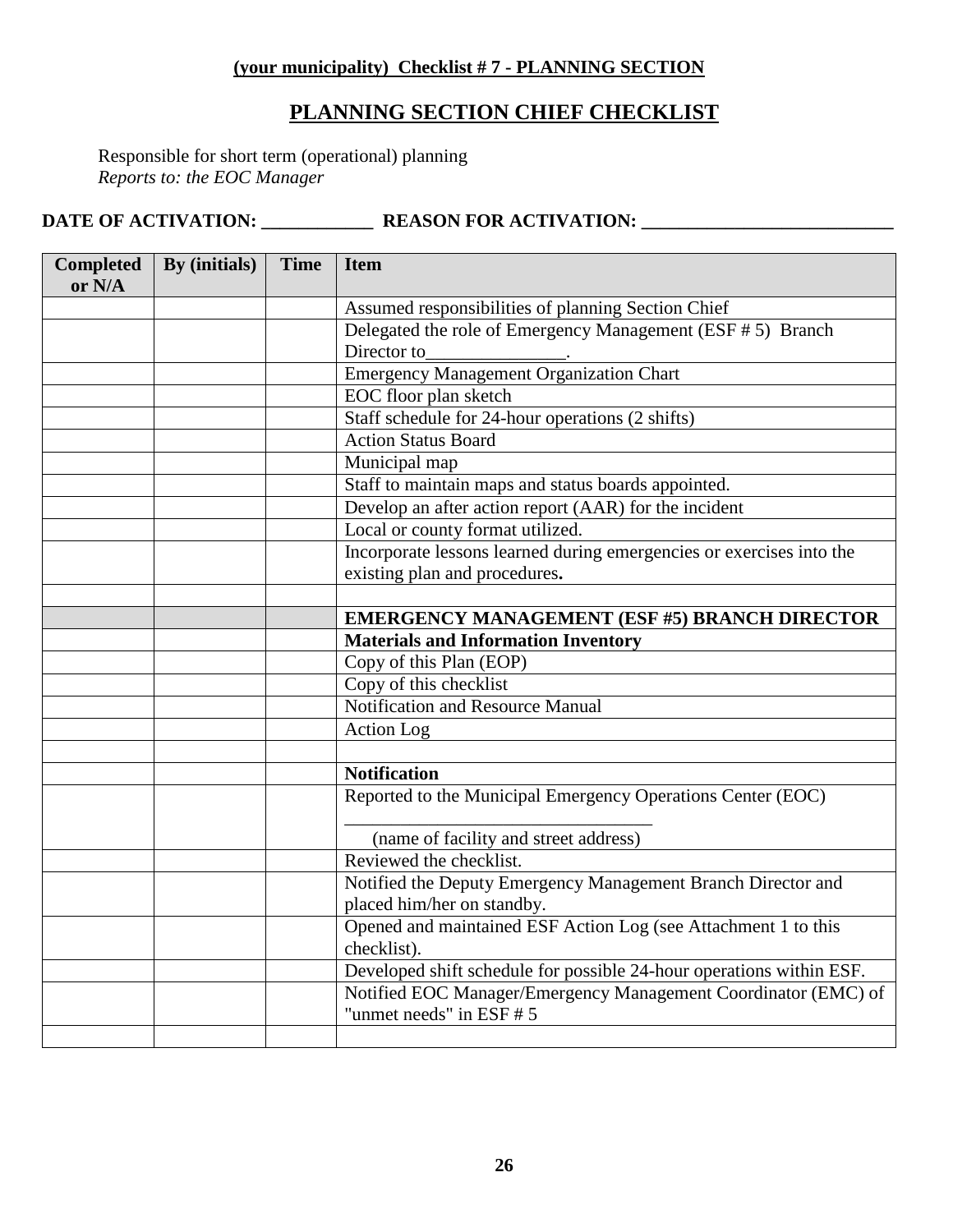### **(your municipality) Checklist # 7 - PLANNING SECTION**

| <b>Completed</b> | By (initials) | <b>Time</b> | <b>Item</b>                                                           |
|------------------|---------------|-------------|-----------------------------------------------------------------------|
| or $N/A$         |               |             |                                                                       |
|                  |               |             | <b>OPERATIONS</b>                                                     |
|                  |               |             | Prepared Incident Action plan for next ICS Operational Period         |
|                  |               |             | Assumed lead in developing an After Action Report (AAR) for the       |
|                  |               |             | incident                                                              |
|                  |               |             | Incorporated lessons learned during emergencies or exercises into the |
|                  |               |             | existing plan and procedures.                                         |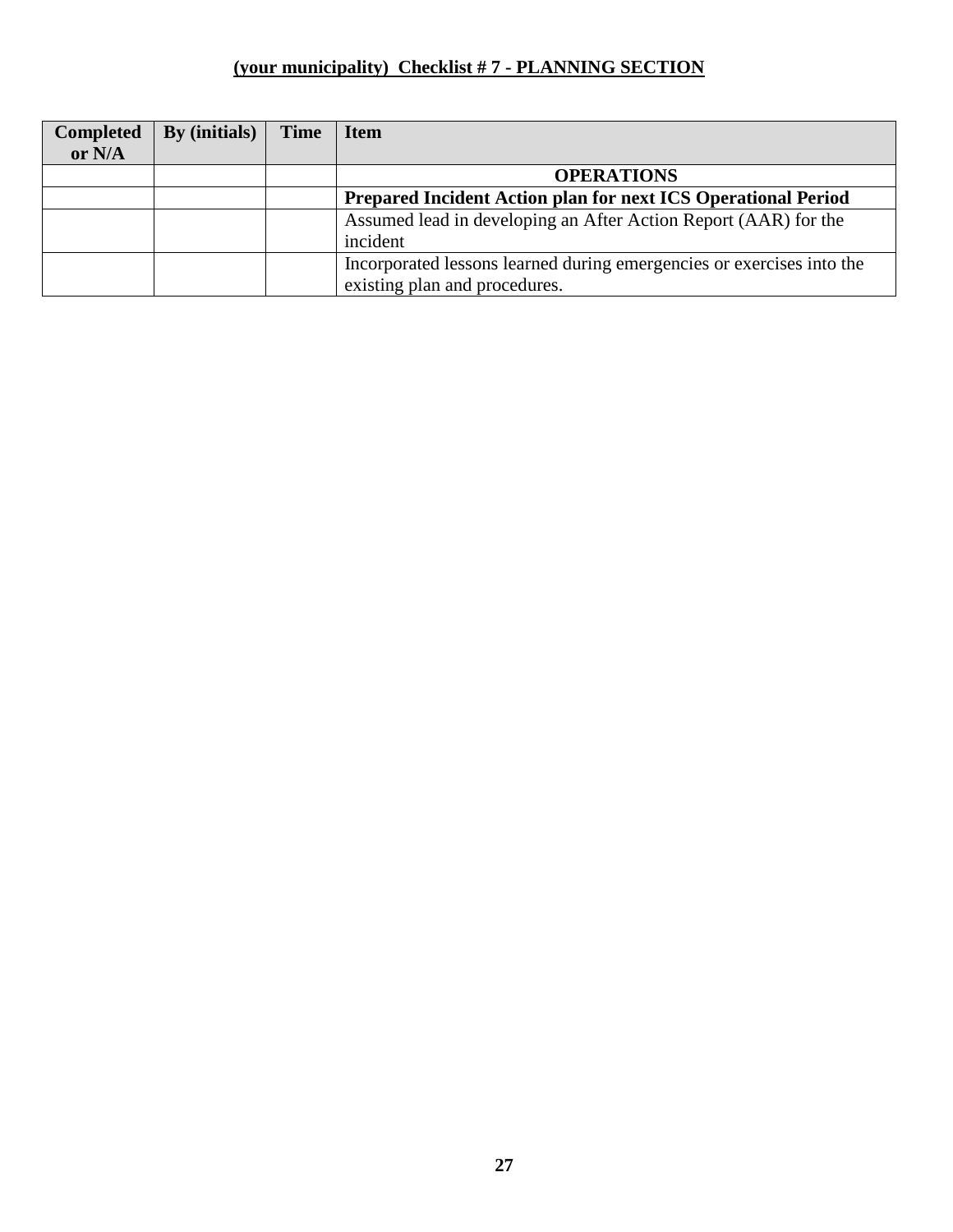### (**your municipality) Checklist # 8 - LOGISTICS SECTION**

### **LOGISTIC SECTION CHIEF CHECKLISTS**

Responsible for: provision of resources, personnel and material to aid in the protection of the municipal government, its citizens and their property

*Reports to: the EOC Manager*

| <b>Completed</b><br>or N/A | By (initials) | <b>Time</b> | <b>Item</b>                                                            |
|----------------------------|---------------|-------------|------------------------------------------------------------------------|
|                            |               |             |                                                                        |
|                            |               |             | Assumed responsibilities of Logistics Section Chief                    |
|                            |               |             | Delegated the role of Transportation (ESF # 1) Branch Director         |
|                            |               |             | to                                                                     |
|                            |               |             | Delegated the role of Public Works and Engineering $(ESF \# 3)$ Branch |
|                            |               |             | Director to                                                            |
|                            |               |             | Delegated the role of Mass Care, Housing and Human Services (ESF #     |
|                            |               |             | 6) Branch Director to                                                  |
|                            |               |             | Delegated the role of Resource Management (ESF # 7) Branch Director    |
|                            |               |             | to                                                                     |
|                            |               |             | Delegated the role of Agriculture and Natural Resources (ESF # 11)     |
|                            |               |             | <b>Branch Director to</b>                                              |
|                            |               |             | Delegated the role of Energy (ESF # 12) Branch Director                |
|                            |               |             | to                                                                     |
|                            |               |             | Retained the responsibilities of ESF $#(s)$                            |
|                            |               |             |                                                                        |
|                            |               |             | Developed an after action report (AAR) for the incident                |
|                            |               |             | Incorporated lessons learned during emergencies or exercises into the  |
|                            |               |             | existing plan and procedures.                                          |
|                            |               |             |                                                                        |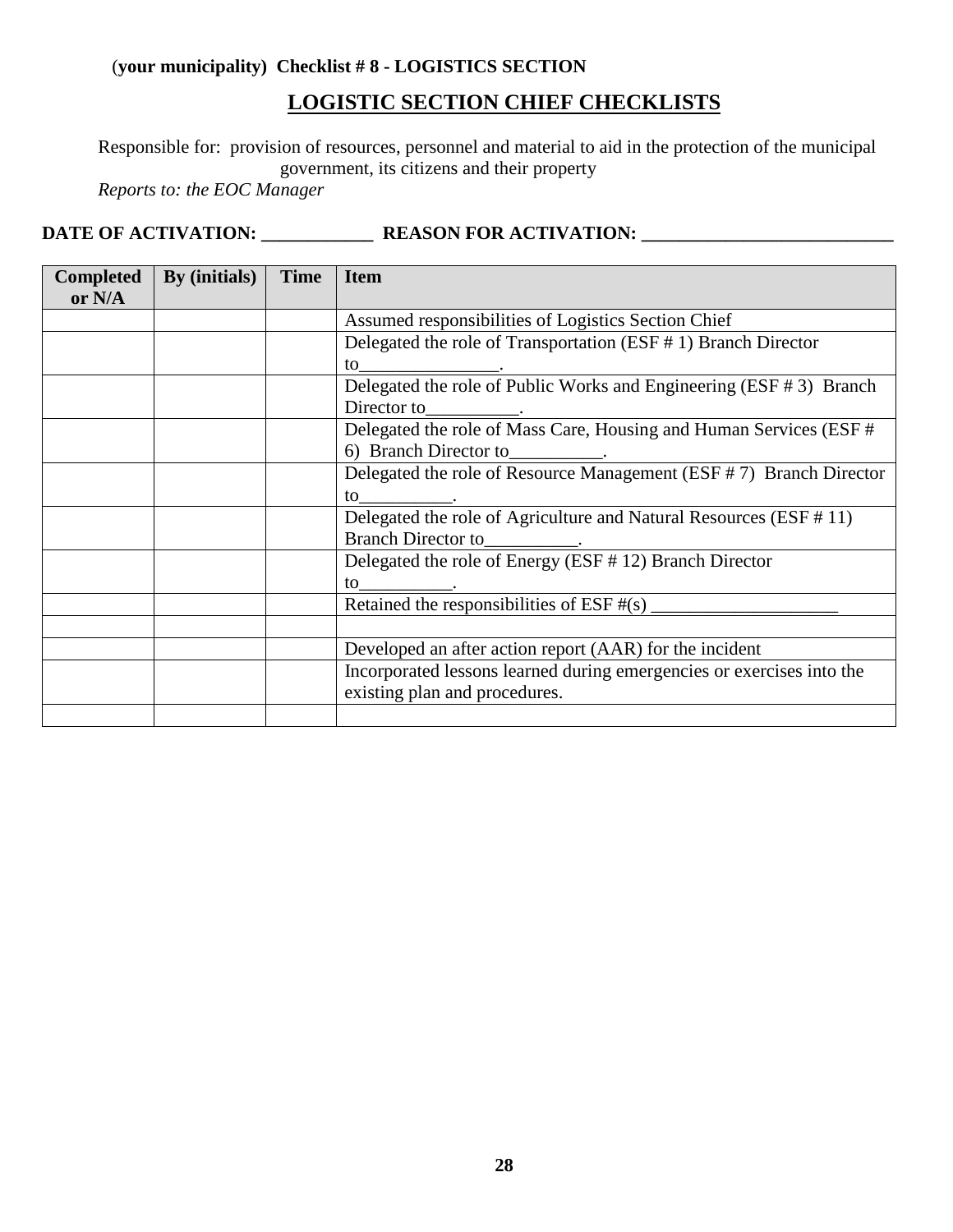## **TRANSPORTATION BRANCH DIRECTOR CHECKLIST**

Responsible for: provision of emergency services to aid in the protection of the municipal government, its citizens and their property

| <b>Completed</b><br>or N/A | By (initials) | <b>Time</b> | <b>Item</b>                                                                                              |
|----------------------------|---------------|-------------|----------------------------------------------------------------------------------------------------------|
|                            |               |             | <b>TRANSPORTATION (ESF #1) BRANCH</b>                                                                    |
|                            |               |             | <b>Materials and Information Inventory</b>                                                               |
|                            |               |             | Copy of this EOP                                                                                         |
|                            |               |             | Notification and Resource Manual                                                                         |
|                            |               |             | <b>Action Log</b>                                                                                        |
|                            |               |             |                                                                                                          |
|                            |               |             | <b>Notification</b>                                                                                      |
|                            |               |             | Reported to the municipal Emergency Operations Center (EOC) at                                           |
|                            |               |             | (name of facility and street address).                                                                   |
|                            |               |             | Reviewed the checklist.                                                                                  |
|                            |               |             | Notified the Deputy Transportation Branch Director and placed him/her                                    |
|                            |               |             | on standby.                                                                                              |
|                            |               |             | Opened and maintained ESF Action Log (see Attachment 1 to this<br>checklist).                            |
|                            |               |             | Developed shift schedule for possible 24-hour operations.                                                |
|                            |               |             | Established contact with the county Transportation Branch Director.                                      |
|                            |               |             |                                                                                                          |
|                            |               |             | <b>Operations</b>                                                                                        |
|                            |               |             | Kept the Logistics Section Chief informed of transportation status.                                      |
|                            |               |             | Prepared to relocate if necessary.                                                                       |
|                            |               |             | Assisted with collecting, completing and forwarding damage reports and<br>assessments.                   |
|                            |               |             | Gathered and provided information on availability and serviceability of<br>transportation infrastructure |
|                            |               |             | Assisted in planning (route designation and clearance) for evacuation.                                   |
|                            |               |             | Monitored status and availability of transportation assets (trucks, vans,                                |
|                            |               |             | buses, trains, vehicles for special needs victims)                                                       |
|                            |               |             | Coordinated the use and dispatch of transportation assets                                                |
|                            |               |             |                                                                                                          |
|                            |               |             |                                                                                                          |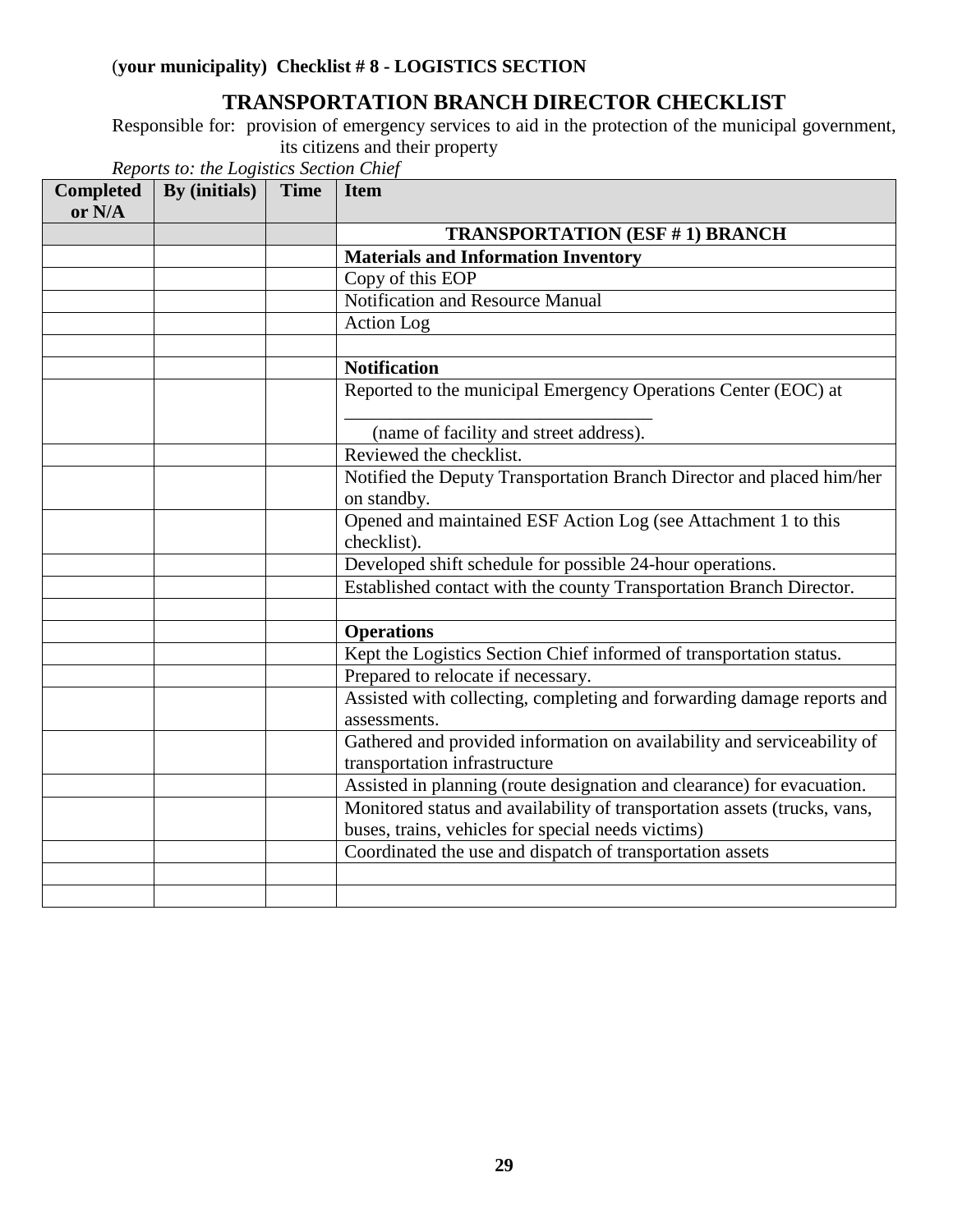## **PUBLIC WORKS AND ENGINEERING BRANCH DIRECTOR CHECKLIST**

Responsible for: provision of emergency services to aid in the protection of the municipal government, its citizens and their property

| <b>Completed</b><br>or N/A | By (initials) | <b>Time</b> | <b>Item</b>                                                                                        |
|----------------------------|---------------|-------------|----------------------------------------------------------------------------------------------------|
|                            |               |             | PUBLIC WORKS AND ENGINEERING (ESF #3) BRANCH                                                       |
|                            |               |             | <b>Materials and Information Inventory</b>                                                         |
|                            |               |             | Copy of this EOP                                                                                   |
|                            |               |             | Notification and Resource Manual                                                                   |
|                            |               |             | Action Log                                                                                         |
|                            |               |             |                                                                                                    |
|                            |               |             | <b>Notification</b>                                                                                |
|                            |               |             | Reported to the Municipal Emergency Operations Center (EOC) at                                     |
|                            |               |             | (name of facility and street address).                                                             |
|                            |               |             | Reviewed the checklist.                                                                            |
|                            |               |             | Notified the Deputy Public Works and Engineering Branch Director and<br>placed him/her on standby. |
|                            |               |             | Opened and maintained ESF Action Log (see Attachment 1 to this<br>checklist).                      |
|                            |               |             | Developed shift schedule for possible 24-hour operations.                                          |
|                            |               |             | Established contact with the County Public Works and Engineering<br><b>Branch Director.</b>        |
|                            |               |             |                                                                                                    |
|                            |               |             | <b>Operations</b>                                                                                  |
|                            |               |             | Kept the Logistics Section Chief informed of Public Works and<br>Engineering status.               |
|                            |               |             | Be Prepared to relocate if necessary.                                                              |
|                            |               |             | Assisted with collecting, completing and forwarding damage reports and                             |
|                            |               |             | assessments.                                                                                       |
|                            |               |             | Coordinate & assist with debris removal.                                                           |
|                            |               |             | Coordinate the procurement of large equipment for search & rescue or<br>other needs                |
|                            |               |             |                                                                                                    |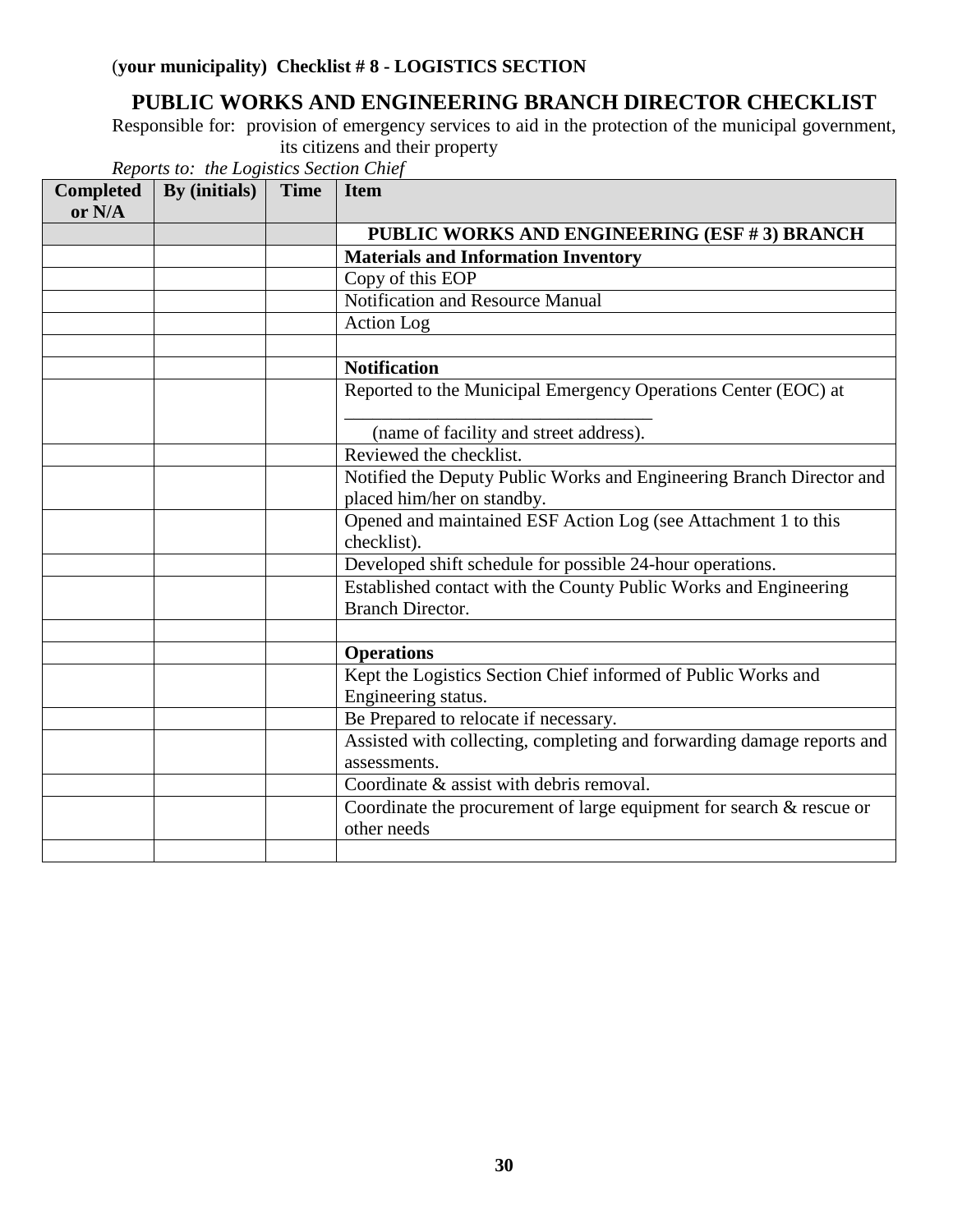## **MASS CARE, HOUSING AND HUMAN SERVICES BRANCH DIRECTOR CHECKLIST**

Responsible for: provision of emergency services to aid in the protection of the municipal government, its citizens and their property

| <b>Completed</b><br>or N/A | By (initials) | <b>Time</b> | <b>Item</b>                                                                            |
|----------------------------|---------------|-------------|----------------------------------------------------------------------------------------|
|                            |               |             | MASS CARE, HOUSING AND HUMAN SERVICES (ESF # 6)<br><b>BRANCH</b>                       |
|                            |               |             | <b>Materials and Information Inventory</b>                                             |
|                            |               |             | Copy of this EOP                                                                       |
|                            |               |             | Notification and Resource Manual                                                       |
|                            |               |             | Action Log                                                                             |
|                            |               |             |                                                                                        |
|                            |               |             | <b>Notification</b>                                                                    |
|                            |               |             | Reported to the Municipal Emergency Operations Center (EOC) at                         |
|                            |               |             | (name of facility and street address).                                                 |
|                            |               |             | Reviewed the checklist.                                                                |
|                            |               |             | Notified the Deputy Mass Care and Human Services Branch Director                       |
|                            |               |             | and placed him/her on standby.                                                         |
|                            |               |             | Opened and maintained ESF Action Log (see Attachment 1 to this                         |
|                            |               |             | checklist).                                                                            |
|                            |               |             | Developed shift schedule for possible 24-hour operations.                              |
|                            |               |             | Established contact with the County Mass Care and Human Services                       |
|                            |               |             | <b>Branch Director.</b>                                                                |
|                            |               |             |                                                                                        |
|                            |               |             | <b>Operations</b>                                                                      |
|                            |               |             | Kept the Logistics Section Chief informed of Mass Care and Human<br>Services status.   |
|                            |               |             | Be Prepared to relocate if necessary.                                                  |
|                            |               |             | Assisted with collecting, completing and forwarding damage reports and<br>assessments. |
|                            |               |             |                                                                                        |
|                            |               |             | <b>Mass Care Shelter</b>                                                               |
|                            |               |             | County ESF #6 contacted.                                                               |
|                            |               |             | County unable to help – Designated local facility at _________<br><b>as</b>            |
|                            |               |             | temporary shelter.                                                                     |
|                            |               |             | Shelter Manager appointed.                                                             |
|                            |               |             |                                                                                        |
|                            |               |             |                                                                                        |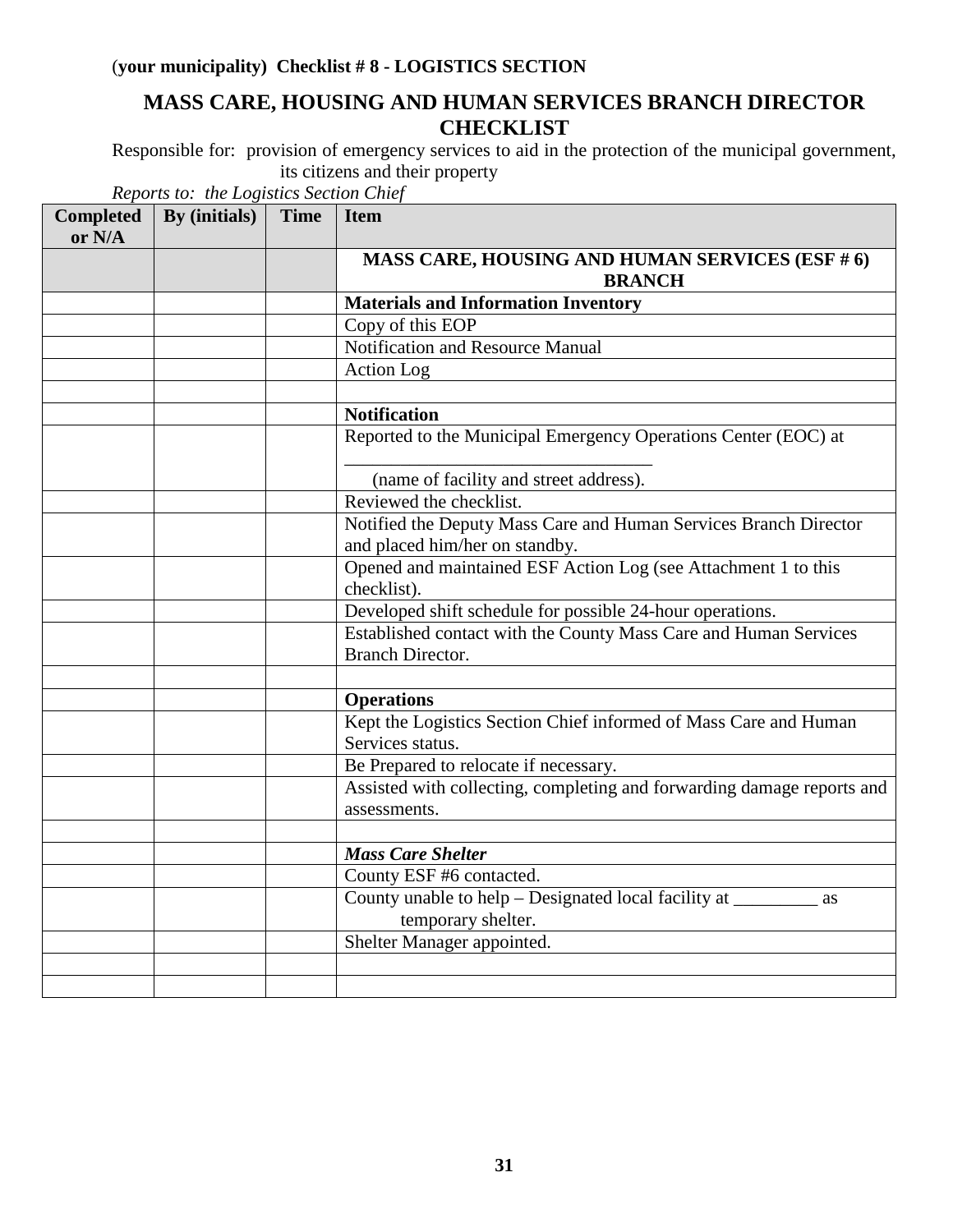## **RESOURCE SUPPORT BRANCH DIRECTOR CHECKLIST**

Responsible for: provision of emergency services to aid in the protection of the municipal government, its citizens and their property

| <b>Completed</b><br>or N/A | By (initials) | <b>Time</b> | <b>Item</b>                                                                                      |
|----------------------------|---------------|-------------|--------------------------------------------------------------------------------------------------|
|                            |               |             | <b>RESOURCE SUPPORT (ESF # 7) BRANCH</b>                                                         |
|                            |               |             | <b>Materials and Information Inventory</b>                                                       |
|                            |               |             | Copy of this EOP                                                                                 |
|                            |               |             | <b>Notification and Resource Manual</b>                                                          |
|                            |               |             | <b>Action</b> Log                                                                                |
|                            |               |             | Adequate supply of Resource Request Forms (Attachment 2 to this<br>checklist) on hand            |
|                            |               |             |                                                                                                  |
|                            |               |             | <b>Notification</b>                                                                              |
|                            |               |             | Reported to the Municipal Emergency Operations Center (EOC) at                                   |
|                            |               |             | (name of facility and street address).                                                           |
|                            |               |             | Reviewed the checklist.                                                                          |
|                            |               |             | Notified the Deputy Resource Branch Director and placed him/her on<br>standby.                   |
|                            |               |             | Opened and maintained ESF Action Log (see Attachment 1 to this<br>checklist).                    |
|                            |               |             | Developed shift schedule for possible 24-hour operations.                                        |
|                            |               |             | Established Logistics with the County Resource Branch Director.                                  |
|                            |               |             |                                                                                                  |
|                            |               |             | <b>Operations</b>                                                                                |
|                            |               |             | Kept the Logistics Section Chief informed of Resource Management<br>status.                      |
|                            |               |             | Be prepared to relocate if necessary.                                                            |
|                            |               |             | Assisted with collecting, completing and forwarding damage reports and<br>assessments.           |
|                            |               |             | Resource Request Status Log established (see Attachment 3 to this<br>checklist).                 |
|                            |               |             | Resource requests logged and acted on                                                            |
|                            |               |             | Resource requests followed through to completion.                                                |
|                            |               |             | Verified that emergency fuel supplies, towing and repair services are<br>available for evacuees. |
|                            |               |             |                                                                                                  |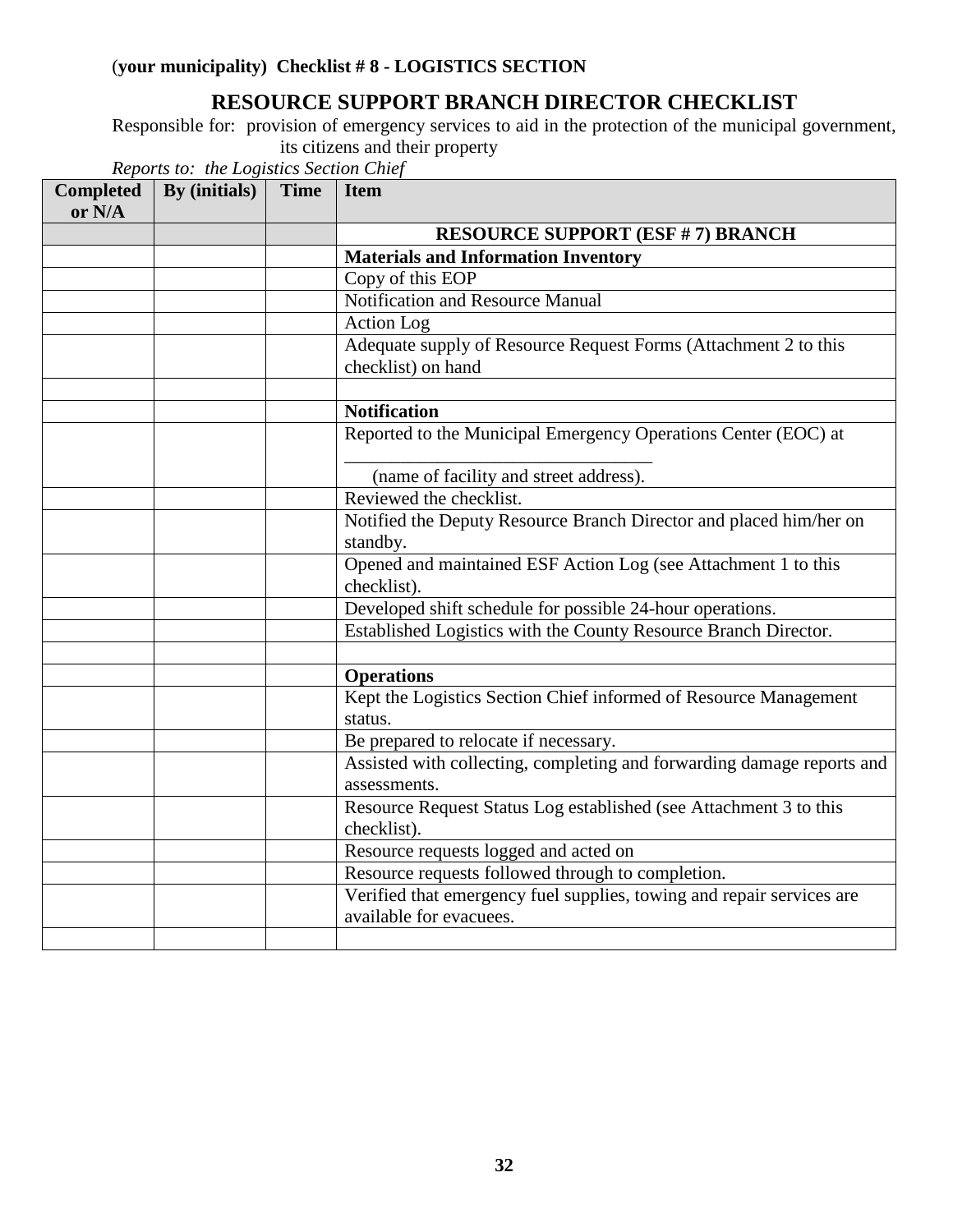## **ARICULTURE AND NATURAL RESOURCES BRANCH DIRECTOR CHECKLIST**

Responsible for: provision of emergency services to aid in the protection of the municipal government, its citizens and their property

| <b>Completed</b><br>or N/A | By (initials) | <b>Time</b> | <b>Item</b>                                                                                             |
|----------------------------|---------------|-------------|---------------------------------------------------------------------------------------------------------|
|                            |               |             | <b>AGRICULTURE AND NATURAL RESOURCES (ESF #11)</b><br><b>BRANCH</b>                                     |
|                            |               |             | <b>Materials and Information Inventory</b>                                                              |
|                            |               |             | Copy of this EOP                                                                                        |
|                            |               |             | Notification and Resource Manual                                                                        |
|                            |               |             | Action Log                                                                                              |
|                            |               |             |                                                                                                         |
|                            |               |             | <b>Notification</b>                                                                                     |
|                            |               |             | Reported to the Municipal Emergency Operations Center (EOC) at                                          |
|                            |               |             | (name of facility and street address).                                                                  |
|                            |               |             | Reviewed the checklist.                                                                                 |
|                            |               |             | Notified the Deputy Agriculture and Natural Resources Branch Director<br>and placed him/her on standby. |
|                            |               |             | Opened and maintained ESF Action Log (see Attachment 1 to this<br>checklist).                           |
|                            |               |             | Developed shift schedule for possible 24-hour operations.                                               |
|                            |               |             | Established contact with the County Agriculture and Natural Resources<br><b>Branch Director.</b>        |
|                            |               |             |                                                                                                         |
|                            |               |             | <b>Operations</b>                                                                                       |
|                            |               |             | Kept the Logistics Section Chief informed of agriculture and food<br>supply status.                     |
|                            |               |             | Kept the Logistics Section Chief informed of cultural and natural<br>resource issues.                   |
|                            |               |             | Be prepared to relocate if necessary.                                                                   |
|                            |               |             | Assisted with collecting, completing and forwarding damage reports and                                  |
|                            |               |             | assessments.                                                                                            |
|                            |               |             | Returning evacuees and recovery                                                                         |
|                            |               |             | Adequate supplies of food arranged.                                                                     |
|                            |               |             |                                                                                                         |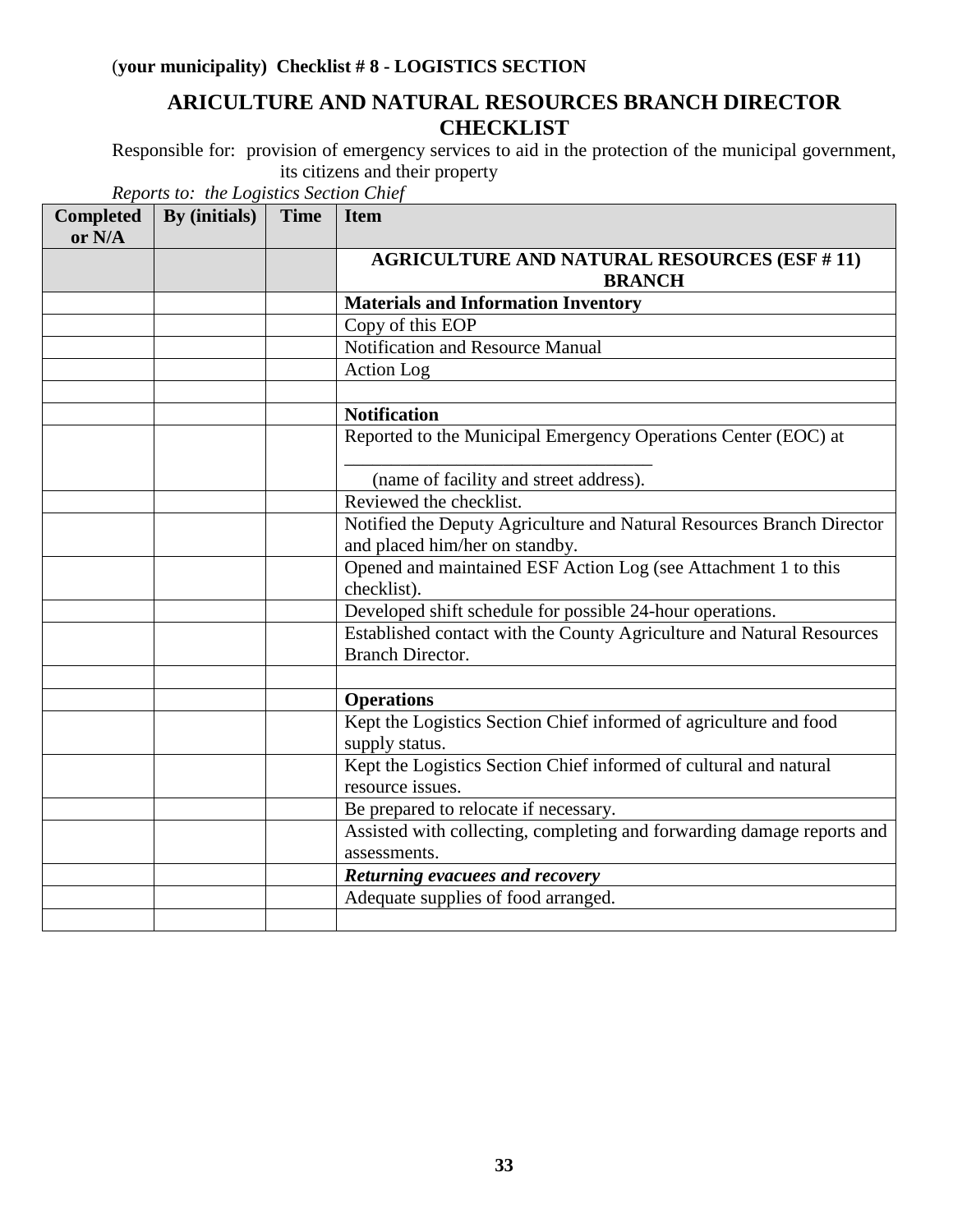## **ENERGY BRANCH DIRECTOR CHECKLIST**

Responsible for: provision of emergency services to aid in the protection of the municipal government, its citizens and their property

| <b>Completed</b><br>or N/A | By (initials) | <b>Time</b> | <b>Item</b>                                                            |
|----------------------------|---------------|-------------|------------------------------------------------------------------------|
|                            |               |             | <b>ENERGY (ESF #12) BRANCH</b>                                         |
|                            |               |             | <b>Materials and Information Inventory</b>                             |
|                            |               |             | Copy of this EOP                                                       |
|                            |               |             | Notification and Resource Manual                                       |
|                            |               |             | Action Log                                                             |
|                            |               |             |                                                                        |
|                            |               |             | <b>Notification</b>                                                    |
|                            |               |             | Reported to the Municipal Emergency Operations Center (EOC) at         |
|                            |               |             |                                                                        |
|                            |               |             | (name of facility and street address).                                 |
|                            |               |             | Reviewed the checklist.                                                |
|                            |               |             | Notified the Deputy Energy Branch Director and placed him/her on       |
|                            |               |             | standby.                                                               |
|                            |               |             | Opened and maintained ESF Action Log (see Attachment 1 to this         |
|                            |               |             | checklist).                                                            |
|                            |               |             | Developed shift schedule for possible 24-hour operations.              |
|                            |               |             | Established contact with the County Energy Branch Director.            |
|                            |               |             |                                                                        |
|                            |               |             | <b>Operations</b>                                                      |
|                            |               |             | Kept the Logistics Section Chief informed of energy supply status.     |
|                            |               |             | Be prepared to relocate if necessary.                                  |
|                            |               |             | Assisted with collecting, completing and forwarding damage reports and |
|                            |               |             | assessments.                                                           |
|                            |               |             | Adequate supplies of fuel arranged.                                    |
|                            |               |             | Assisted public utility with finding and repairing utility outages.    |
|                            |               |             |                                                                        |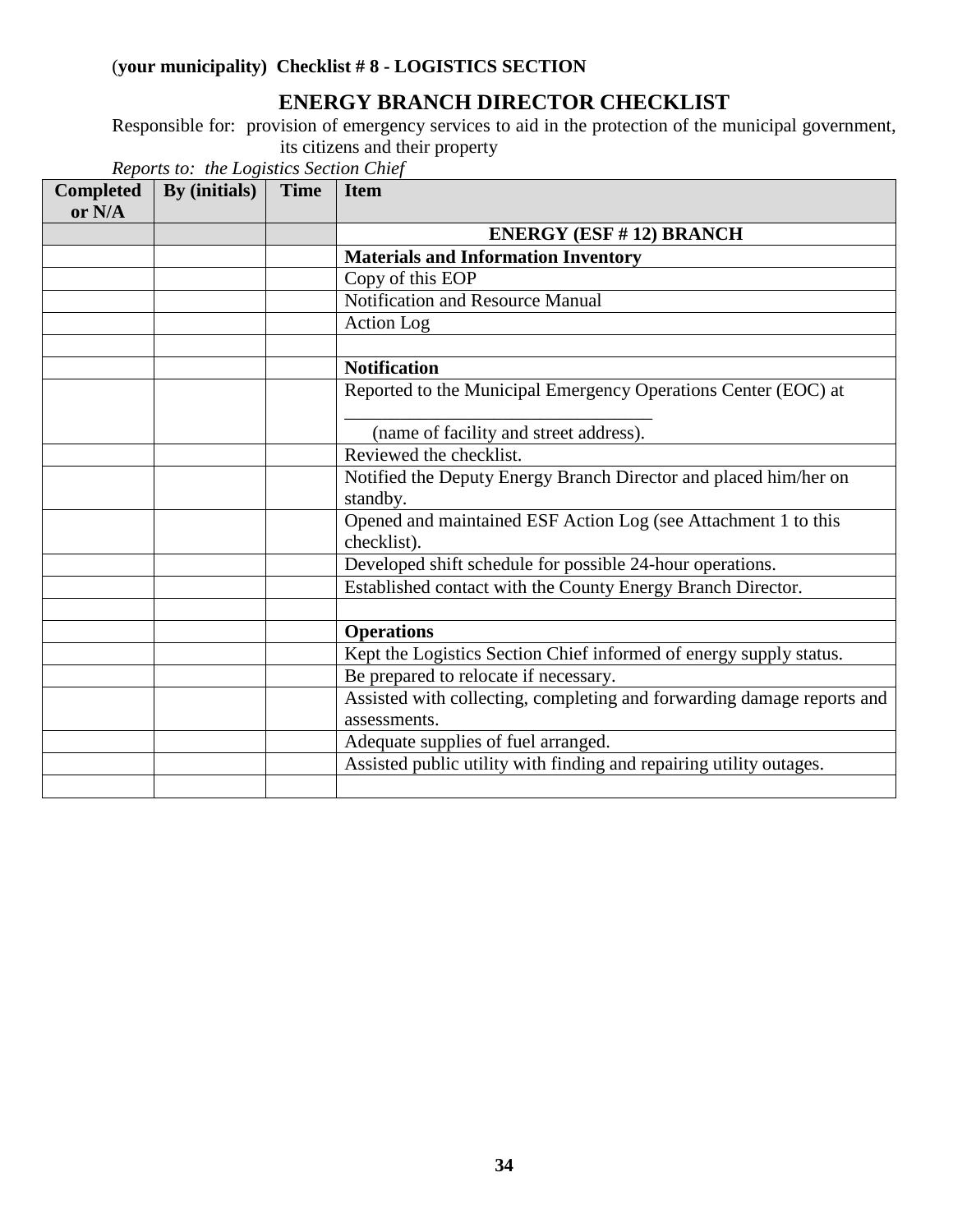### **(your municipality) Checklist # 9 - FINANCE/ADMIN SECTION**

## **FINANCE AND ADMINISTRATION SECTION CHIEF CHECKLIST**

Responsible for: maintaining records of personnel, resources and supplies used in the response to the emergency. Includes application for federal recovery funds and other similar programs. *Reports to: the EOC Manager*

| <b>Completed</b><br>or N/A | <b>By</b><br>(initials) | <b>Time</b> | <b>Item</b>                                                                                                                    |  |
|----------------------------|-------------------------|-------------|--------------------------------------------------------------------------------------------------------------------------------|--|
|                            |                         |             | Assumed responsibilities of Finance and Administration Section Chief                                                           |  |
|                            |                         |             | Delegated the role of Recovery and Mitigation (ESF #14) Branch<br>Director to                                                  |  |
|                            |                         |             | Develop an After Action Report (AAR) for the incident                                                                          |  |
|                            |                         |             | Incorporate lessons learned during emergencies or exercises into the<br>existing plan and procedures.                          |  |
|                            |                         |             | Maintained records of all expenditures related to damage assessment<br>activities and submitted to the requesting authorities. |  |
|                            |                         |             | LONG TERM RECOVERY AND MITIGATION (ESF #14)<br><b>BRANCH DIRECTOR</b>                                                          |  |
|                            |                         |             | <b>Materials and Information Inventory</b>                                                                                     |  |
|                            |                         |             | Copy of this EOP                                                                                                               |  |
|                            |                         |             | Notification and Resource Manual                                                                                               |  |
|                            |                         |             | <b>Action Log</b>                                                                                                              |  |
|                            |                         |             |                                                                                                                                |  |
|                            |                         |             | <b>Notification</b>                                                                                                            |  |
|                            |                         |             | Reported to the Municipal Emergency Operations Center (EOC) at                                                                 |  |
|                            |                         |             | (name of facility and street address).                                                                                         |  |
|                            |                         |             | Reviewed the checklist.                                                                                                        |  |
|                            |                         |             | Notified the Deputy Recovery and Mitigation Branch Director and<br>placed him/her on standby.                                  |  |
|                            |                         |             | Opened and maintained ESF Action Log (see Attachment 1 to this<br>checklist).                                                  |  |
|                            |                         |             | Developed shift schedule for possible 24-hour operations.                                                                      |  |
|                            |                         |             | Established contact with the County Recovery and Mitigation Branch<br>Director.                                                |  |
|                            |                         |             |                                                                                                                                |  |
|                            |                         |             | <b>Operations</b>                                                                                                              |  |
|                            |                         |             | Kept the Finance and Administration Section Chief informed of                                                                  |  |
|                            |                         |             | recovery & mitigation status.                                                                                                  |  |
|                            |                         |             | Prepared to relocate if necessary.                                                                                             |  |
|                            |                         |             | Assisted with collecting, completing and forwarding damage reports<br>and assessments.                                         |  |
|                            |                         |             | Notified Emergency Management Coordinator (EMC) of "unmet                                                                      |  |
|                            |                         |             | needs" in Recovery and Mitigation.                                                                                             |  |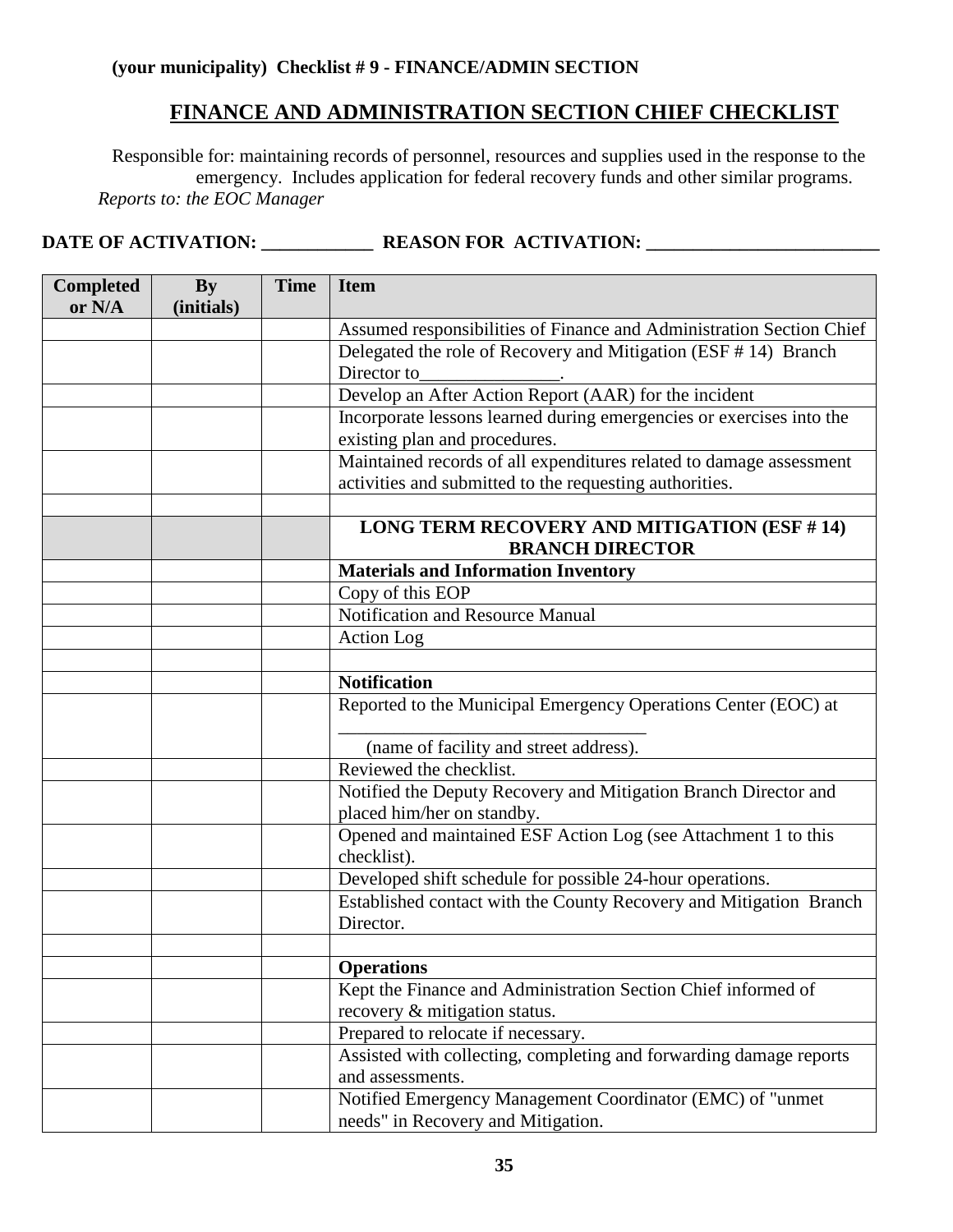## **(your municipality) Checklist # 9 - FINANCE/ADMIN SECTION**

| <b>Completed</b><br>or N/A | By (initials) | <b>Time</b> | <b>Item</b>                                                                       |
|----------------------------|---------------|-------------|-----------------------------------------------------------------------------------|
|                            |               |             | <b>Mitigation</b>                                                                 |
|                            |               |             | Modify land use/zoning plan.                                                      |
|                            |               |             | Enact/enforce more stringent building codes.                                      |
|                            |               |             | Construct/maintain storm water management system.                                 |
|                            |               |             | Improve public information about hazards.                                         |
|                            |               |             | <b>Damage reporting</b>                                                           |
|                            |               |             | Obtained sufficient copies of the Initial Damage Report (see Attachment           |
|                            |               |             | 2 to this checklist) for distribution to teams.                                   |
|                            |               |             | Notified Damage Survey Team leaders and placed them on alert.                     |
|                            |               |             | Obtained vehicles to conduct damage survey.                                       |
|                            |               |             | Coordinated the need for radios to conduct damage survey with the                 |
|                            |               |             | Communications (ESF #2) Branch Director.                                          |
|                            |               |             | Assembled all damage survey personnel and dispatched in teams.                    |
|                            |               |             | Established a telephone number for call-in and established reporting              |
|                            |               |             | time frames.                                                                      |
|                            |               |             | Reviewed damage reporting plan and listed the "unmet needs".                      |
|                            |               |             | Assigned Damage Survey Teams to conduct an initial damage survey                  |
|                            |               |             | (teams should consist of a minimum of two individuals and should be               |
|                            |               |             | assigned to certain sectors).                                                     |
|                            |               |             | Coordinated damage survey plan with Red Cross.                                    |
|                            |               |             | Instructed teams to keep the Finance and Administration Section Chief             |
|                            |               |             | informed of the damage survey status                                              |
|                            |               |             | As information is obtained, compiled the Damage Survey Reports and                |
|                            |               |             | provided same to the county.                                                      |
|                            |               |             | Provided liaison between the municipality and the county for damage               |
|                            |               |             | assessment.                                                                       |
|                            |               |             | Provided available tax and insurance information on the private and               |
|                            |               |             | public sector buildings to the County Damage Assessment Teams.                    |
|                            |               |             | Assigned one member of the Damage Survey Team, who is familiar                    |
|                            |               |             | with the location of the damage, to accompany each Federal/State                  |
|                            |               |             | Damage Assessment Team (as necessary).                                            |
|                            |               |             | Maintained records of all expenditures related to damage survey                   |
|                            |               |             | activities and submitted to the requesting authorities.                           |
|                            |               |             | <b>Federal Recovery Programs</b>                                                  |
|                            |               |             | Maintained records to document expenditures by the municipality.                  |
|                            |               |             | Assisted county and state EMA in establishing a Disaster Recovery<br>Center (DRC) |
|                            |               |             | Appoint an "Applicant's Authorized Agent"                                         |
|                            |               |             | Signed Notice of Intent to apply for federal aid                                  |
|                            |               |             |                                                                                   |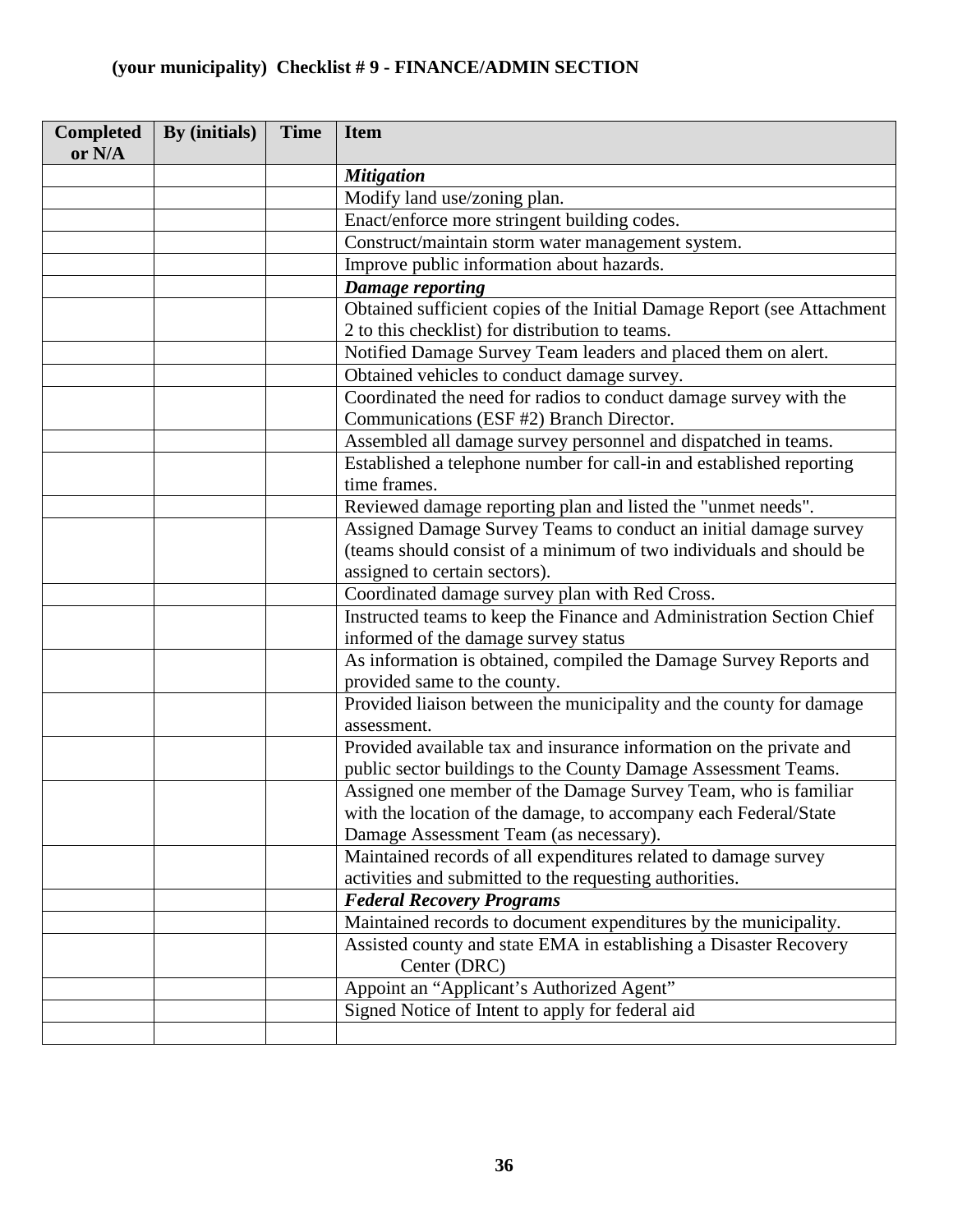### **BLANK FORMS**

The forms provided here are to support and document the activities outlined in the checklists. Recognizing that the needs of each municipality differ, the use of these particular forms is not mandatory. But it is strongly recommended.

As Pennsylvania moved toward totally integrating the Incident Command System and the national Incident Management System, a large part of the standardization that is a hallmark for these systems will be reflected in the use of standardized forms. As standardized forms are developed and implemented, they will be distributed for the use of all emergency responders.

A first step in this process is the Unit Log (ICS 214) that in included as a form of Action Log. This form is designed for each unit, branch, section or even individual, in that it leaves space for a list f those persons who contribute to the efforts it describes, and their position in the organization. It provides space to record major activities, and serves the role of an EOC log. For that reason the second (and subsequent) page(s) are completely devoted to activity log. You will note that the ICS 214 has a place for the Operational Period, indicating that a new unit log should be started every shift.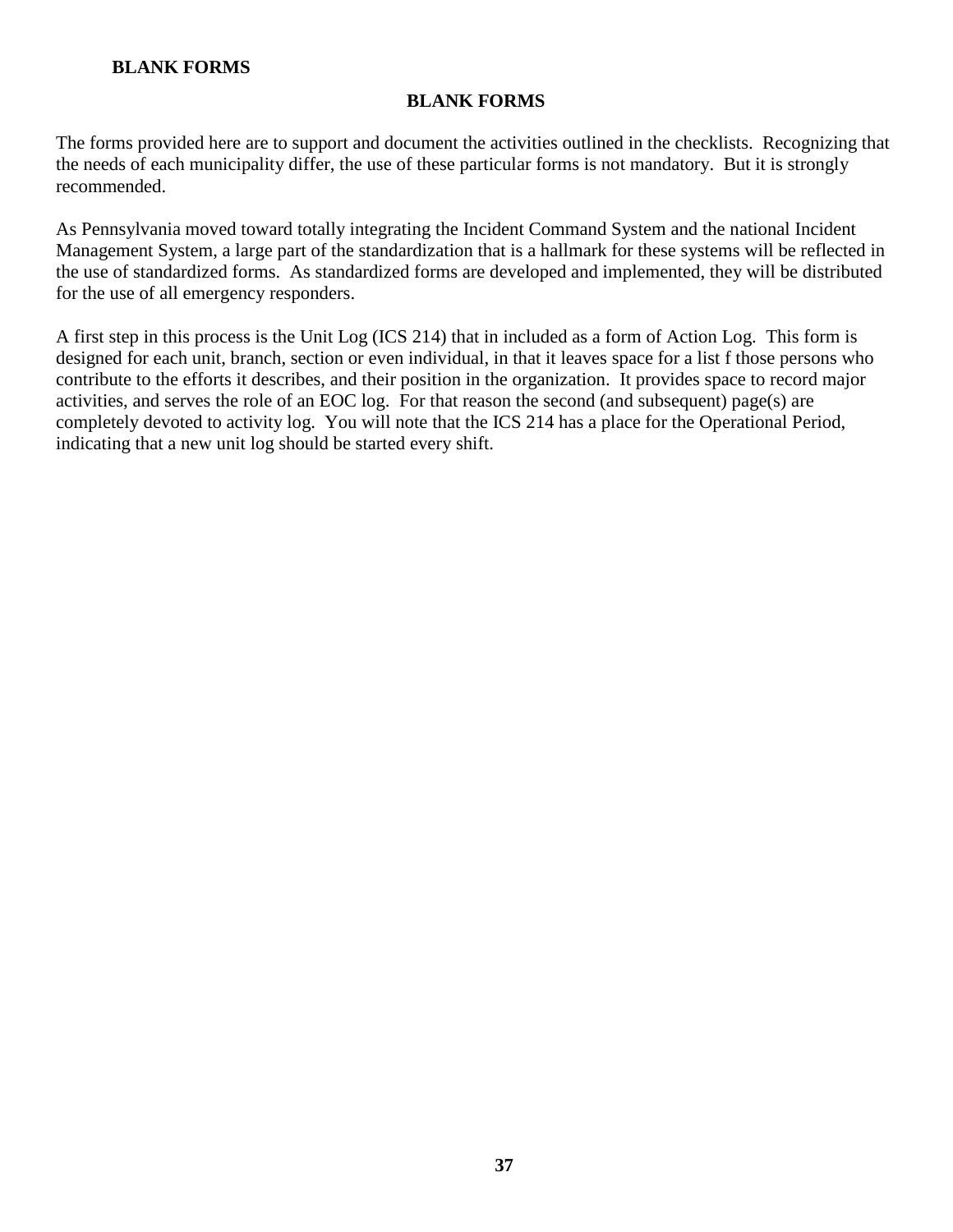|                                 |                                 |                              |                                                                                                                      |                                     |                   | Incident No: $\_\_$                                                                                  |
|---------------------------------|---------------------------------|------------------------------|----------------------------------------------------------------------------------------------------------------------|-------------------------------------|-------------------|------------------------------------------------------------------------------------------------------|
|                                 |                                 |                              | <b>EOC Incident Message Form</b>                                                                                     |                                     |                   | Message No: __________                                                                               |
|                                 |                                 |                              |                                                                                                                      |                                     |                   | Time:                                                                                                |
|                                 |                                 |                              |                                                                                                                      |                                     |                   |                                                                                                      |
|                                 |                                 |                              |                                                                                                                      |                                     |                   |                                                                                                      |
| <b>MESSAGE:</b>                 |                                 |                              | <u> 1980 - Johann Stein, marwolaethau a bhann an t-Amhair an t-Amhair an t-Amhair an t-Amhair an t-Amhair an t-A</u> |                                     |                   |                                                                                                      |
|                                 |                                 |                              |                                                                                                                      |                                     |                   |                                                                                                      |
|                                 |                                 |                              |                                                                                                                      |                                     |                   |                                                                                                      |
|                                 |                                 |                              |                                                                                                                      |                                     |                   |                                                                                                      |
|                                 |                                 |                              |                                                                                                                      |                                     |                   |                                                                                                      |
|                                 |                                 |                              |                                                                                                                      |                                     |                   |                                                                                                      |
|                                 |                                 |                              | <b>SECTION CHIEF AND ESF ROUTING INFORMATION:</b>                                                                    |                                     |                   |                                                                                                      |
|                                 | Action $\Box$ Info              |                              | $\Box$ Action $\Box$ Info                                                                                            |                                     |                   | Action $\Box$ Info                                                                                   |
|                                 | <b>COMMAND</b>                  |                              | <b>OPERATIONS</b>                                                                                                    |                                     |                   | <b>LOGISTICS</b>                                                                                     |
| A<br>$\bf{I}$                   | Elected Official                | $\bf{I}$<br>$\mathbf{A}$     | Communication/Warning (2)                                                                                            |                                     | $\mathbf{I}$<br>A | Transportation(1)                                                                                    |
| $\mathbf{I}$<br>A<br><b>EMC</b> |                                 | A<br>$\mathbf{I}$            | Firefighting (4)_                                                                                                    |                                     | $\;$ I<br>A       | Public Works & Engineering (3)                                                                       |
| $\mathbf{I}$<br>A               | Public Information (15)         | $\mathbf{A}$<br>$\mathbf{I}$ | Public Health and Medical Services (8)                                                                               |                                     | $\;$ I<br>A       | Mass Care, Evac & Human Services (6)                                                                 |
| A                               | I County Dept Head              | A<br>$\mathbf{I}$            | Search & Rescue (9)                                                                                                  |                                     | $\;$ I<br>A       | Resource Support (7                                                                                  |
| A                               | I Liaison Officer               | $\mathbf{A}$<br>$\mathbf{I}$ | Hazardous Materials (10)                                                                                             |                                     | $\mathbf{I}$<br>A | Agriculture and Natural Resources (11)                                                               |
|                                 |                                 | $\mathbf{I}$<br>$\mathbf{A}$ | Public Safety and Security(13)                                                                                       |                                     | $\mathbf{I}$<br>A | Energy $(12)$                                                                                        |
| Action $\Box$                   | Info                            |                              |                                                                                                                      | Action $\Box$ Info                  |                   |                                                                                                      |
|                                 | <b>PLANNING</b>                 |                              |                                                                                                                      | FINANCE/ADMINISTRATION              |                   |                                                                                                      |
| $\vert I \vert$<br>$\mathbf A$  | <b>Emergency Management (5)</b> |                              | $\blacksquare$<br>$\mathbf{A}$                                                                                       | Finance                             |                   |                                                                                                      |
|                                 |                                 |                              | и.<br>A                                                                                                              | Administration                      |                   |                                                                                                      |
|                                 |                                 |                              | A<br>П.                                                                                                              | Long Term Recovery & Mitigation(14) |                   |                                                                                                      |
|                                 |                                 |                              |                                                                                                                      |                                     |                   |                                                                                                      |
|                                 |                                 |                              |                                                                                                                      |                                     |                   |                                                                                                      |
|                                 |                                 |                              |                                                                                                                      |                                     |                   |                                                                                                      |
|                                 |                                 |                              |                                                                                                                      |                                     |                   |                                                                                                      |
|                                 |                                 |                              |                                                                                                                      |                                     |                   |                                                                                                      |
|                                 |                                 |                              |                                                                                                                      |                                     |                   |                                                                                                      |
|                                 |                                 |                              |                                                                                                                      |                                     |                   |                                                                                                      |
|                                 |                                 |                              |                                                                                                                      |                                     |                   |                                                                                                      |
|                                 | <b>OPEN</b>                     |                              |                                                                                                                      |                                     |                   | <b>CLOSED</b> (Time: $\_\_\_\_\_\_\$ Initials: $\_\_\_\_\_\_\_\_\$ A = Action I = Information        |
|                                 |                                 |                              |                                                                                                                      |                                     |                   | LOG Copy ______ EOC Mgr Copy _______ Section Chief Copy _______ ESF Copy _______ Close Out Copy ____ |
|                                 |                                 |                              |                                                                                                                      |                                     |                   |                                                                                                      |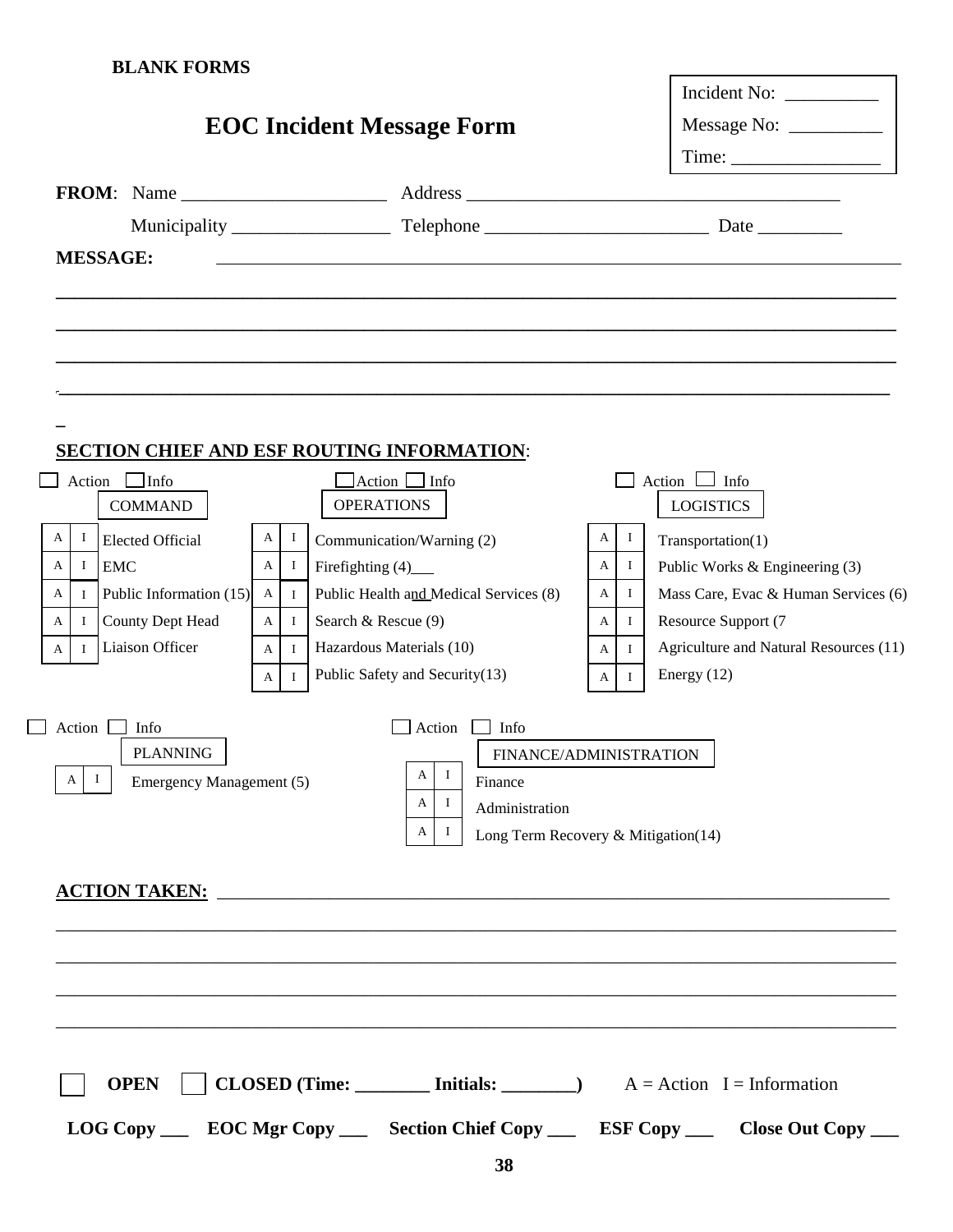|             | MESSAGE LOG |    |     |               |                |           |             |                     |  |
|-------------|-------------|----|-----|---------------|----------------|-----------|-------------|---------------------|--|
| <b>Date</b> | <b>Time</b> | In | Out | <b>METHOD</b> | <b>SUBJECT</b> | <b>TO</b> | <b>FROM</b> | <b>DISTRIBUTION</b> |  |
|             |             |    |     |               |                |           |             |                     |  |
|             |             |    |     |               |                |           |             |                     |  |
|             |             |    |     |               |                |           |             |                     |  |
|             |             |    |     |               |                |           |             |                     |  |
|             |             |    |     |               |                |           |             |                     |  |
|             |             |    |     |               |                |           |             |                     |  |
|             |             |    |     |               |                |           |             |                     |  |
|             |             |    |     |               |                |           |             |                     |  |
|             |             |    |     |               |                |           |             |                     |  |
|             |             |    |     |               |                |           |             |                     |  |
|             |             |    |     |               |                |           |             |                     |  |
|             |             |    |     |               |                |           |             |                     |  |
|             |             |    |     |               |                |           |             |                     |  |
|             |             |    |     |               |                |           |             |                     |  |
|             |             |    |     |               |                |           |             |                     |  |
|             |             |    |     |               |                |           |             |                     |  |
|             |             |    |     |               |                |           |             |                     |  |
|             |             |    |     |               |                |           |             |                     |  |
|             |             |    |     |               |                |           |             |                     |  |
|             |             |    |     |               |                |           |             |                     |  |
|             |             |    |     |               |                |           |             |                     |  |
|             |             |    |     |               |                |           |             |                     |  |
|             |             |    |     |               |                |           |             |                     |  |
|             |             |    |     |               |                |           |             |                     |  |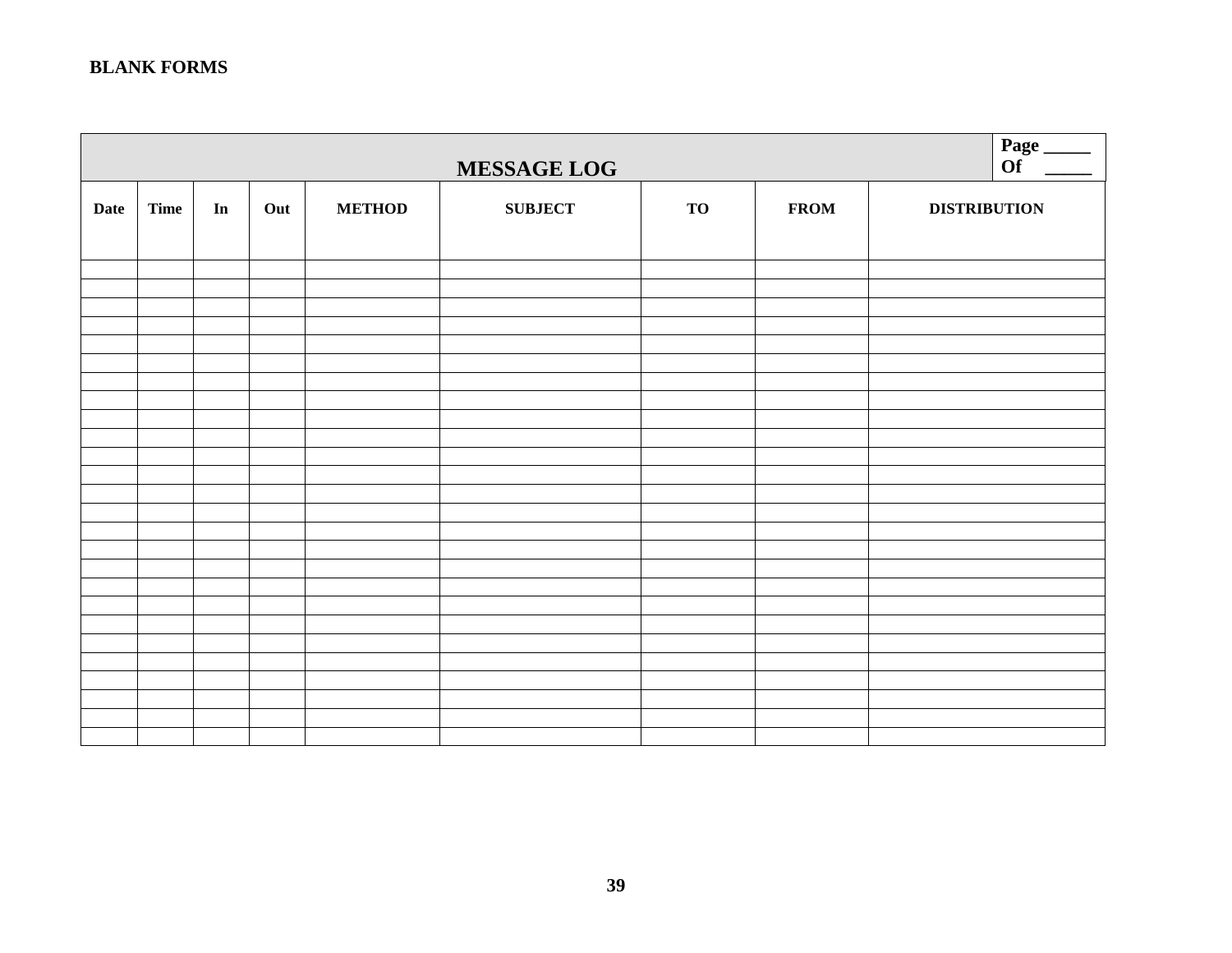#### **ICS 214**

| UNIT LOG                     |  | 1. Incident Name                |  | 2. Date<br>Prepared |                          | 3. Time                   |
|------------------------------|--|---------------------------------|--|---------------------|--------------------------|---------------------------|
| Unit Name/Designators        |  | Unit Leader (Name and Position) |  |                     | 5. Operational<br>Period | From                      |
| 7. Personnel Roster Assigned |  |                                 |  |                     | Date                     | $\underline{\mathsf{To}}$ |
| Name                         |  |                                 |  |                     | <b>ICS Position</b>      |                           |
|                              |  |                                 |  |                     |                          |                           |
|                              |  |                                 |  |                     |                          |                           |
|                              |  |                                 |  |                     |                          |                           |
|                              |  |                                 |  |                     |                          |                           |
|                              |  |                                 |  |                     |                          |                           |
|                              |  |                                 |  |                     |                          |                           |
|                              |  |                                 |  |                     |                          |                           |
|                              |  |                                 |  |                     |                          |                           |
|                              |  |                                 |  |                     |                          |                           |
| 8. Activity Log              |  |                                 |  |                     |                          |                           |
| Time                         |  |                                 |  | Activity            |                          |                           |
|                              |  |                                 |  |                     |                          |                           |
|                              |  |                                 |  |                     |                          |                           |
|                              |  |                                 |  |                     |                          |                           |
|                              |  |                                 |  |                     |                          |                           |
|                              |  |                                 |  |                     |                          |                           |
|                              |  |                                 |  |                     |                          |                           |
|                              |  |                                 |  |                     |                          |                           |
|                              |  |                                 |  |                     |                          |                           |
|                              |  |                                 |  |                     |                          |                           |
|                              |  |                                 |  |                     |                          |                           |
|                              |  |                                 |  |                     |                          |                           |
|                              |  |                                 |  |                     |                          |                           |
|                              |  |                                 |  |                     |                          |                           |
|                              |  |                                 |  |                     |                          |                           |
|                              |  |                                 |  |                     |                          |                           |
| Prepared By:                 |  |                                 |  |                     |                          |                           |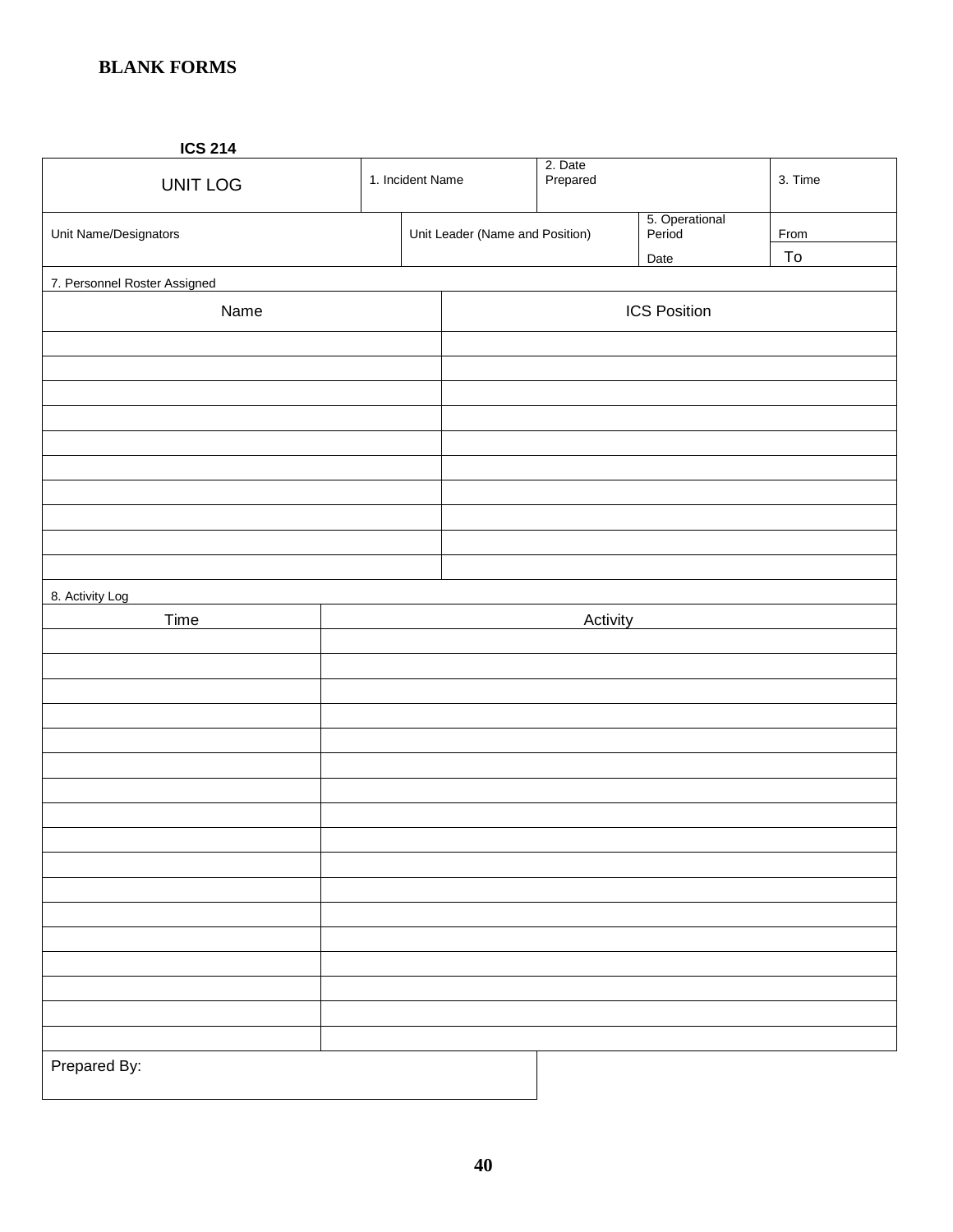**ICS 214 (Page 2)**

| $\frac{1}{2}$<br>UNIT LOG | 1. Incident Name | 2. Date<br>Prepared | 3. Time |
|---------------------------|------------------|---------------------|---------|
| 8. Activity Log (Cont)    |                  |                     |         |
| Time                      |                  |                     |         |
|                           |                  |                     |         |
|                           |                  |                     |         |
|                           |                  |                     |         |
|                           |                  |                     |         |
|                           |                  |                     |         |
|                           |                  |                     |         |
|                           |                  |                     |         |
|                           |                  |                     |         |
|                           |                  |                     |         |
|                           |                  |                     |         |
|                           |                  |                     |         |
|                           |                  |                     |         |
|                           |                  |                     |         |
|                           |                  |                     |         |
|                           |                  |                     |         |
|                           |                  |                     |         |
|                           |                  |                     |         |
|                           |                  |                     |         |
|                           |                  |                     |         |
|                           |                  |                     |         |
|                           |                  |                     |         |
|                           |                  |                     |         |
|                           |                  |                     |         |
|                           |                  |                     |         |
|                           |                  |                     |         |
|                           |                  |                     |         |
|                           |                  |                     |         |
|                           |                  |                     |         |
|                           |                  |                     |         |
|                           |                  |                     |         |
|                           |                  |                     |         |
|                           |                  |                     |         |
| Prepared By:              |                  |                     |         |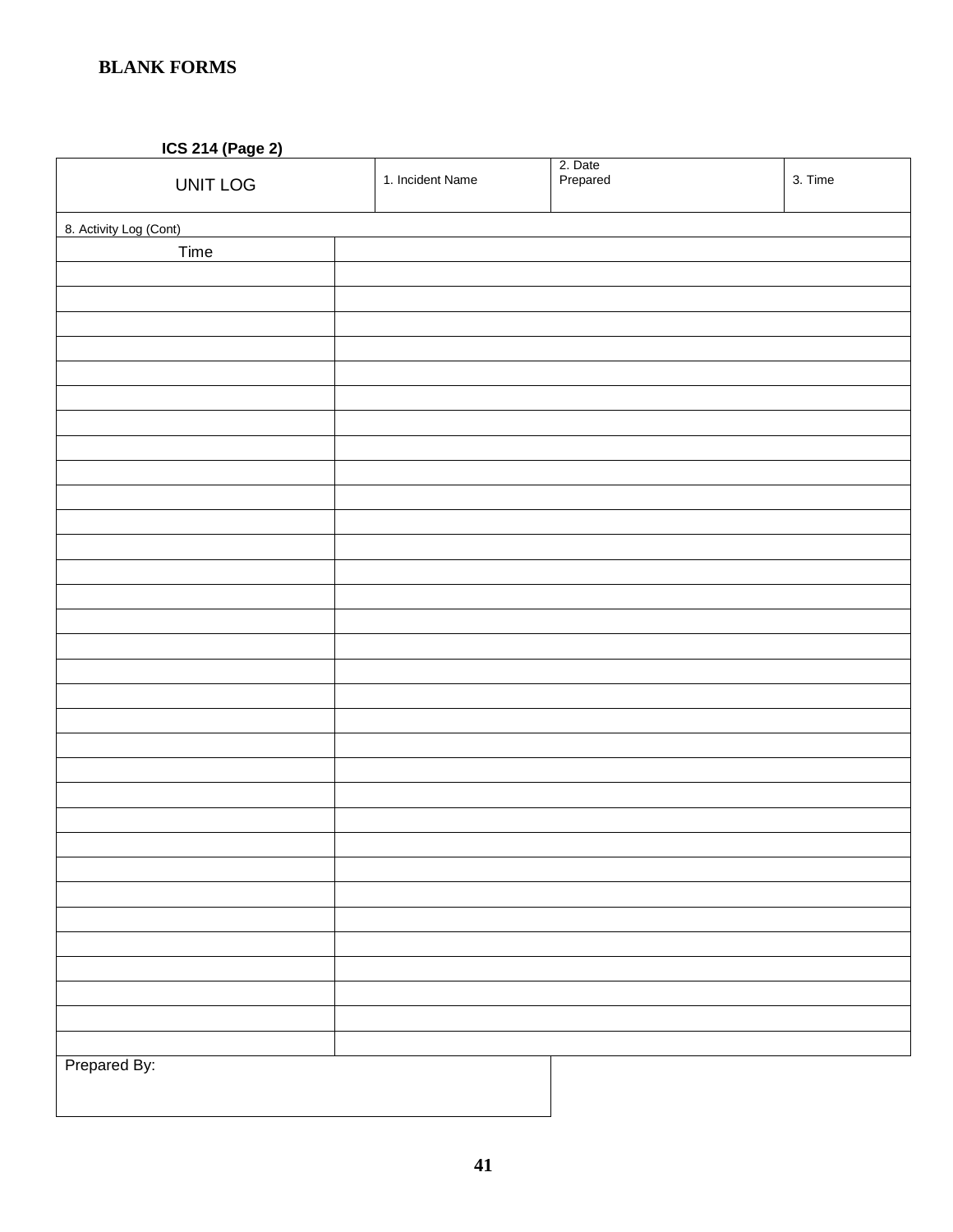## **SECURITY SIGN-IN/OUT LOG**

\_\_\_\_\_\_\_\_\_\_\_\_\_\_\_\_\_\_\_\_\_\_\_\_ Emergency Operations Center

|             |               | visitors and Start – I rease sign in and out |                       |      |
|-------------|---------------|----------------------------------------------|-----------------------|------|
|             | Time          |                                              |                       | Time |
| <b>Date</b> | $\mathbf{In}$ | <b>Name</b>                                  | <b>Section/Agency</b> | Out  |
|             |               |                                              |                       |      |
|             |               |                                              |                       |      |
|             |               |                                              |                       |      |
|             |               |                                              |                       |      |
|             |               |                                              |                       |      |
|             |               |                                              |                       |      |
|             |               |                                              |                       |      |
|             |               |                                              |                       |      |
|             |               |                                              |                       |      |
|             |               |                                              |                       |      |
|             |               |                                              |                       |      |
|             |               |                                              |                       |      |
|             |               |                                              |                       |      |
|             |               |                                              |                       |      |
|             |               |                                              |                       |      |
|             |               |                                              |                       |      |
|             |               |                                              |                       |      |
|             |               |                                              |                       |      |
|             |               |                                              |                       |      |
|             |               |                                              |                       |      |
|             |               |                                              |                       |      |
|             |               |                                              |                       |      |
|             |               |                                              |                       |      |
|             |               |                                              |                       |      |
|             |               |                                              |                       |      |
|             |               |                                              |                       |      |
|             |               |                                              |                       |      |
|             |               |                                              |                       |      |
|             |               |                                              |                       |      |
|             |               |                                              |                       |      |
|             |               |                                              |                       |      |
|             |               |                                              |                       |      |

**Visitors and Staff – Please sign in and out**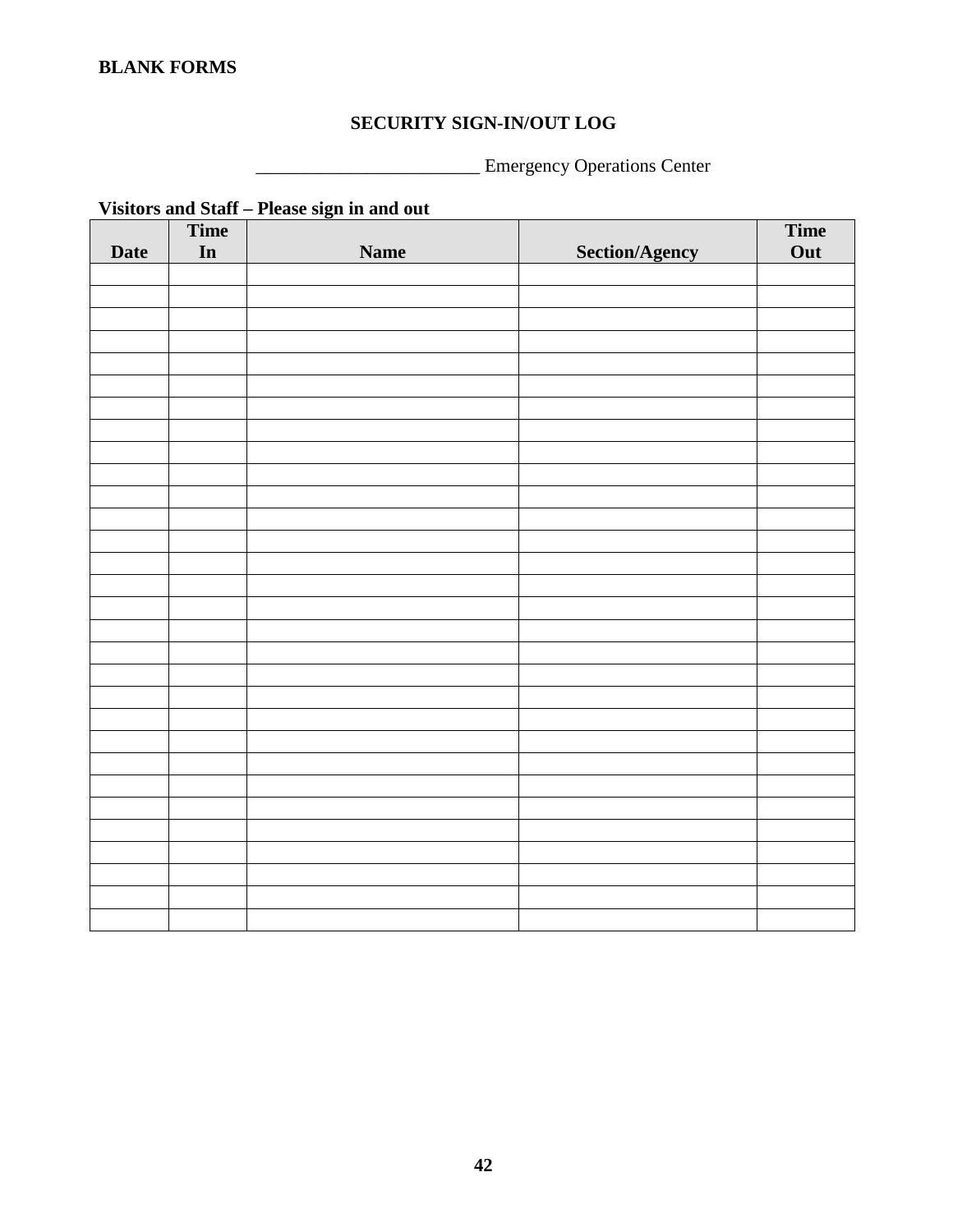## **RESOURCE REQUEST FORM**

| <b>RESOURCE REQUEST NUMBER</b>                                                   |                                                                                                                      |
|----------------------------------------------------------------------------------|----------------------------------------------------------------------------------------------------------------------|
| FROM:<br><u> 1989 - Johann Barn, mars ann an t-Amhair ann an t-A</u>             | DATE:                                                                                                                |
| AUTHORITY:________________________                                               |                                                                                                                      |
|                                                                                  |                                                                                                                      |
| HOW MANY ARE NEEDED: Network and the Many ARE NEEDED:                            | <u> 1989 - Andrea Santa Andrea Andrea Andrea Andrea Andrea Andrea Andrea Andrea Andrea Andrea Andrea Andrea Andr</u> |
| PURPOSE (How will resource be used?)                                             |                                                                                                                      |
|                                                                                  |                                                                                                                      |
| RESOURCE USE LOCATION (if different from delivery location): ___________________ |                                                                                                                      |
| CONTACT PERSON: (Name)                                                           | (Phone)                                                                                                              |
| HOW LONG WILL IT BE NEEDED?                                                      |                                                                                                                      |
|                                                                                  |                                                                                                                      |
|                                                                                  |                                                                                                                      |
|                                                                                  |                                                                                                                      |
| E.T.A.                                                                           | <b>TIME DELIVERED</b>                                                                                                |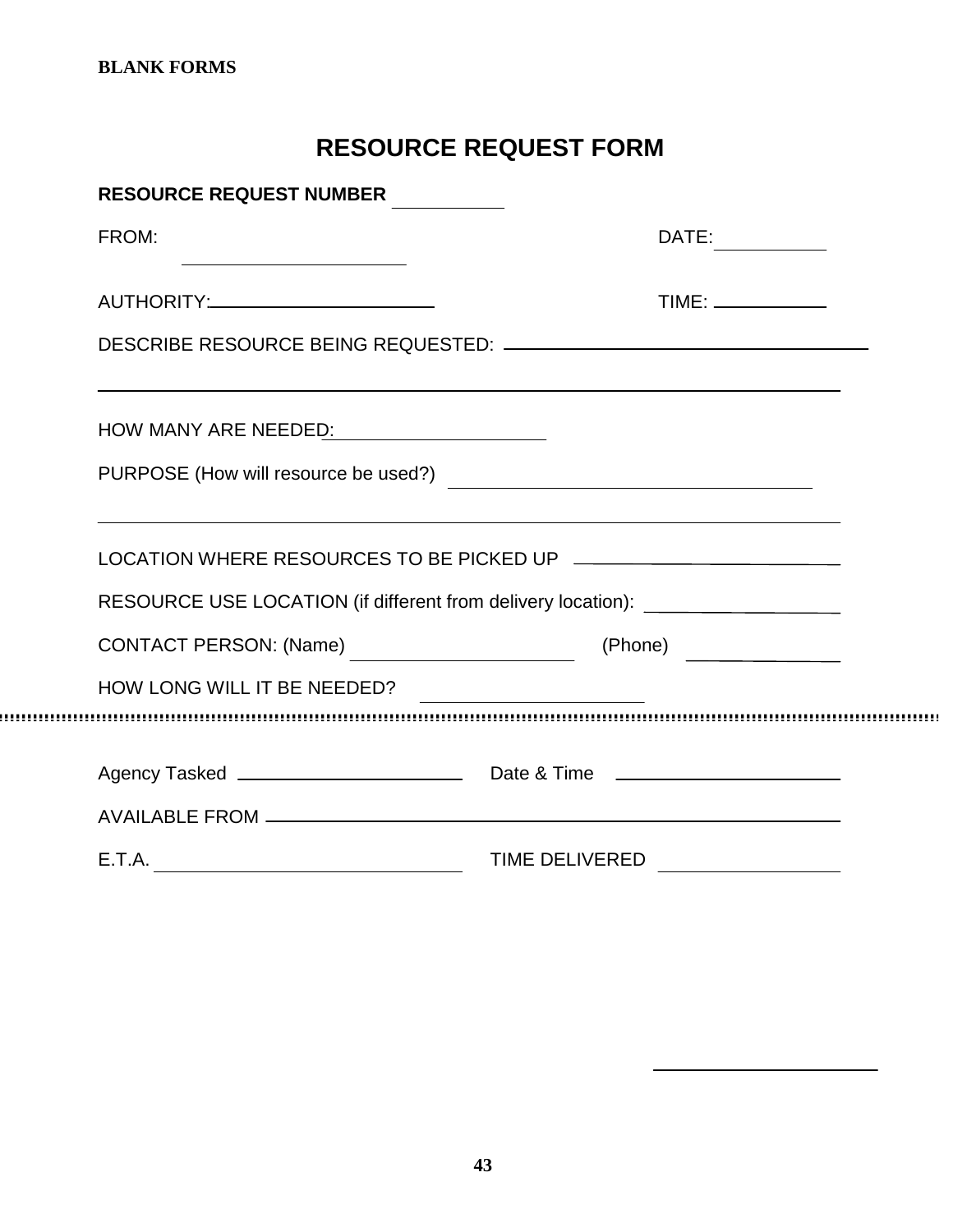|                           | <b>RESOURCE REQUEST STATUS LOG</b> (name of municipality) |                                |                                     |                                 |                                           |                 |                                 |                                |
|---------------------------|-----------------------------------------------------------|--------------------------------|-------------------------------------|---------------------------------|-------------------------------------------|-----------------|---------------------------------|--------------------------------|
|                           |                                                           |                                |                                     |                                 |                                           |                 |                                 |                                |
| <b>Resource Request #</b> | <b>Resource</b>                                           | Date/Time of<br><b>Request</b> | Date/Time<br>Forwarded<br>to County | Approved/<br><b>Disapproved</b> | Date/Time<br>notified of<br>(dis)approval | <b>Comments</b> | <b>Date</b><br><b>Delivered</b> | <b>Date</b><br><b>Returned</b> |
|                           |                                                           |                                |                                     |                                 |                                           | $\mathbf{1}$    |                                 |                                |
|                           |                                                           |                                |                                     |                                 |                                           |                 |                                 |                                |
|                           |                                                           |                                |                                     |                                 |                                           |                 |                                 |                                |
|                           |                                                           |                                |                                     |                                 |                                           |                 |                                 |                                |
|                           |                                                           |                                |                                     |                                 |                                           |                 |                                 |                                |
|                           |                                                           |                                |                                     |                                 |                                           |                 |                                 |                                |
|                           |                                                           |                                |                                     |                                 |                                           |                 |                                 |                                |
|                           |                                                           |                                |                                     |                                 |                                           |                 |                                 |                                |
|                           |                                                           |                                |                                     |                                 |                                           |                 |                                 |                                |
|                           |                                                           |                                |                                     |                                 |                                           |                 |                                 |                                |
|                           |                                                           |                                |                                     |                                 |                                           |                 |                                 |                                |
|                           |                                                           |                                |                                     |                                 |                                           |                 |                                 |                                |
|                           |                                                           |                                |                                     |                                 |                                           |                 |                                 |                                |
|                           |                                                           |                                |                                     |                                 |                                           |                 |                                 |                                |

*ATTACHMENT 3 TO OPERATIONS CHECKLIST*